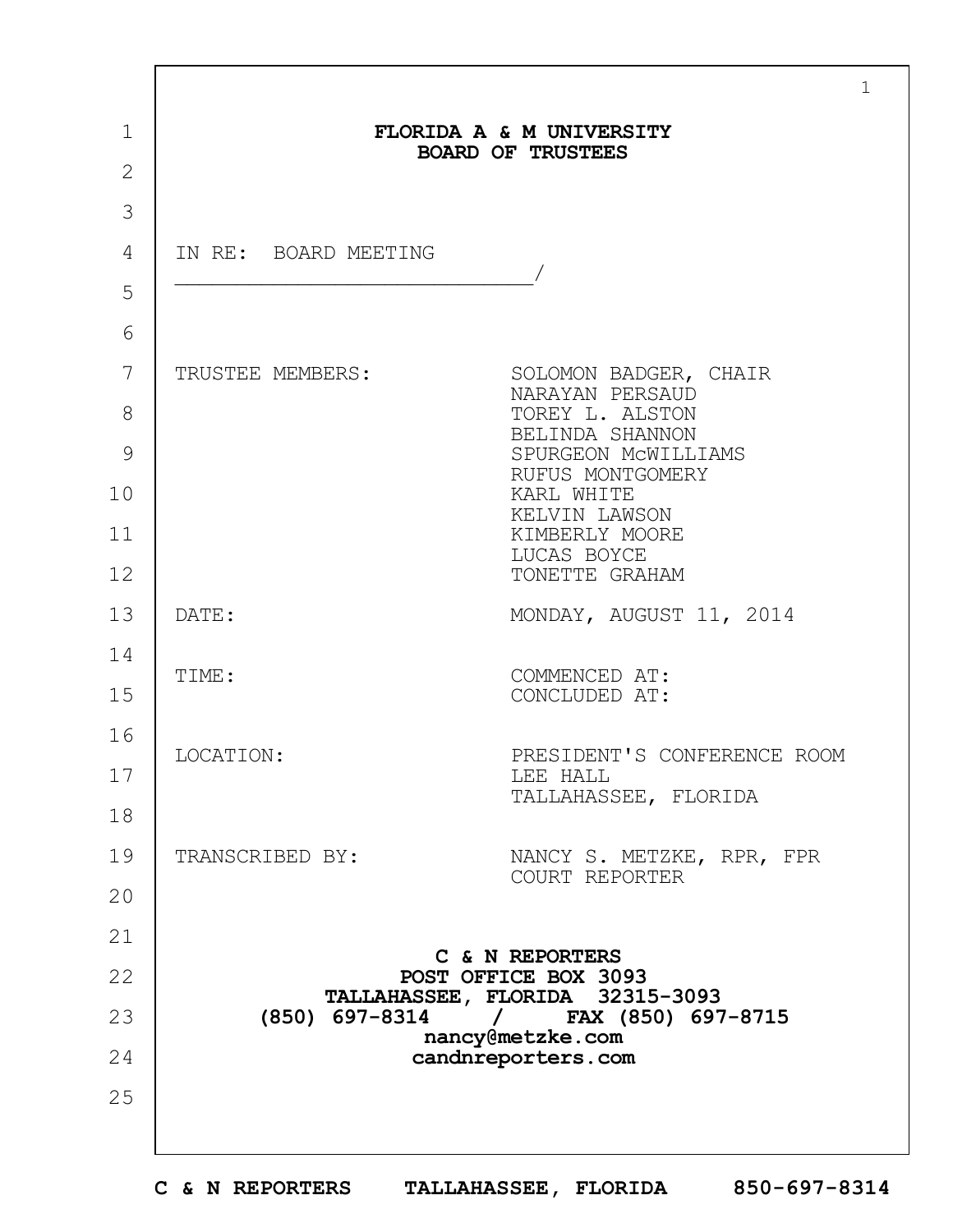|               | $\overline{2}$                                      |
|---------------|-----------------------------------------------------|
| $\mathbf 1$   | PROCEEDINGS                                         |
| $\mathbf{2}$  |                                                     |
| 3             | CHAIRMAN BADGER: Okay. Thank you everyone.          |
| 4             | Thanks for coming right back so soon to help us     |
| 5             | deal with our agenda at Florida A & M University.   |
| 6             | I think I heard someone else come on?               |
| 7             | TRUSTEE GRAHAM: Yes, sir, this is Trustee           |
| 8             | Graham.                                             |
| $\mathcal{G}$ | CHAIRMAN BADGER: Trustee Graham is on.              |
| 10            | Okay. Now we are here today to deal with just       |
| 11            | one agenda item, and it's an action item and it's a |
| 12            | continuation and follow-up of something that we've  |
| 13            | done some preliminary work on. We have to approve   |
| 14            | the 2014/2015 final operating budget, and at this   |
| 15            | time I would like to ask the vice chairman of the   |
| 16            | Board and a committee chairperson, Trustee          |
| 17            | Montgomery, to introduce the fiscal year 2014/2015  |
| 18            | operating budget.                                   |
| 19            | TRUSTEE MONTGOMERY: Mr. Chair, I believe a          |
| 20            | roll call would be in order, roll call --           |
| 21            | CHAIRMAN BADGER: I thought I was calling the        |
| 22            | roll when I was ringing them off.                   |
| 23            | Okay. Thank you. Let's retrogress and call          |
| 24            | the roll, please.                                   |
| 25            | MS. ABDI: Thank you, Chair Badger.                  |
|               |                                                     |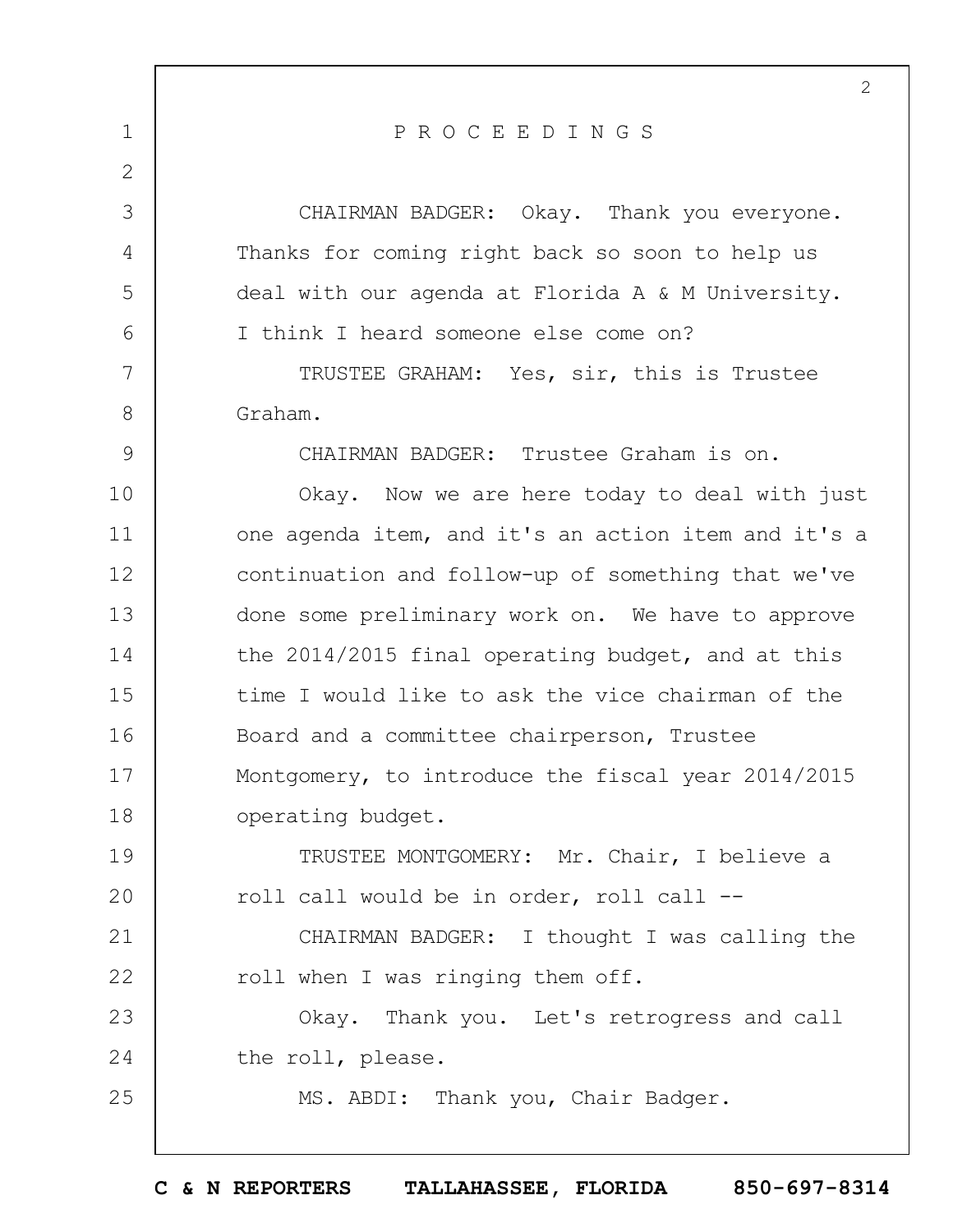| $\mathbf 1$    | CHAIRMAN BADGER: Here.           |
|----------------|----------------------------------|
| $\overline{2}$ | MS. ABDI: Trustee Alston.        |
| 3              | TRUSTEE ALSTON: Yes, I'm here.   |
| 4              | CHAIRMAN BADGER: Chair Badger?   |
| 5              | (NO RESPONSE).                   |
| 6              | MS. ABDI: Trustee Boyce.         |
| 7              | TRUSTEE BOYCE: Here.             |
| 8              | MS. ABDI: Trustee Graham.        |
| 9              | TRUSTEE GRAHAM: Here.            |
| 10             | MS. ABDI: Trustee Lawson.        |
| 11             | TRUSTEE LAWSON: I'm here.        |
| 12             | MS. ABDI: Trustee McWilliams.    |
| 13             | TRUSTEE MCWILLIAMS: I'm here.    |
| 14             | MS. ABDI: Vice Chair Montgomery. |
| 15             | TRUSTEE MONTGOMERY: Here.        |
| 16             | MS. ABDI: Trustee Moore.         |
| 17             | TRUSTEE MOORE: Here.             |
| 18             | MS. ABDI: Trustee Persaud.       |
| 19             | TRUSTEE PERSAUD: Here.           |
| 20             | MS. ABDI: Trustee Shannon.       |
| 21             | (NO RESPONSE).                   |
| 22             | MS. ABDI: Trustee Turnbull.      |
| 23             | (NO RESPONSE).                   |
| 24             | MS. ABDI: Trustee Warren.        |
| 25             | (NO RESPONSE).                   |
|                |                                  |

 $\Gamma$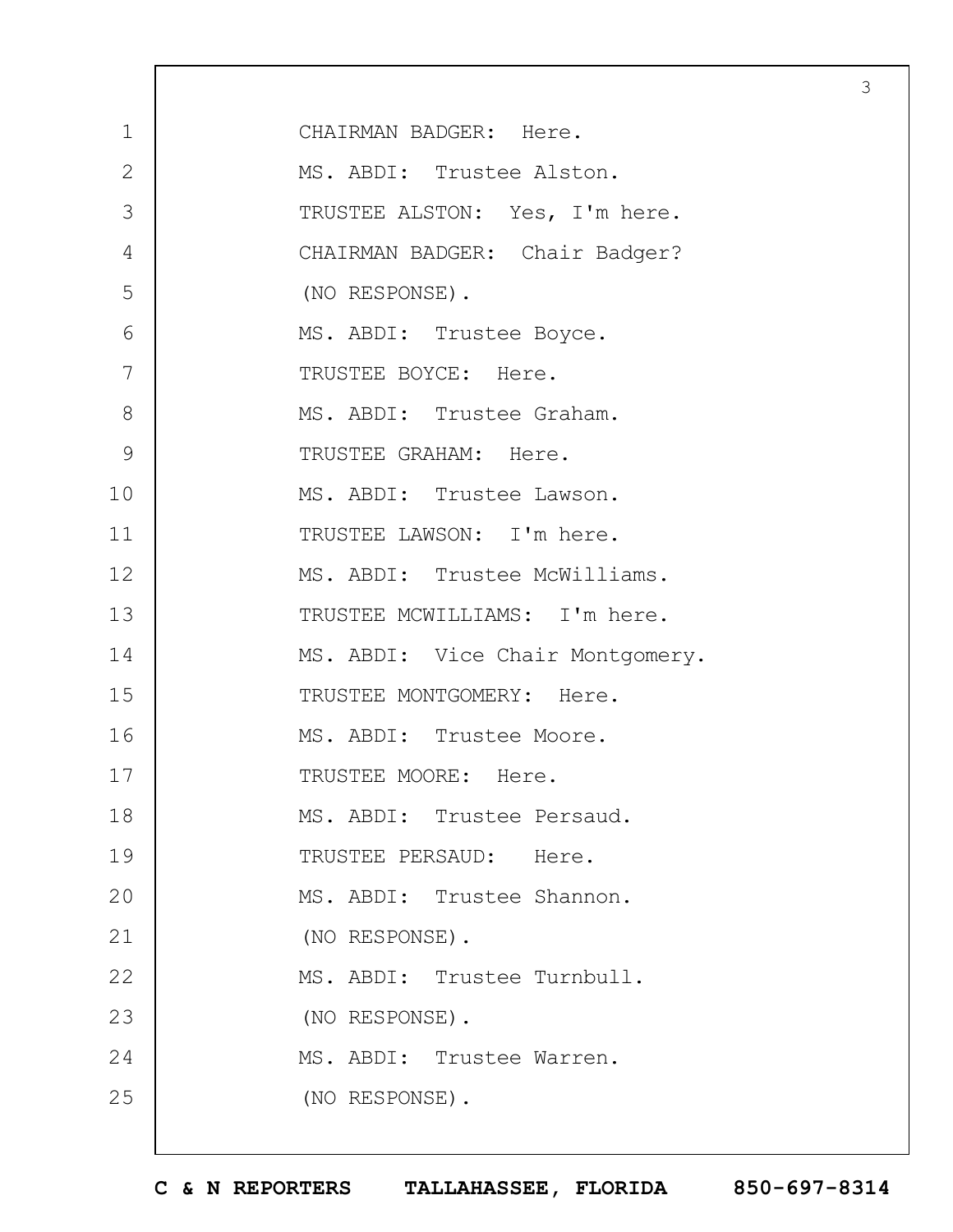1 2 3 4 5 6 7 8 9 10 11 12 13 14 15 16 17 18 19  $20$ 21 22 23 24 25 4 MS. ABDI: Trustee White. TRUSTEE WHITE: Here. TRUSTEE SHANNON: Trustee Shannon is here. I was muted, sorry. MS. ABDI: Thank you. Mr. Chair, you do have a quorum. Thank you. CHAIRMAN BADGER: Okay. Thank you. Then I'll ask again if Trustee Montgomery will go ahead and introduce the 2014/2015 operating budget item. Trustee Montgomery. TRUSTEE MONTGOMERY: Thank you, Mr. Chairman. Trustees, we have on today's agenda a request regarding approval of the final operating budget for fiscal year 2014/2015. A preliminary operating budget was approved at our June 4, 2014, meeting. I would like to ask Doctor Mangum to make her introductory comments and to have her staff make any necessary presentation. CHAIRMAN BADGER: Doctor Mangum. PRESIDENT MANGUM: Thank you, Chairman Badger and Trustee Montgomery. One or two of the opening comments that I have prior to staff entertaining any questions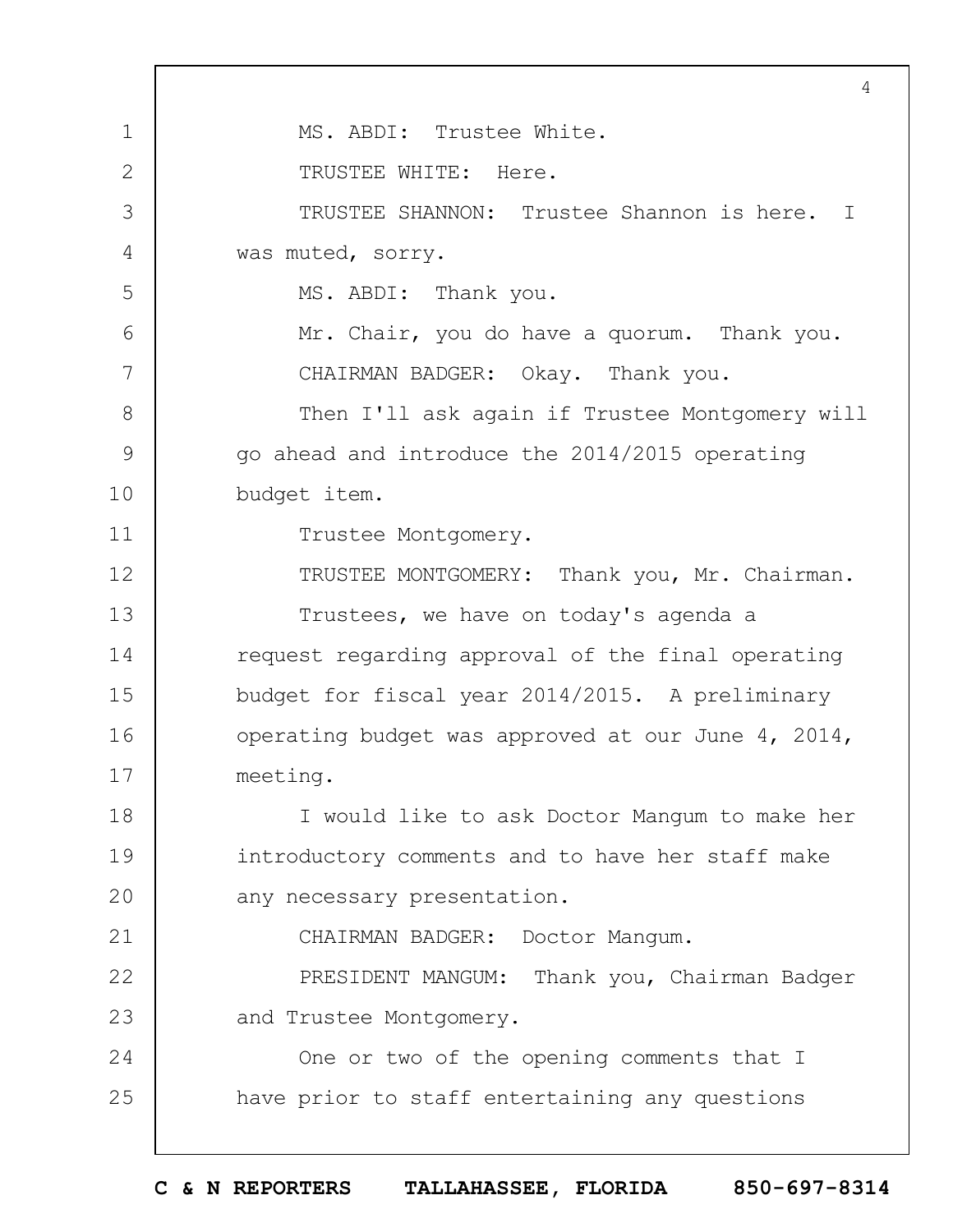that you have is that I think we have a very important budget that we're implementing this year that requires and that introduces several changes that we're interested in with regard to becoming more efficient and effective in our operations. You will notice that in looking at this particular budget where the variances are and some of the changes that have been made in our budget for 2013/14 as compared to 2014/15.

1

2

3

4

5

6

7

8

9

10 11 12 13 14 15 16 17 18 We think that the resources that we have will allow us to meet our operating needs and that our budget at the end of the year, as we have planned it, will be balanced; however, because it is at the beginning of the year, we would like the flexibility to be able to make decisions within this budget to address any issues as they arise with the goal of maintaining a balanced budget at the end of the year.

19  $20$ 21 22 So with that, I'd like to have the VP for finance and the Director of Budget entertain any questions that you might have about the budget as it has been proposed.

23 24 25 CHAIRMAN BADGER: Thank you, Doctor Mangum. Are there any questions? Any questions on the budget?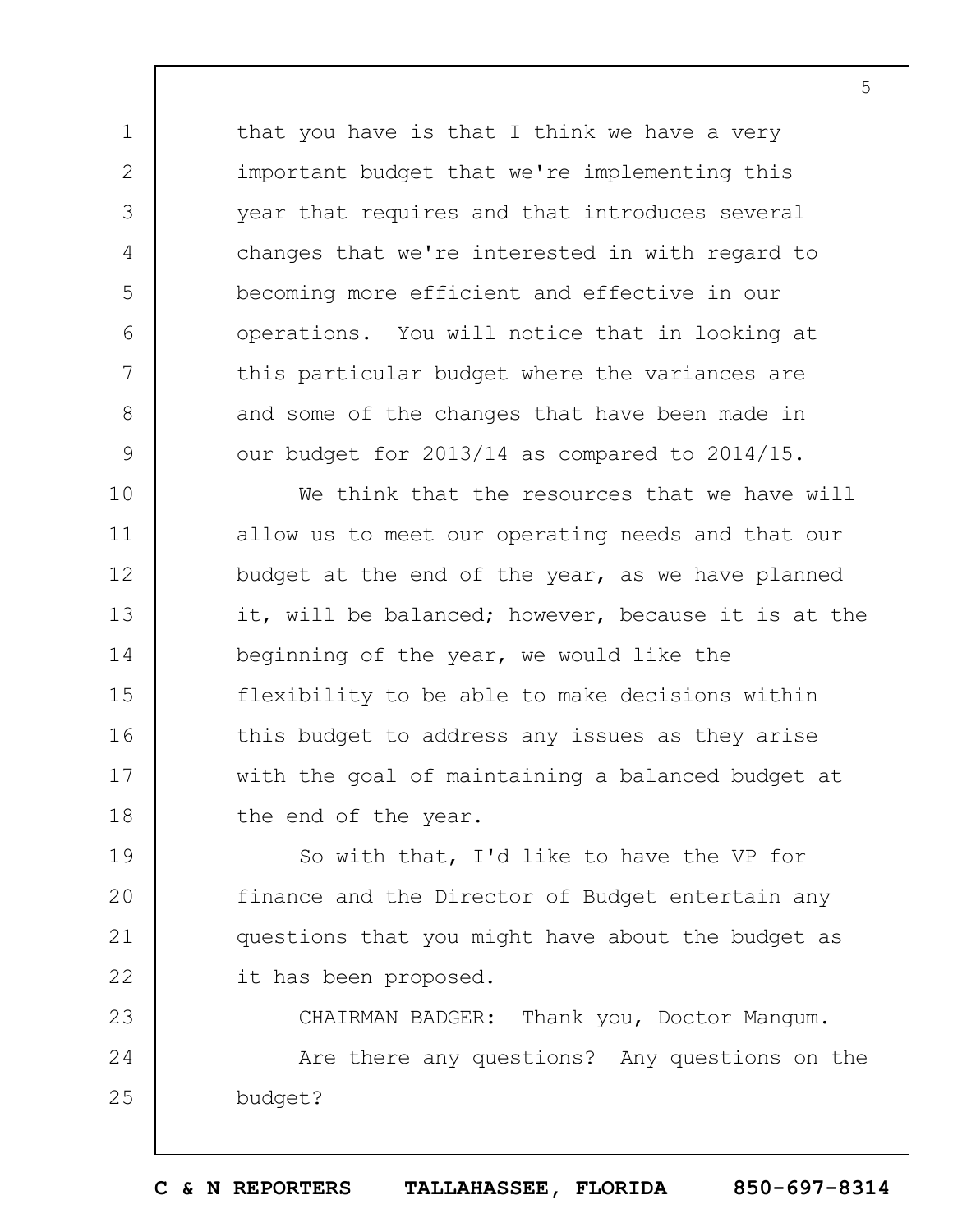6

(NO RESPONSE).

1

2

3

4

5

6

PRESIDENT MANGUM: So hearing no questions, we'd like to propose that you move forward with approval.

TRUSTEE MONTGOMERY: Mr. Chairman.

CHAIRMAN BADGER: Yes, sir.

7 8 9 10 11 12 13 14 15 16 17 18 TRUSTEE MONTGOMERY: I have a question that I guess in its semblance would be related to the budget. I've asked the administration and Doctor Mangum a number of questions that are budget related and I haven't received answers to those questions. I'll preface my comments by saying that I do believe we need to pass the budget today, but I also feel it would be irresponsible to continue in that posture while there are open questions, at a minimum, to have a defined period of time in which we'll have answers to those questions.

19  $20$ 21 22 23 24 25 On July 22nd, I asked Doctor Mangum to provide a copy of the current operating procedures for donor development, engagement -- engagement in maintenance. I also asked for a written monthly snapshot of fundraising activity, including a year-to-date and an actual (inaudible), and that's related to the challenges that we've had in the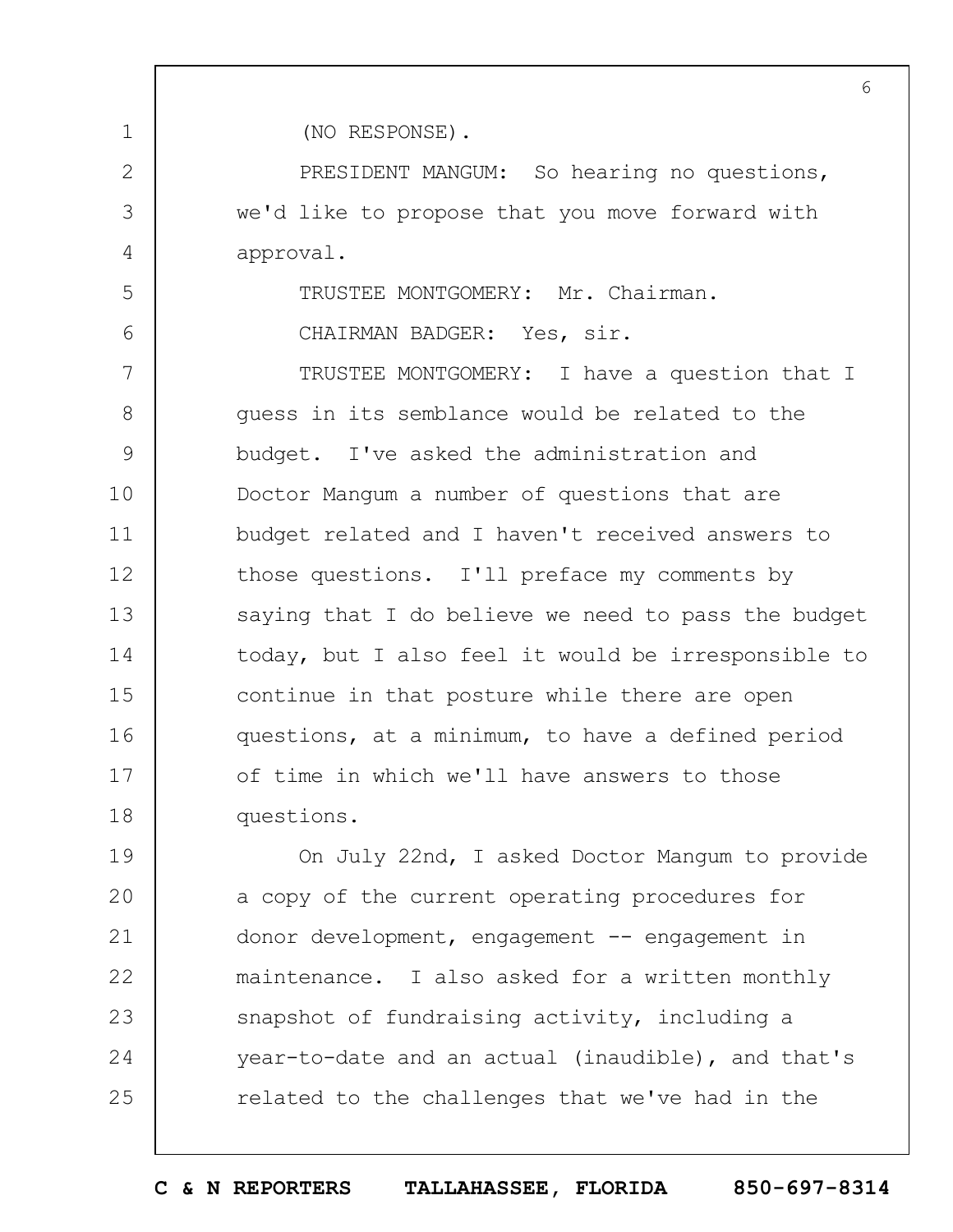areas of fundraising and how that impacts our budget.

1

2

3

4

5

6

7

8

9

25

On July 31st, I asked Doctor Mangum to be prepared to discuss questions that were asked during the June 2014 budget discussion in Crestview. As you recall, we passed the preliminary budget, and that was subject to adjustment in final Board approval, which is why we're here today.

10 11 12 13 I asked for a list of questions and answers from that Budget and Finance meeting, and I asked for a summary just to be provided to the members of the Committee.

14 15 16 17 18 19  $20$ 21 22 23 24 I asked Doctor Mangum -- I had some problems with grammar and spelling and the way we were getting documents. I asked, you know, if she allowed (inaudible) to communicate with Board members that way, aren't they likely to follow in the same pattern in communication with external stakeholders. I also asked would your governing body, the Board of Trustees, be embarrassed if official communication goes out from FAMU to the Board of Governors or the legislature with basic spelling or grammatical errors.

A week later I asked when can we expect a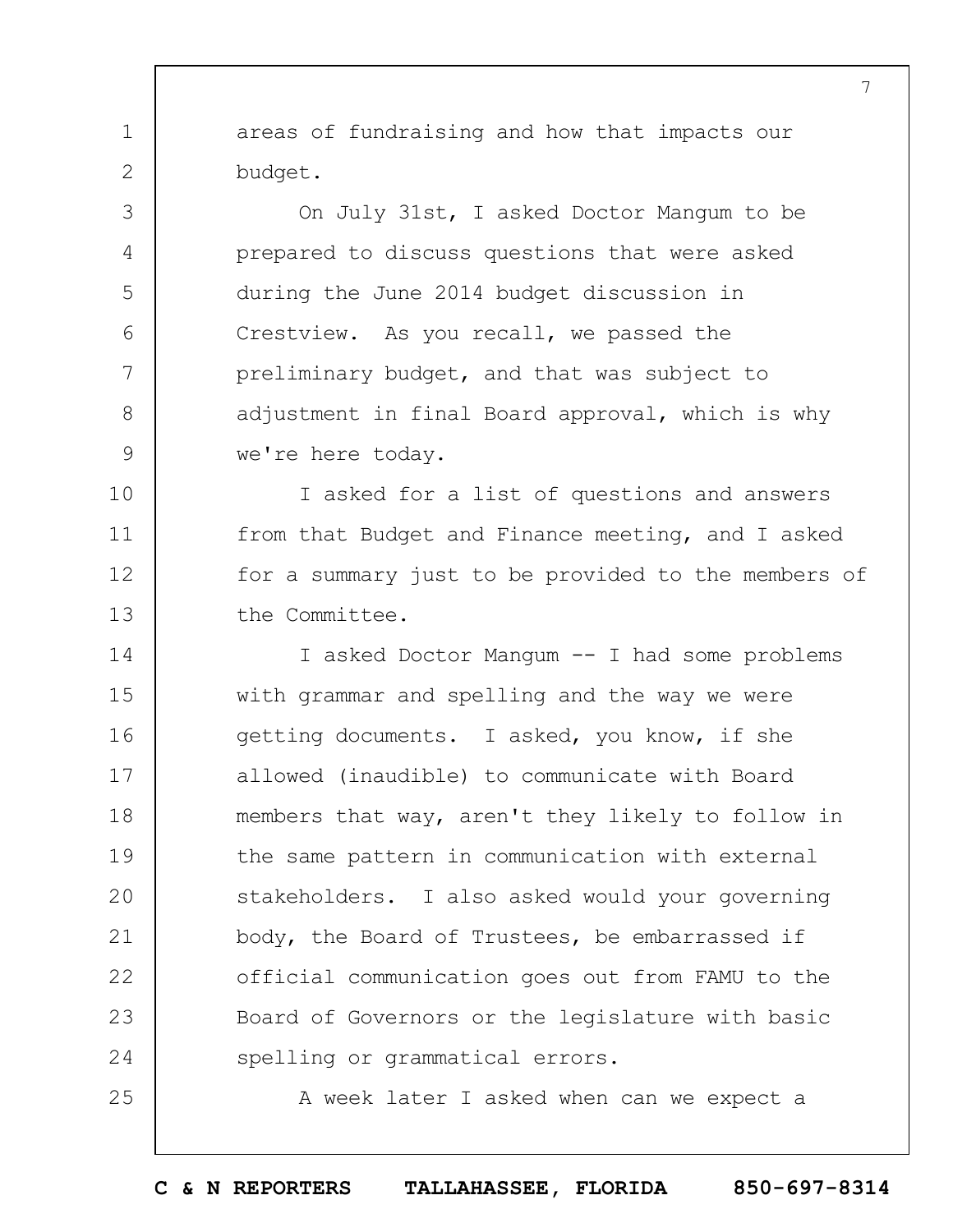working solution to this problem. That was August 2nd. On August 7th I did get a call back from CFO and the President to discuss these things and I felt, well, okay, maybe they have this under control. And then I get an email announcing the President's inaugural that has more spelling and grammar errors. I had a document from the VP for communications, and we had improper subject and verb agreement and maybe ten errors that I spent almost an hour walking the person through.

1

2

3

4

5

6

7

8

9

10

11

12 13 14 15 16 17 18 19  $20$ 21 22 So you may ask how this ties to the budget fund. I want to ensure that whatever is transmitted from this point is something that's reflective of the excellence that we've come to know at Florida A & M. I think it's a serious -- I wrote on August 7th that this is a serious problem that requires an immediate solution, and my question was: Do we need a discussion about spelling and improper grammar during an upcoming committee or Board meeting to fix the problem? I did not get a response.

23 24 25 The next day I sent an email, which you were all in receipt of, and I asked several additional questions. The first one was a response to the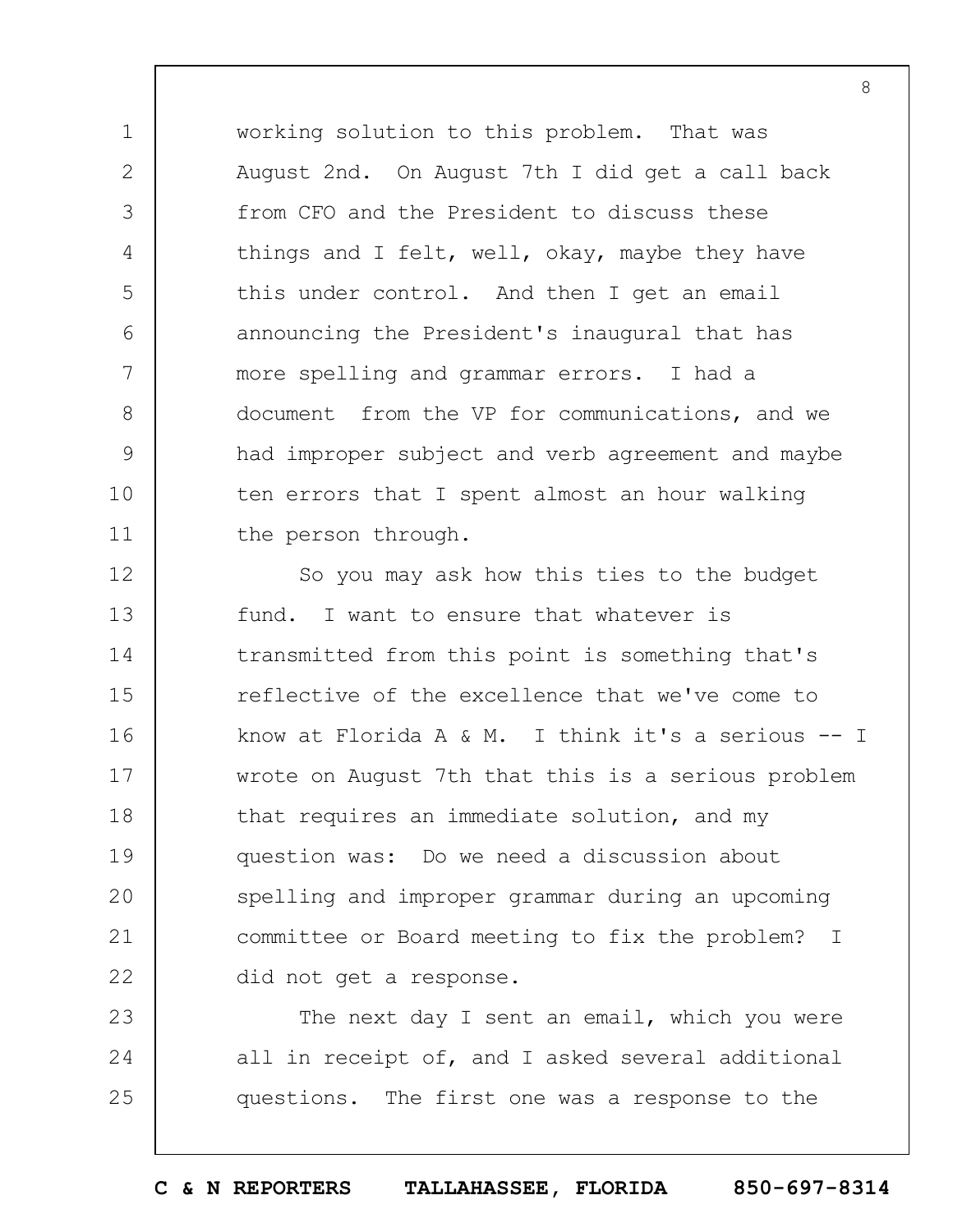email with a clarifying statement about the problem. So far I keep hearing: Well, we're doing our best, or we're pursuing excellence. And to me, at this point, that's unacceptable.

1

2

3

4

5

6

7

8

9

10

11

12

I also requested answers to several additional questions, one is: What's the total annual budget for all communications activity? And just give me an estimate. I said, an estimate will suffice for now. I asked: What's the total of the communications-related expenditures for the fourth quarter of fiscal year 2013/2014 and separately for July 2014?

13 14 15 16 17 18 This data should be readily available. It should be somewhere where it's instant and upon demand. And for the last quarter it should already be recorded somewhere, so I thought it was a reasonable request that could be responded to prior to this meeting.

19  $20$ 21 22 23 24 25 I asked how many FTE are involved in direct communication with the Board of Trustees and the total salary and benefits attributed to this group. That question has not been responded to or answered in the form of that email. I asked how many FTE are assigned to communications-related activity and the total salary and benefits attributed to this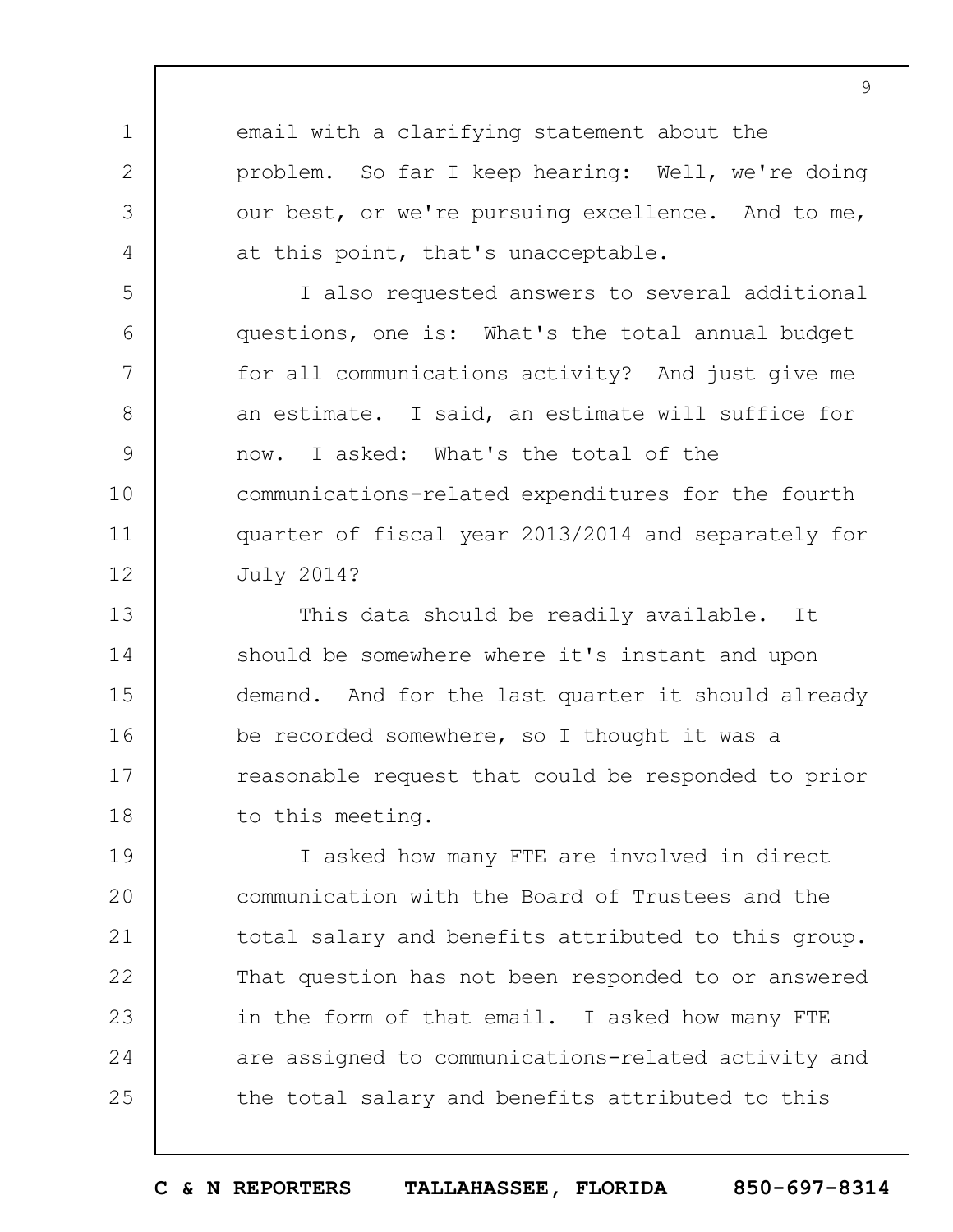group. And the idea is if we are spending millions to be able to communicate with people, why aren't specific problems that are being addressed by a board member being addressed and, you know, what's the date at which this will be done? So, you know, what level of excellence are we looking to achieve?

1

2

3

4

5

6

7 8 9 10 11 12 13 14 15 16 17 Oh, and I forgot, I asked for a detailed verbal or written briefing on the athletics department plan for deficit reduction and a summary of actions taken as a result in the fourth quarter of fiscal year 2013/2014 and also in July. So I find it within my scope as chairman of the Budget and Finance Committee and as Vice Chairman of the Board to request a briefing in the form of a call from the University President, our only employee, prior to any called or scheduled meetings of my committee or of the full board.

18 19  $20$ 21 22 23 24 25 I had this level of communication prior to this new administration, and it led us to not having to have these type of public discussions because we could have discussions directly with the individuals who are responsible. I played phone tag with the athletic director almost a week ago, but we've not been able to connect and to have a communication with regard to my concerns.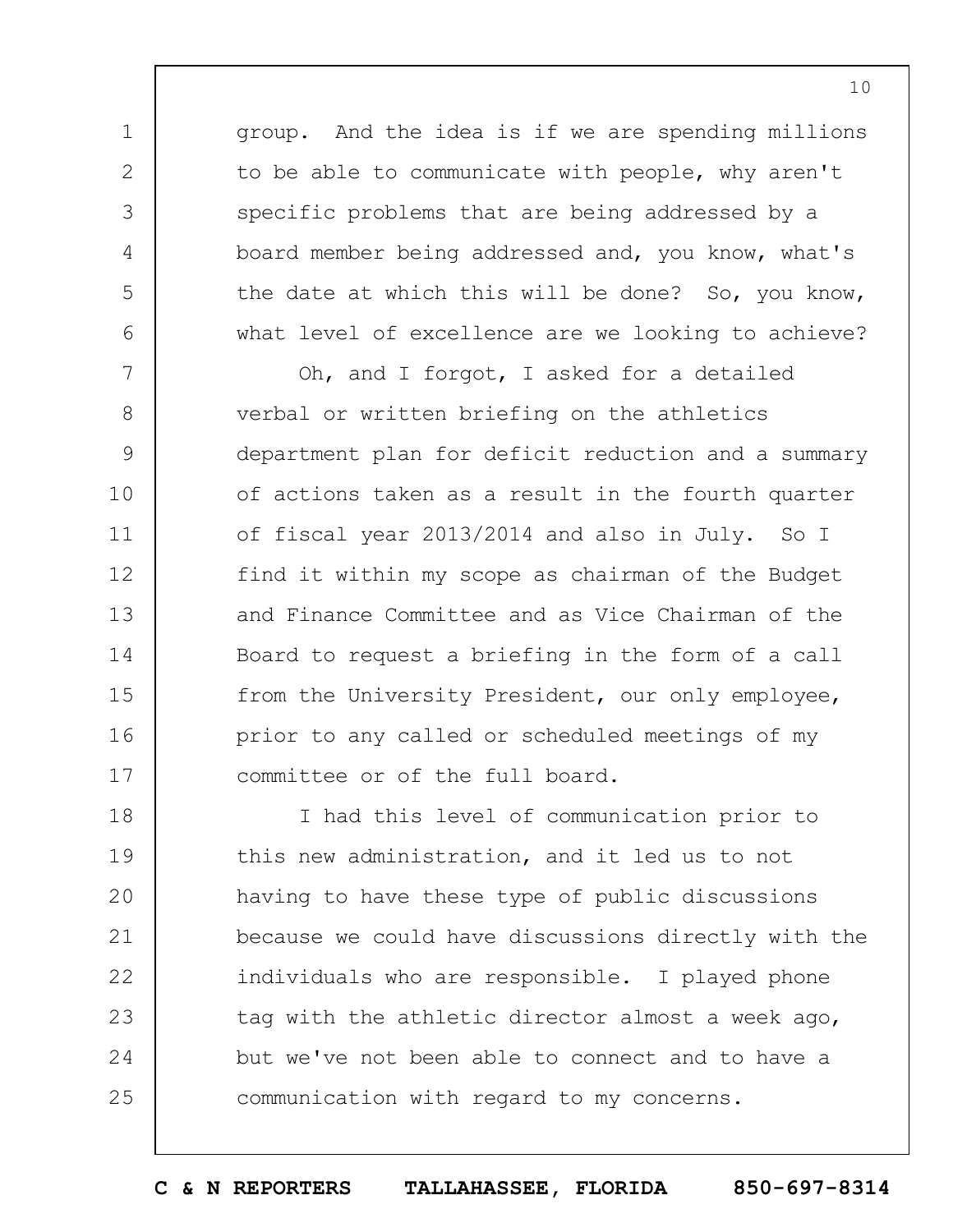So, again, I will vote to approve the budget today because I think it would be irresponsible for us not to, but I also think it would be irresponsible for us to continue to operate from a position where questions are being asked by members of the Board, particularly in the area of the budget, and then there's failure on the administration's behalf to respond.

1

2

3

4

5

6

7

8

9 10 11 12 13 14 15 If you're looking to me from a leadership role with the responsibility in budget and finance, if you're looking for me to be informed and to make informed decisions, I am not in a position to do so if I do not have prompt and a free-flowing, transparent exchange of information with the administration.

16 17 18 19  $20$ 21 22 23 24 25 I wanted to bring that to the Board's attention prior to the vote. Again, I will urge my colleagues to vote in approval of the budget, as it would create another -- a myriad of additional problems if it was not approved. But going forward and in the next Budget and Finance Committee, I am just requesting that these questions be answered. And if there's any problem or if it's a funding issue where the funds aren't available or it's not adequately being funded with regard to the ability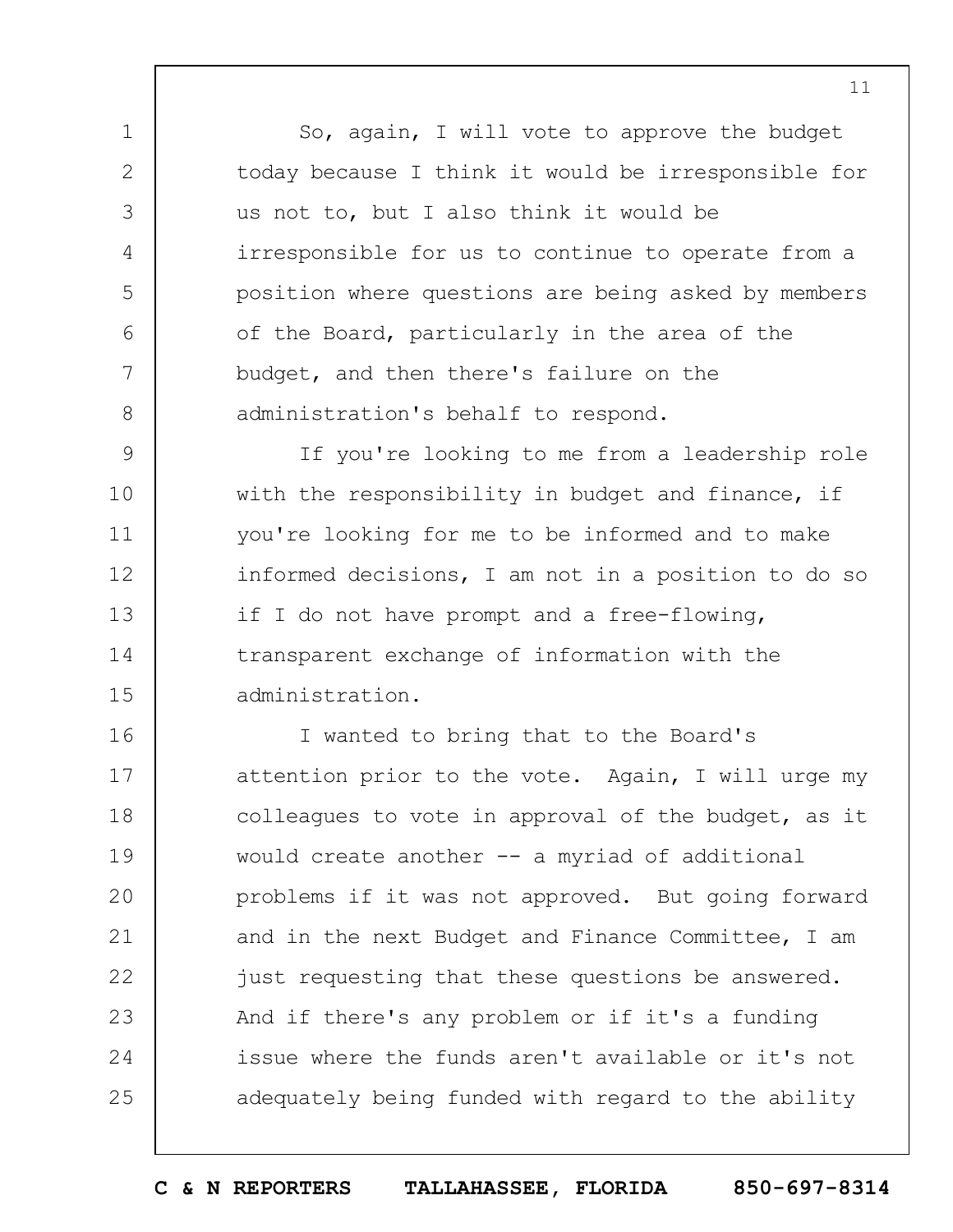1 2 3 4 5 6 7 8 9 10 11 12 13 14 15 16 17 18 19  $20$ 21 22 23 24 25 to respond to these questions, that the administration let us know right now so that we can, as a board, from our governance capacity, our fiduciary responsibility, be informed about why these things aren't getting done. CHAIRMAN BADGER: Okay, Trustee Montgomery. TRUSTEE MONTGOMERY: As I said, I'd move that we approve -- or for final approval of this budget. CHAIRMAN BADGER: Okay. You've heard the motion. TRUSTEE PERSAUD: Mr. Chairman, before we do, can I just ask a question to them? CHAIRMAN BADGER: Trustee Persaud. TRUSTEE PERSAUD: My concern is that I understand some dorms will be closed or refurbished and the new dorm open, and I was wondering how would this impact the budget, the closing of dorms or even the refurbishing of dorms if -- CHAIRMAN BADGER: Doctor Mangum, do you have a response for that, or Mr. Bakker? TRUSTEE MONTGOMERY: If I may, I think the appropriate time would be during the discussion phase of the motion. TRUSTEE PERSAUD: Okay. Thank you. CHAIRMAN BADGER: The motion is on the floor.

12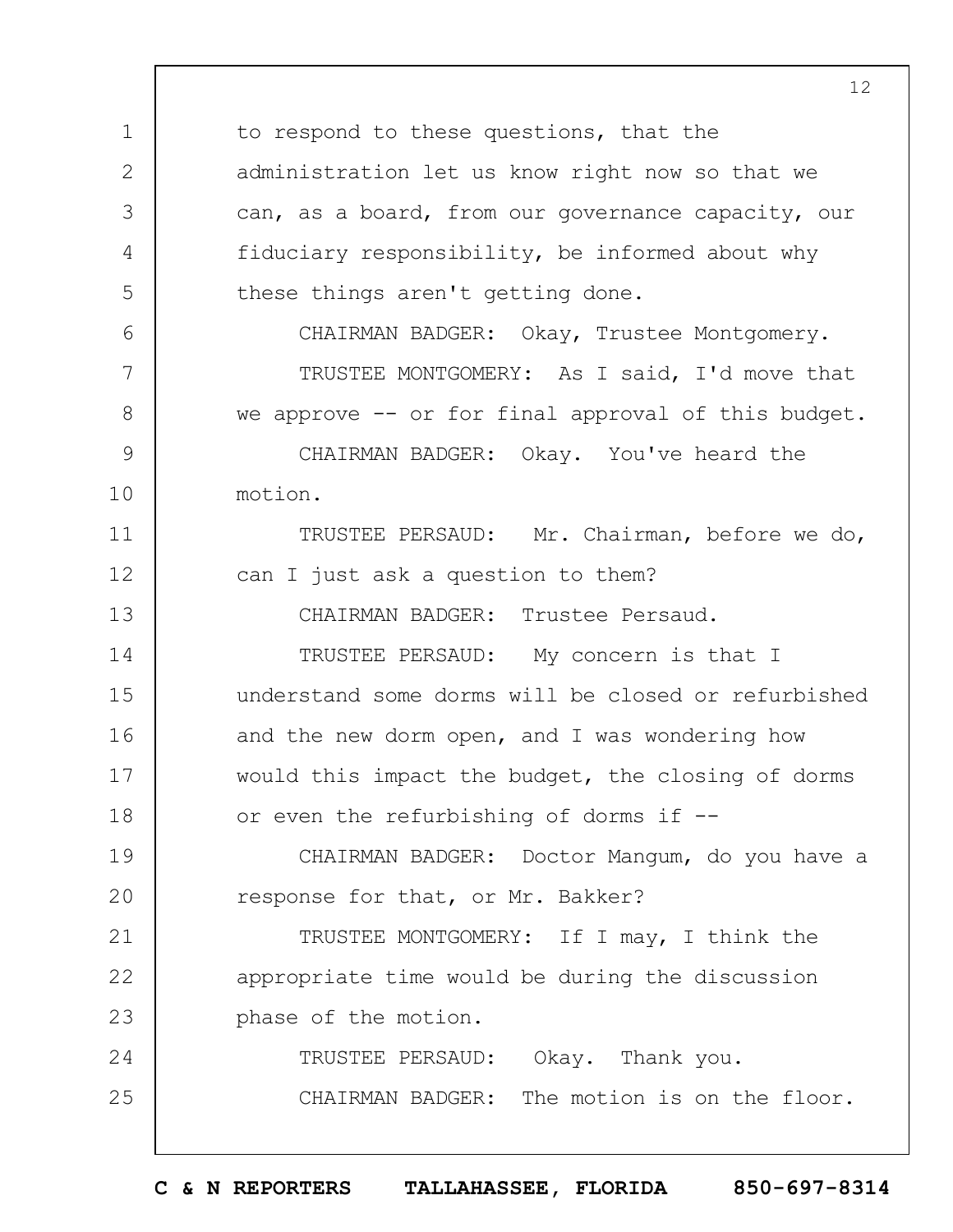1 2 3 4 5 6 7 8 9 10 11 12 13 14 15 16 17 18 19  $20$ 21 22 23 24 25 13 Is there a second? TRUSTEE LAWSON: Second. CHAIRMAN BADGER: It's motioned and seconded. Those in favor, let it be known by the sign aye. TRUSTEE MONTGOMERY: I think there was a question on the table, Mr. Chairman. CHAIRMAN BADGER: Any discussion? TRUSTEE MONTGOMERY: Trustee Persaud addressed a question to Doctor Mangum. If we could get her response, please. CHAIRMAN BADGER: Okay. I'm sorry. I'm sorry, you're right. Doctor Mangum, you are -- Mr. Bakker or someone on your staff, do you have a response to Trustee Montgomery's request for responses to a numerous amount of questions? PRESIDENT MANGUM: We do, and then we can ask -- we will also, if permitted, answer Trustee Persaud's question. With regard to the various questions that Trustee Montgomery listed, I don't have a record of having been asked those questions specifically. So I need to see them in writing and then we could get responses to him directly. The questions regarding the June 4th, Budget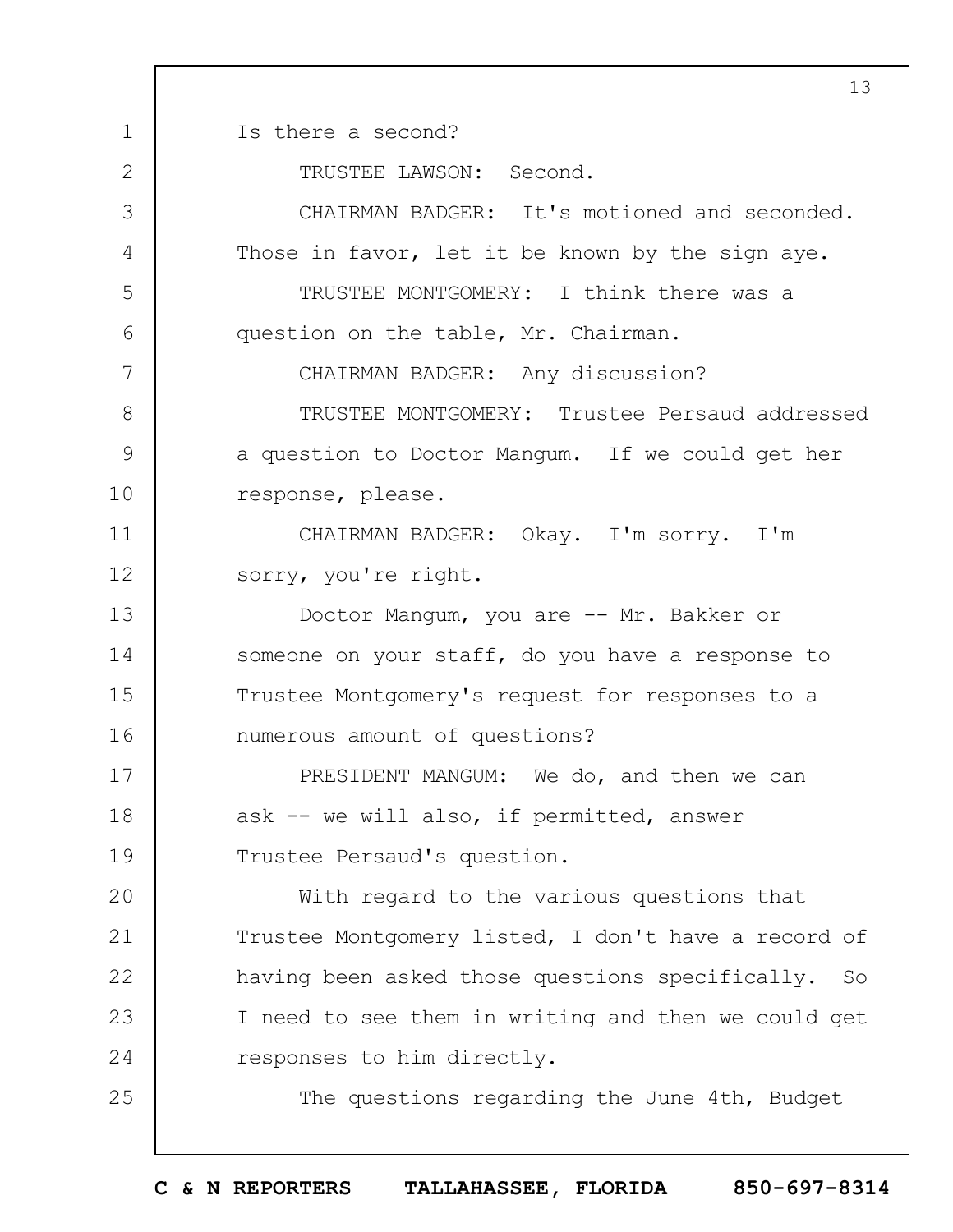and Finance Committee meeting, our tradition has been to produce the answers to those questions at the next committee meeting; however, in response to a question to have those  $-$  a question by Trustee Montgomery to have those answers sooner, they were attached to this agenda. And I think the questions that most people may have a copy of, the title of the document that's in this particular meeting's agenda is entitled June 4th, 2014, Budget and Finance Committee responses. You'll see the list of questions that were asked at that meeting, according to the minutes, and a list of responses to each of those questions included in the material that you received for this meeting today.

1

2

3

4

5

6

7

8

9

10

11

12

13

14

15 16 17 18 19  $20$ If -- so the other question with regard to housing and whether or not housing, the occupancy of the new facility and the closing of the other facilities are included in this budget, I'll turn it to Vice President Bakker, but I'm sure they are there.

21 22 23 24 25 VICE PRESIDENT BAKKER: Trustee Persaud, declining enrollment resulted in a reduction in the demand for housing. With the opening of the 800-bed in a few weeks' time, we have the capacity to house all of the students that have applied so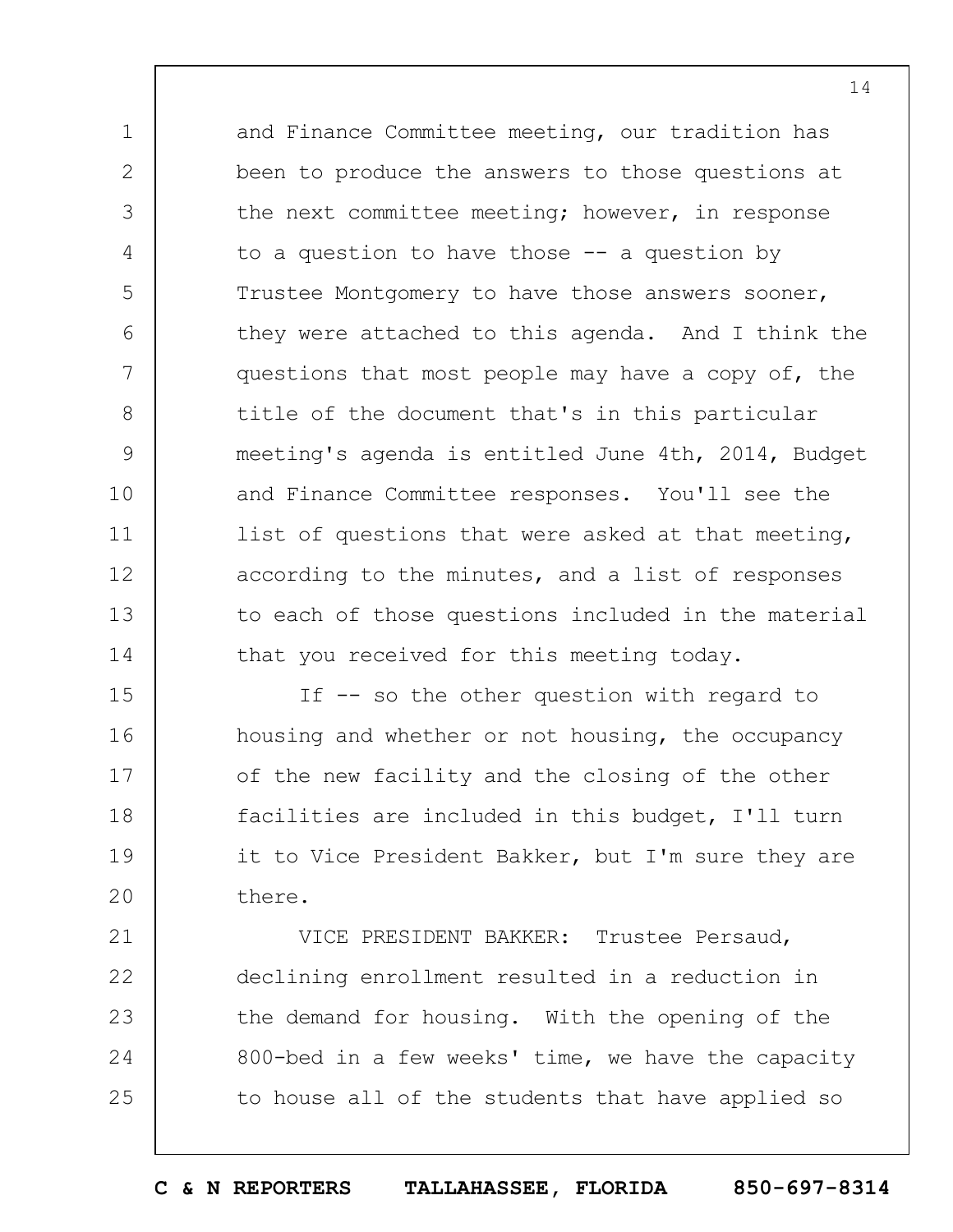1 2 3 4 5 6 7 8 9 10 11 12 13 14 15 16 17 18 19  $20$ 21 22 23 24 25 15 far for housing in the fall. With regard to the women's dorms that are being closed, the 800-bed residence hall has taken up the slack for those residences. CHAIRMAN BADGER: Okay. Thank you. TRUSTEE PERSAUD: My question has to do with the cost, cost of closing. You don't want -- the empty buildings will still cost the University money. VICE PRESIDENT BAKKER: Yes. TRUSTEE PERSAUD: What are the costs associated with that? VICE PRESIDENT BAKKER: The cost associated with the closing of the buildings would be primarily to maintain the heating and air conditioning unit to prevent the development of mold in the building. That's the primary cost that would be associated with it. You're doing a feasibility study at the moment to look into how best to do those renovations. TRUSTEE PERSAUD: So if I understand you, you really don't have a figure estimate? VICE PRESIDENT BAKKER: Oh, no, we don't have the exact costs. TRUSTEE PERSAUD: Oh, okay. All right.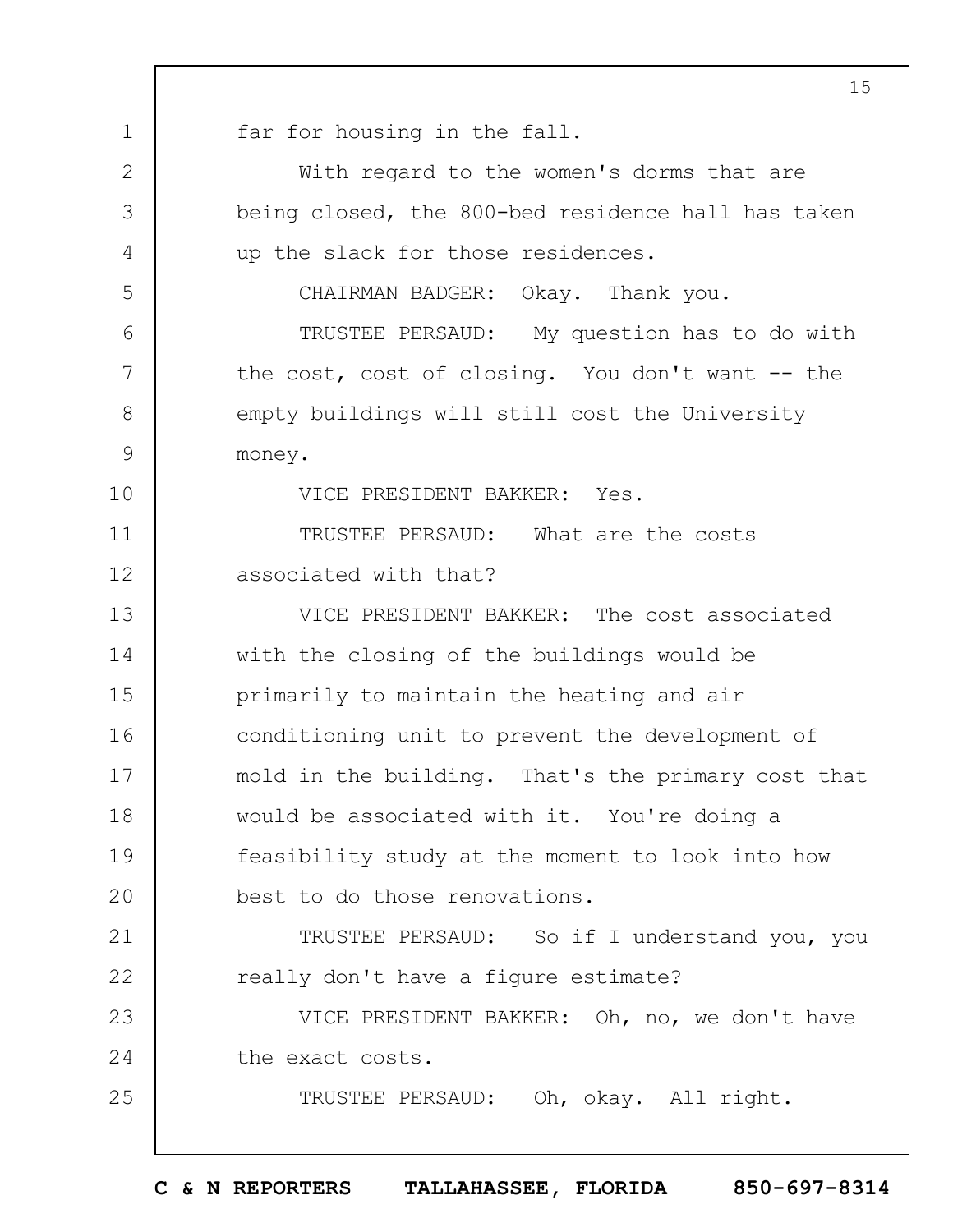1 2 3 4 5 6 7 8 9 10 11 12 13 14 15 16 17 18 19  $20$ 21 22 23 24 25 16 Thank you, Mr. Chair. TRUSTEE MONTGOMERY: Mr. Chair, Montgomery. CHAIRMAN BADGER: Montgomery. TRUSTEE MONTGOMERY: I asked for -- there was a response from Doctor Mangum that she was not in receipt of these questions. Every member of the Board was copied on this email that was sent to her Friday, so that's a patently false statement. It can't be true unless she didn't read the email, and maybe  $--$ PRESIDENT MANGUM: I didn't read -- TRUSTEE MONTGOMERY: Madam, Madam --CHAIRMAN BADGER: Just a minute. TRUSTEE MONTGOMERY: Mr. Chair. CHAIRMAN BADGER: Just a minute, let me get order here. Finish -- go ahead and finish, Trustee Montgomery. TRUSTEE MONTGOMERY: Thank you. If I may, Mr. Chair, thank you. So this email was sent to Doctor Mangum on Friday. It was copied to all members of the Board. She just told the Board she wasn't aware of any of these questions; you just heard her say that. But yet and still, all of you have a copy of the email that was sent to her on Friday. So now you clearly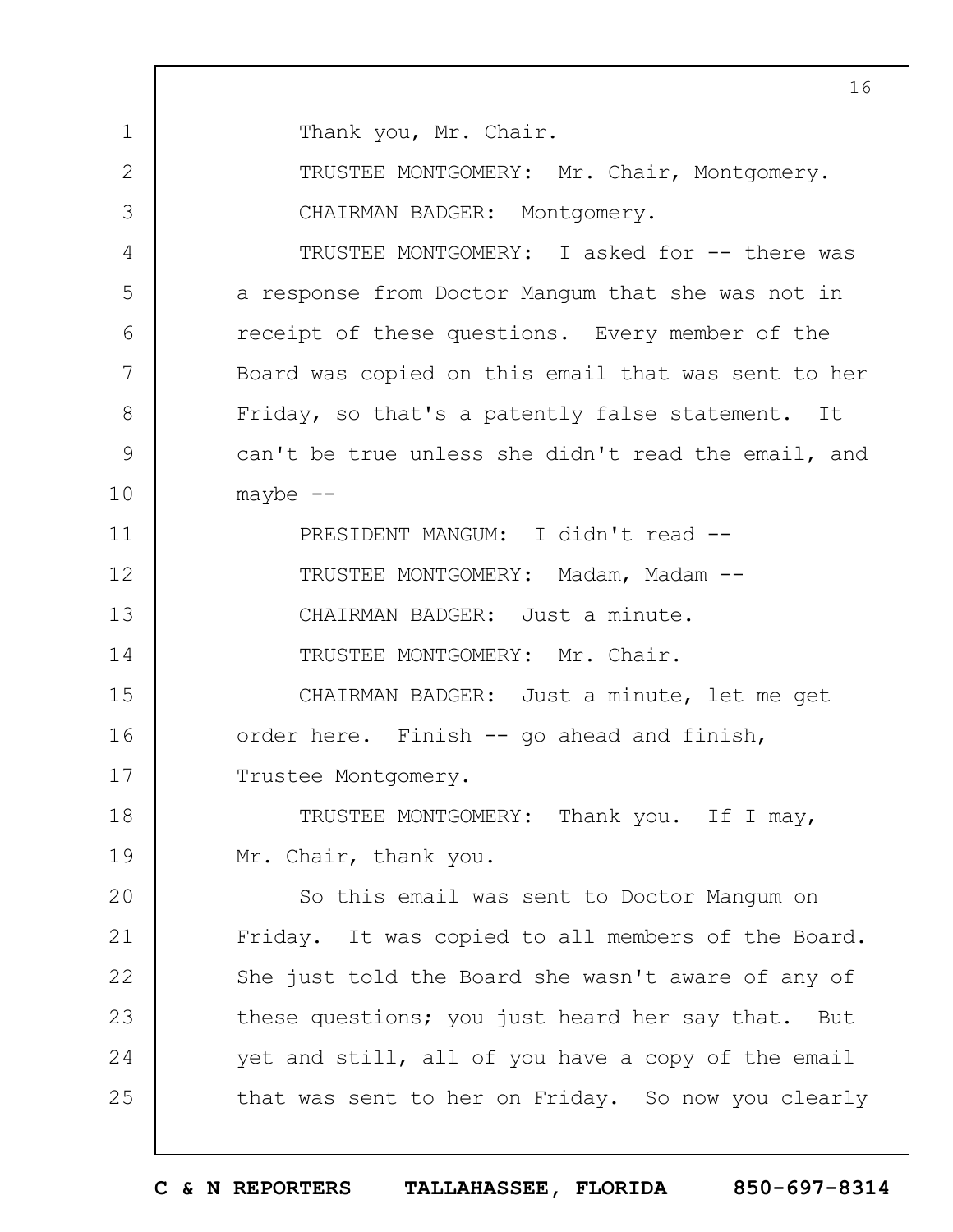understand what my frustration is. Either she's not reading the emails or she's not responding to them.

1

2

3

4

5

6

7

8

9

10

11

12

Every question that I asked you I just read from the emails that I sent to Doctor Mangum, and I'll just go ahead and forward them all to the Board so we know who is telling the truth here. But there is a problem, and I'm making the Board aware that these questions are not being answered, and we're being asked to proceed with approving a budget that actually started almost a month and a half ago.

13 14 15 16 17 18 A year ago I insisted on an approved budget - well, excuse me, the last two years, I insisted that we approve a budget before the start of the fiscal year. In years past, my first year on the Board, we didn't approve the budget until almost two and a half months into the actual budget year.

19  $20$ 21 22 23 24 25 So again, when I became chairman of the Budget and Finance, I insisted on an approved budget before July 1 because it doesn't make sense to start the year without an actual approved budget. We had one year, in '12 I think, where it was subject to additional information; and then last year, I think we were able to just -- to do it

**C & N REPORTERS TALLAHASSEE, FLORIDA 850-697-8314**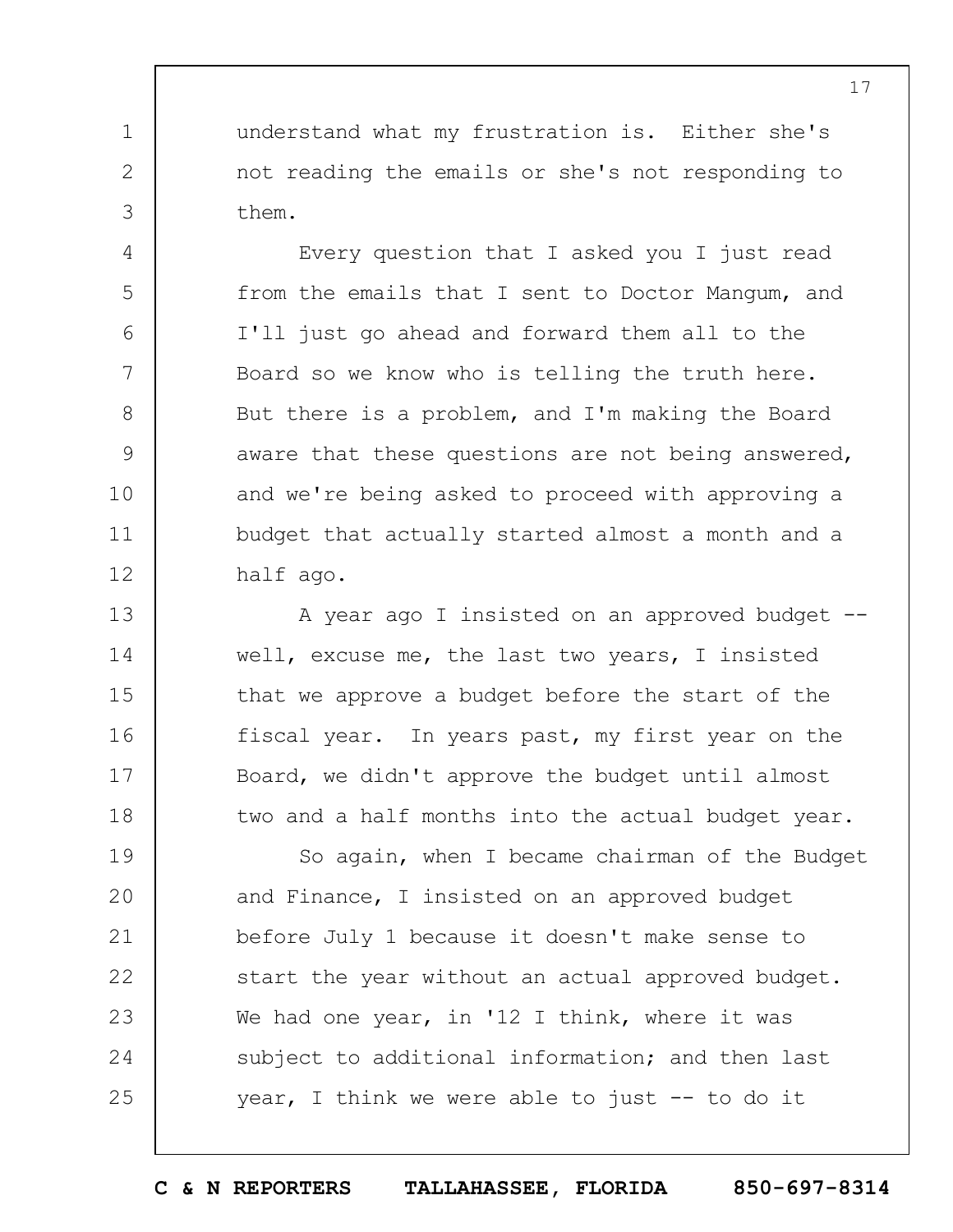1 cleanly before July 1st.

2 3 4 5 6 7 8 9 10 11 12 13 14 15 16 17 18 19  $20$ 21 22 23 24 25 So, again, I urge my colleagues to approve the budget, but I mean I don't have the information that I need as a member of the Budget and Finance Committee nor as the Vice Chairman of the Board that gives me the confidence moving forward that we know what we need to know. And so I'm asking  $-$ -I'm putting it out there for the Board's understanding, but I'm also asking the administration, moving forward, that they do a better job of effectively and promptly communicating when questions are asked of the administration. CHAIRMAN BADGER: Okay. Thank you. PRESIDENT MANGUM: Mr. Chairman, would you like me to respond, or is that necessary? CHAIRMAN BADGER: If you choose. PRESIDENT MANGUM: With regard to an email that was sent to me Friday, he is absolutely correct, I did not read it and have not read it yet because of my schedule, and I was out of town at a Chamber of Commerce event where I was speaking and also engaging in University work the entire weekend, so I did not read that mail. CHAIRMAN BADGER: Okay.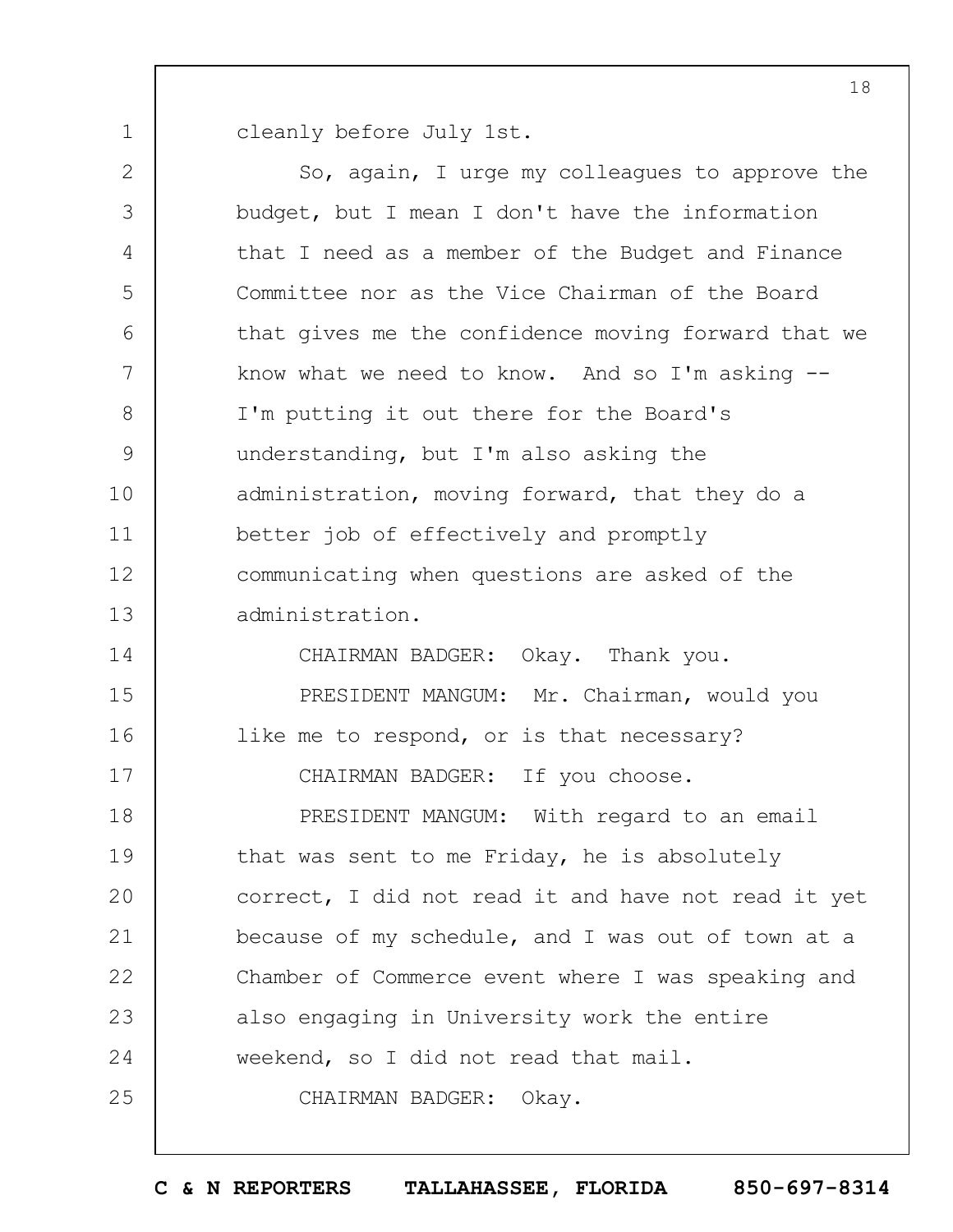PRESIDENT MANGUM: And had I read it, I would not have had time to prepare a response for this meeting today.

1

2

3

4

5

6

7

8

CHAIRMAN BADGER: Okay. Thank you.

PRESIDENT MANGUM: If that is considered unresponsive, I do apologize, but it is not likely to change given the timetable I was -- the questions were sent.

9 10 11 12 13 14 15 16 17 18 19  $20$ TRUSTEE MONTGOMERY: Well, Mr. Chair, in closing, we have a couple of hundred University employees, at least 20 or 30 people who handle or deal with budgets, at least 10 or 15 who handle communications. The President cannot be expected to do this his or herself; that's what staff is for. So to say that you would not be able -- Mr. Bakker is on the line right now, and if you ask him how many people are in the communications area, he can give you an estimate. Whoever -- your VP for communications, he knows how many people work for him.

21 22 23 24 25 So for the President to say that she could not provide the information, again, that's nonresponsive. These are simple questions: How many FTEs? How much money did we spend? How many staff in that particular area? These are basic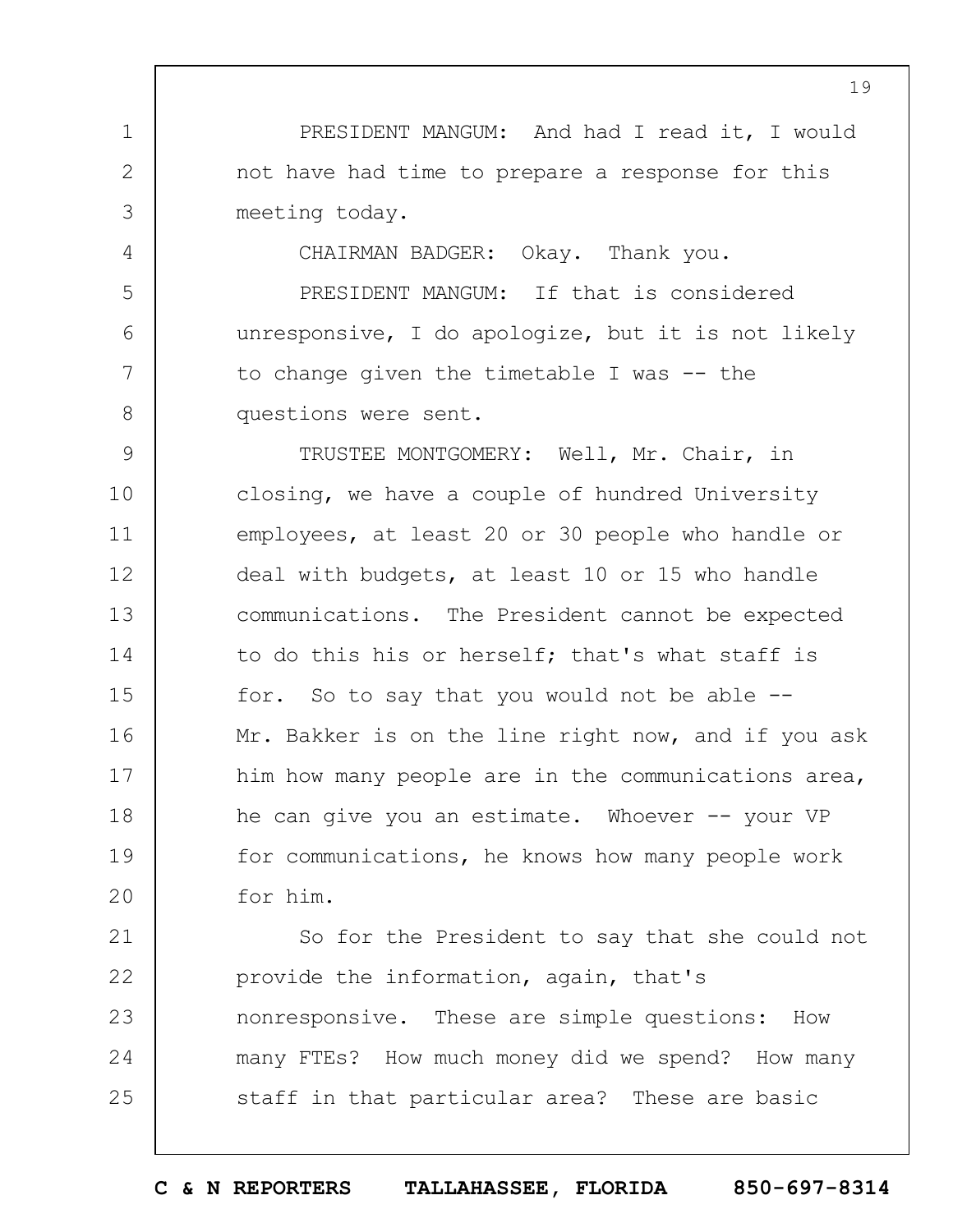1 2 3 4 5 6 7 8 9 10 11 12 13 14 15 16 17 18 19  $20$ 21 22 23 24 25  $20$ questions that can be responded to. I've also ask -- PRESIDENT MANGUM: If I had read the --TRUSTEE MONTGOMERY: Ma'am -- PRESIDENT MANGUM: If I had read --TRUSTEE MONTGOMERY: Mr. Chair, Mr. Chair, point of -- CHAIRMAN BADGER: Now let me have order here just a minute, please. TRUSTEE MONTGOMERY: Okay. PRESIDENT MANGUM: I didn't read -- CHAIRMAN BADGER: Trustee Montgomery, will you bring it to a close? TRUSTEE MONTGOMERY: I will bring it to a close. CHAIRMAN BADGER: Okay. And --CHAIRMAN MONTGOMERY: Doctor Mangum needs to understand the protocol for the meeting. The Board  $-$  as a matter of fact, if necessary, we can silence her microphone, but I am speaking. I've been properly recognized and she needs to understand that. CHAIRMAN BADGER: Okay. Well, I need you to continue on your journey and bring it to a close, and then I'll ask Doctor Mangum to respond if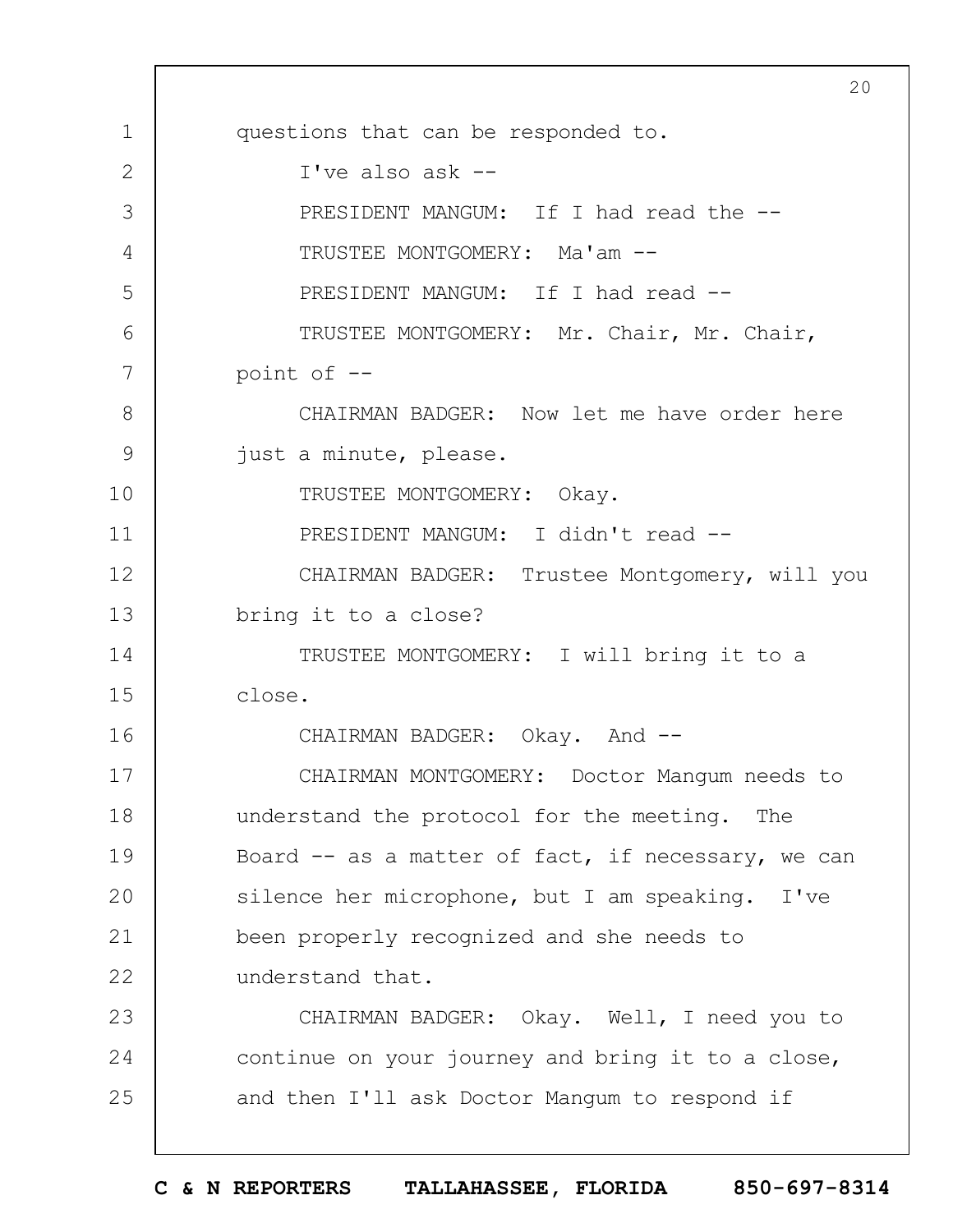necessary. And we have a motion that's open on the floor for --

TRUSTEE MONTGOMERY: Her direct -- her response to the question was that she would not have been able to provide a response.

CHAIRMAN BADGER: Okay.

1

2

3

4

5

6

7 8 9 10 11 12 13 14 15 16 TRUSTEE MONTGOMERY: The nature of the questions are such that if we spend millions of dollars for communications activity, millions of dollars for communications employees, millions of dollars for her staff, almost -- at least half a million just in her salary and going-forth benefits, they should be able to respond to a simple request for information. This was a simple request that can easily be answered by staff who are on the phone.

17 18 19  $20$ 21 22 23 24 25 So I don't buy that whole contention that she would not have been able to respond. The President is not required to do the job his or herself; they have staff for that. And that's the nature of all of these questions, and that's another reason why the questions aren't being responded. Instead of her -- we can't tell her how to do it, but the question goes even further in saying: What's the use of the staff if you can't get a question from a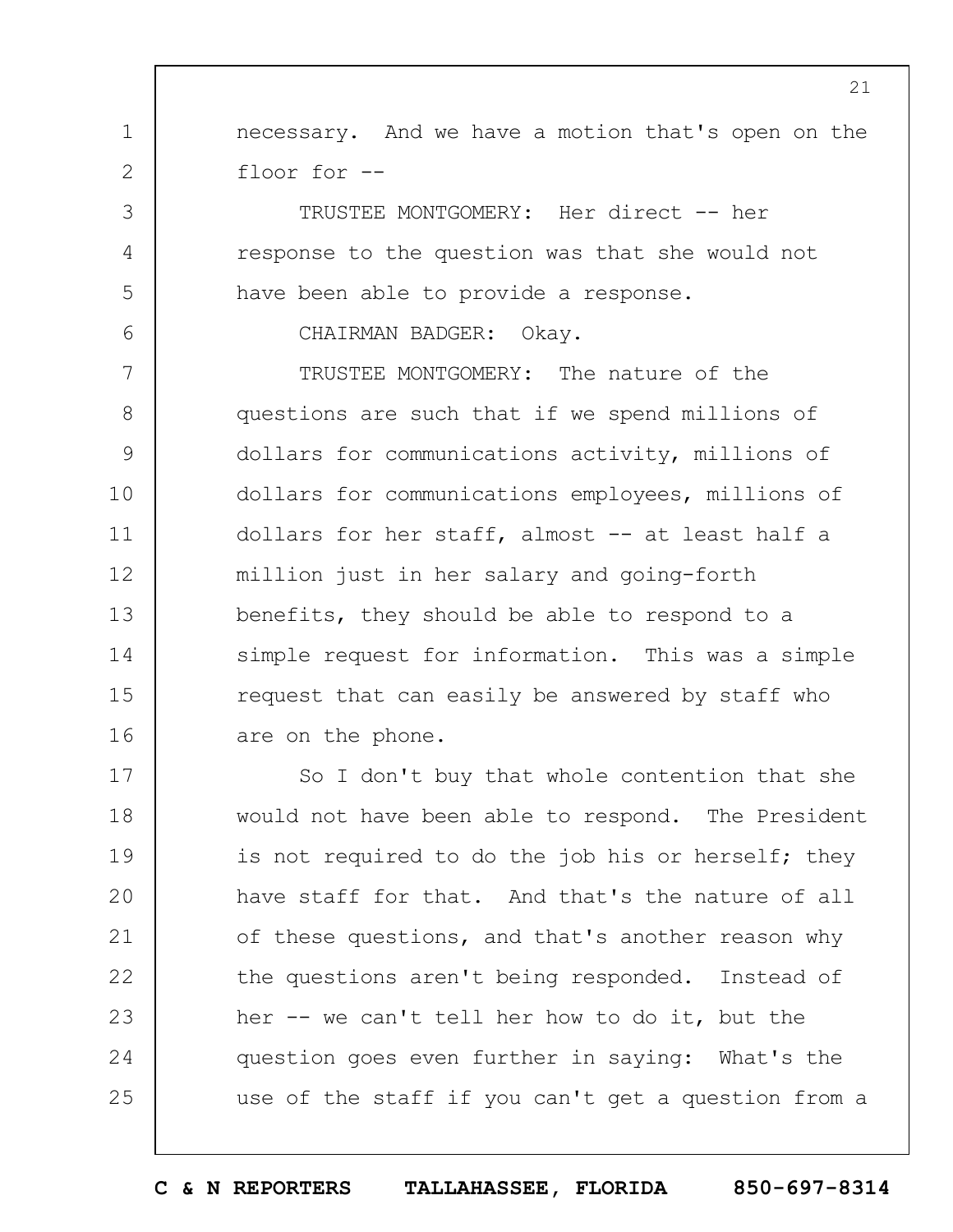Board member and then pass it on to staff, get a prompt response, and then respond back to the Board member's question?

1

2

3

4

5

6

7

8

9

15

23

This is what's going on. It is a problem. The Board needs to be aware of it, and I'm asking very specifically: When will this problem be solved?

CHAIRMAN BADGER: Okay. Well, thank you for bringing it to the entire Board's attention.

10 11 12 13 14 And, Doctor Mangum, if you don't mind, will you address those with Trustee Montgomery at your earliest convenience, and he will bring them to the Board's attention, your responses? PRESIDENT MANGUM: Certainly.

CHAIRMAN BADGER: Okay. Thank you.

16 17 18 Now there's  $a$  -- are there any other questions? Any other person or any other Board member have a reaction or response?

19  $20$ TRUSTEE MOORE: Mr. Chair, this is Trustee Moore.

21 22 CHAIRMAN BADGER: Trustee Moore, you're recognized.

TRUSTEE MOORE: Thank you.

24 25 Just one simple question directed to President Mangum, and it's just tied to the budget. The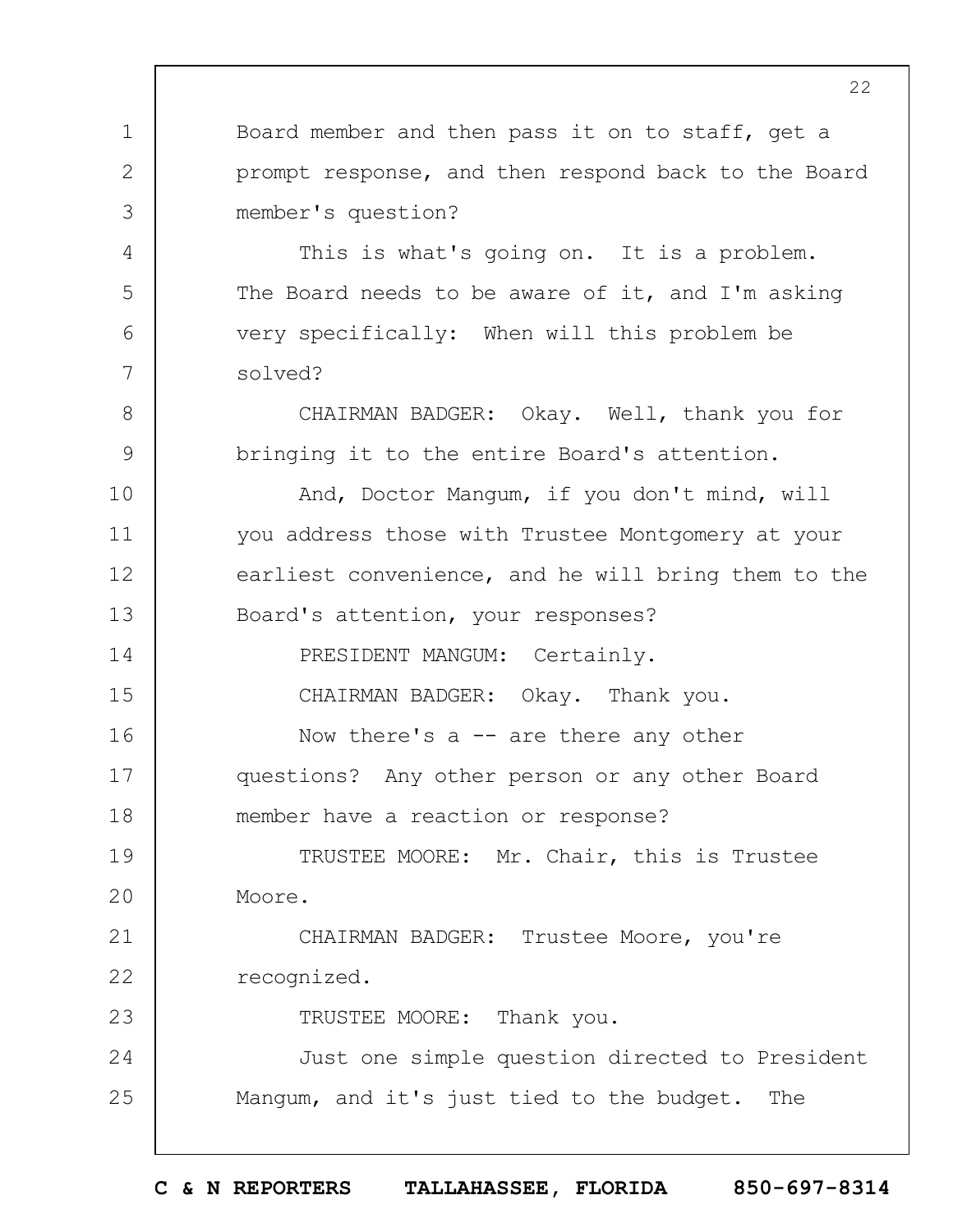enrollment numbers that it was built around, I believe that it's at 95 hundred. I just wanted to make sure that we have an SEM, student enrollment management plan, that will be shared with the Board coming forward. So that's just a simple question that I had.

7 8 9 10 11 12 13 14 15 PRESIDENT MANGUM: Sure, and it's part of the annual work plan that we provided to the Board of Governors, and if we would  $--$  if we need to go through it, we can, with individual Board members or with the Board as a whole. The projections that are developed for enrollment management are part of the five-year plan in the planning document that we submit and that's approved every year with the Board.

TRUSTEE MOORE: Thank you.

17 CHAIRMAN BADGER: Okay.

1

2

3

4

5

6

16

18 19 TRUSTEE LAWSON: Mr. Chair, this is Lawson. CHAIRMAN BADGER: Trustee Lawson.

 $20$ 21 22 23 24 25 TRUSTEE LAWSON: Yeah, I just had a comment. You know, as we move through this process, clearly we do need to approve the budget today, but I also want to just echo to the CFO and the CEO that, as we progress through the academic year, if there are needs to make revisions, particularly around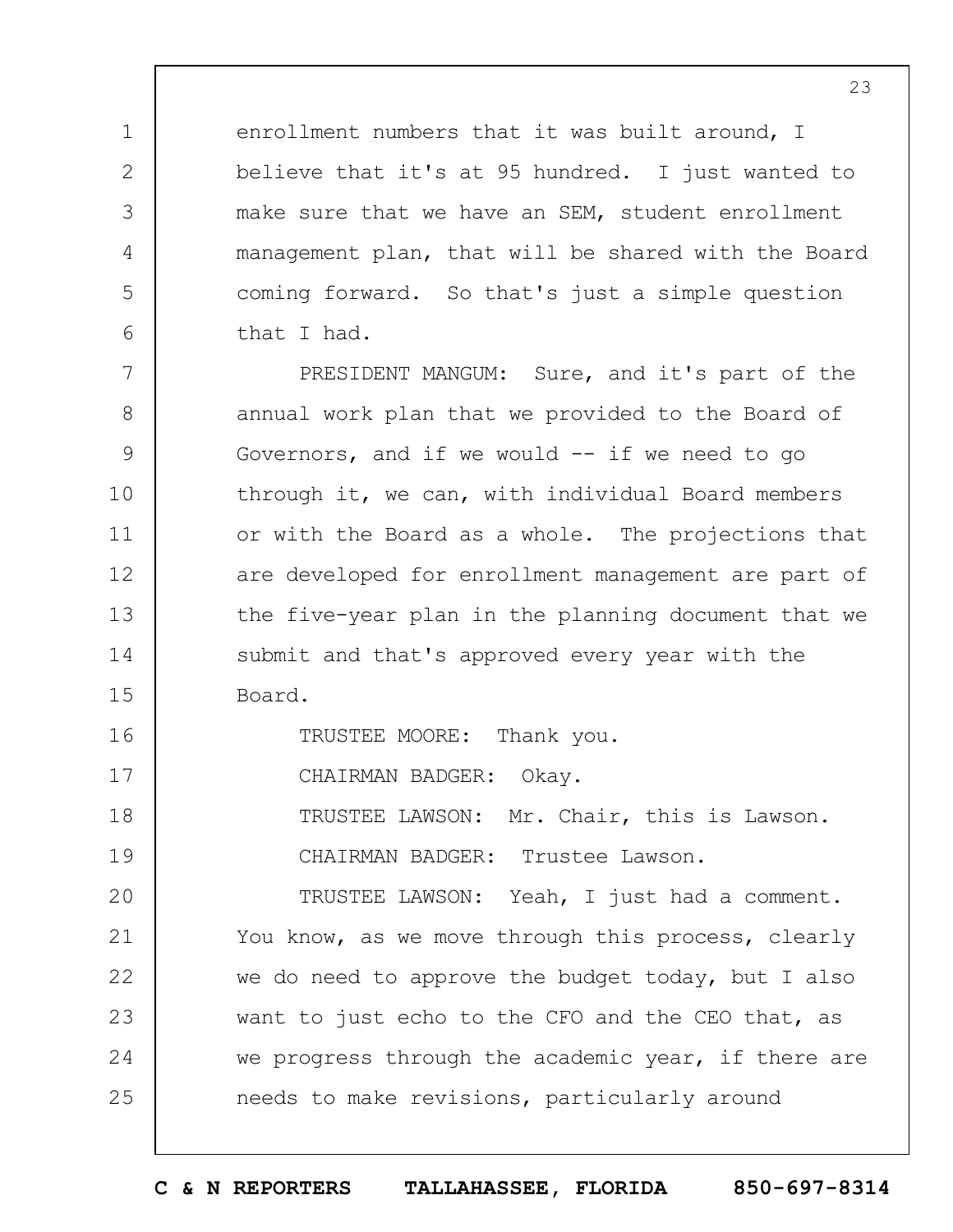1 2 3 4 5 6 7 8 9 10 11 12 13 14 15 16 17 18 19  $20$ 21 22 23 24 25 recruitment, around fundraising and other areas that they, you know, please come back to us, you know, for those discussions because I think we're approving this budget with a new administration and there may be things that they learn or want to adjust over time. I just want to make sure that their hands are not tied to this plan; that if things do need to be adjusted, that we will, you know, welcome that conversation at a later date, as Doctor Mangum gets deeper into her tenure. CHAIRMAN BADGER: Thank you, Trustee Lawson. Are there others? (NO RESPONSE). CHAIRMAN BADGER: Hearing none, there's a motion and a second on the floor. TRUSTEE ALSTON: Mr. Chairman. CHAIRMAN BADGER: Trustee Alston. TRUSTEE ALSTON: Alston, yes. CHAIRMAN BADGER: Uh-huh. TRUSTEE ALSTON: Thank you, Mr. Chair. An easy question, it's actually around recruitment. I think I'm going to follow up a little bit from Trustee Lawson's comment. Is there -- I guess the blueprint that we currently have for our recruitment model, are we currently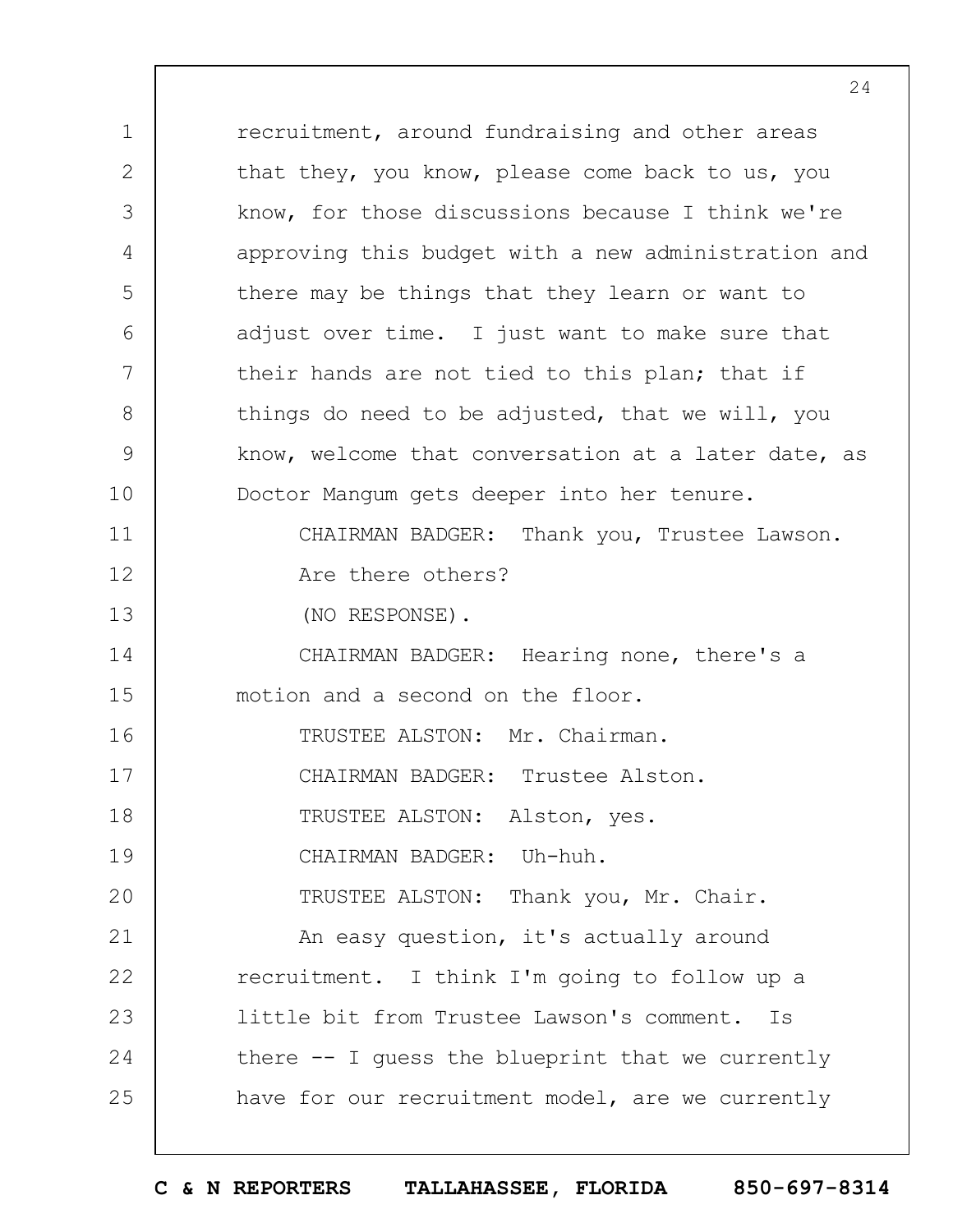1 2 3 4 5 6 7 8 9 10 11 12 13 14 15 16 17 18 19  $20$ 21 22 23 24 25 expanding that? Are we staying the course as it relates to recruitment, I guess, going forward? I know there have been many different showcases and of course stops, of course in the state and of course outside the state, just a general question around recruitment. CHAIRMAN BADGER: And that question is to the President, am I correct? TRUSTEE ALSTON: To the President, it could be directed to whomever is appropriate to respond. PRESIDENT MANGUM: Chairman Badger, I'll ask the Vice President -- CHAIRMAN BADGER: The Vice President of Student Affairs is normally the person. Is he on the line? PRESIDENT MANGUM: Yes, Vice President Hudson will answer the question. DOCTOR HUDSON: Good afternoon, Mr. Chairman and members of the Board. CHAIRMAN BADGER: Good afternoon. DOCTOR HUDSON: Yes, we're expanding our recruitment efforts. We're looking to diversify in many areas, so we are expanding our recruitment efforts. We continue to do the recruitment activities that have been successful, such as the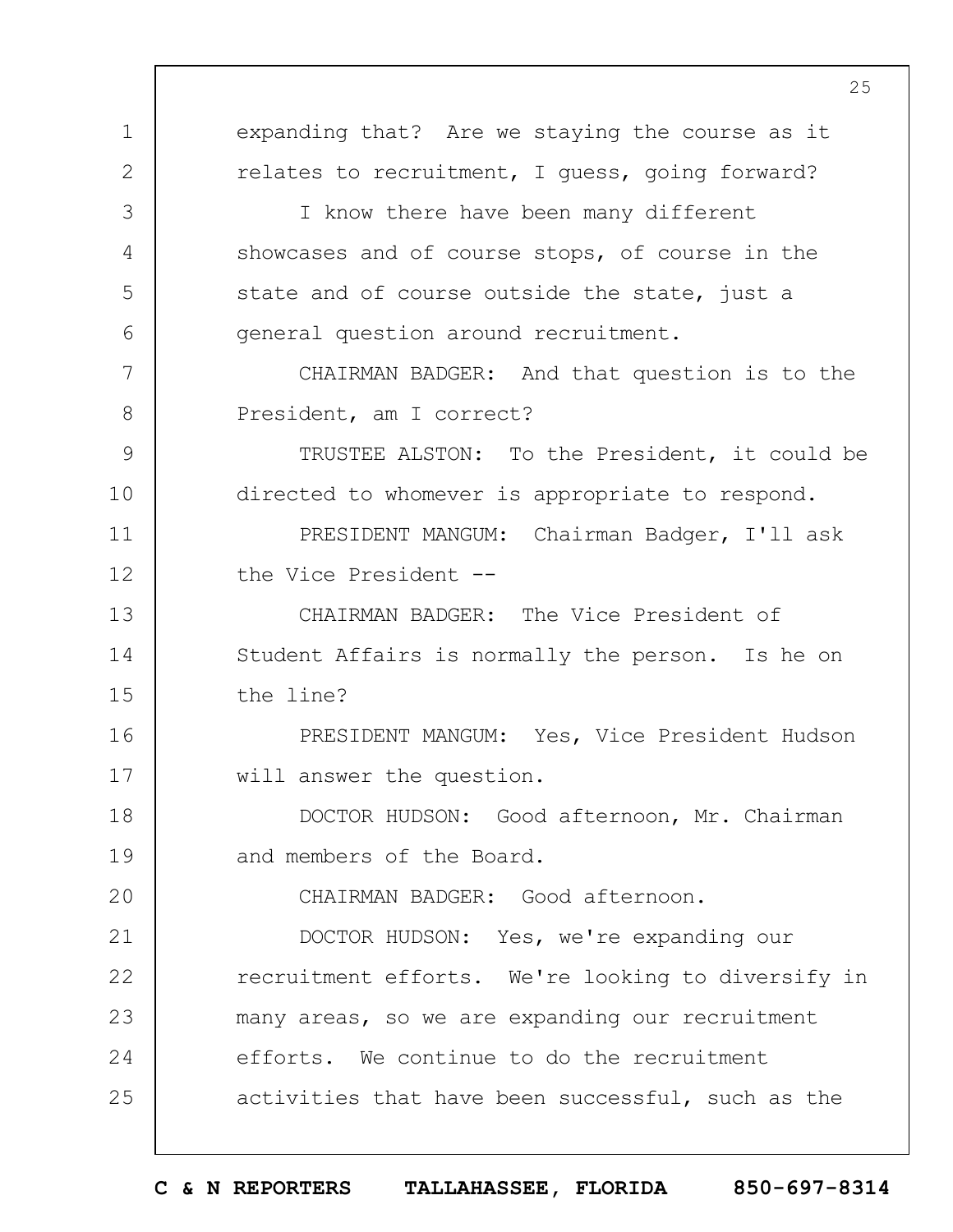1 2 3 4 5 6 7 8 9 10 11 12 13 14 15 16 17 18 19  $20$ 21 22 23 24 25 Atlanta area, Miami, and those other areas on the map where you saw we get the majority of our students, but we will expand that. We're looking to increase our international population and also increase our transfer students as well. CHAIRMAN BADGER: Thank you. Trustee Alston, did that satisfy you? TRUSTEE ALSTON: Yes, I'm good. Thank you. CHAIRMAN BADGER: Okay. Any other Board member have a question? TRUSTEE GRAHAM: Mr. Chair, this is Trustee Graham. CHAIRMAN BADGER: Trustee Graham, you're recognized. TRUSTEE GRAHAM: Thank you. Just two quick questions: One, correct me if I'm wrong, but there will be a small recruitment ceremony or reception in Mississippi, correct? DOCTOR HUDSON: In Mississippi? TRUSTEE GRAHAM: Yes, sir. DOCTOR HUDSON: Yes, ma'am. TRUSTEE GRAHAM: That Thursday evening? DOCTOR HUDSON: Yes, ma'am. The reason we do it on Thursday is because of Friday night football.

**C & N REPORTERS TALLAHASSEE, FLORIDA 850-697-8314**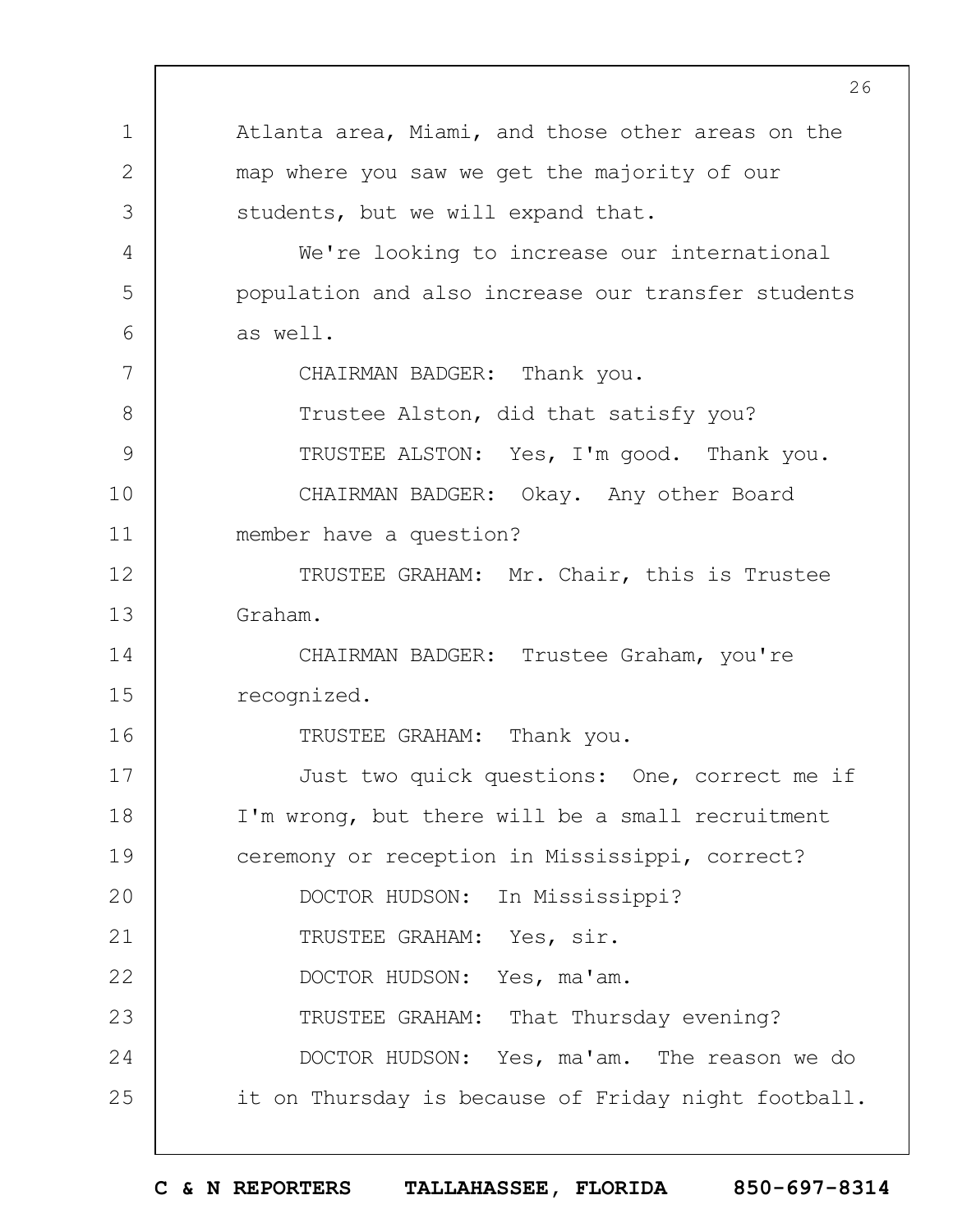And when you have seniors, they want to attend those games. So we've noted that if you have them on Friday nights or Saturday morning, you tend to not get a good reception or as many people showing up. Hosting them on Wednesdays and Thursdays produces a better turnout, specifically for our scholars that we're trying to recruit.

1

2

3

4

5

6

7

8

9

10

11

12

13

14

15

16

TRUSTEE GRAHAM: Okay. Also realizing that the Marching 100 is one of our big recruitment tools, why aren't they going to this game?

PRESIDENT MANGUM: Permit me to respond, as we have talked with Doctor Young about the Marching 100 attending Jacksonville. The band will not be ready to travel and perform because of the timing of the game and their ability to not have practiced and be ready to perform.

17 18 CHAIRMAN BADGER: Now are you talking --TRUSTEE GRAHAM: Okay.

19  $20$ 21 CHAIRMAN BADGER: You're referencing Jacksonville or Jackson State? PRESIDENT MANGUM: Jackson State.

22 23 24 25 TRUSTEE GRAHAM: Jackson State. CHAIRMAN BADGER: Okay. Okay, thank you. TRUSTEE GRAHAM: Okay. So Doctor Young and his staff are fully aware of this, correct?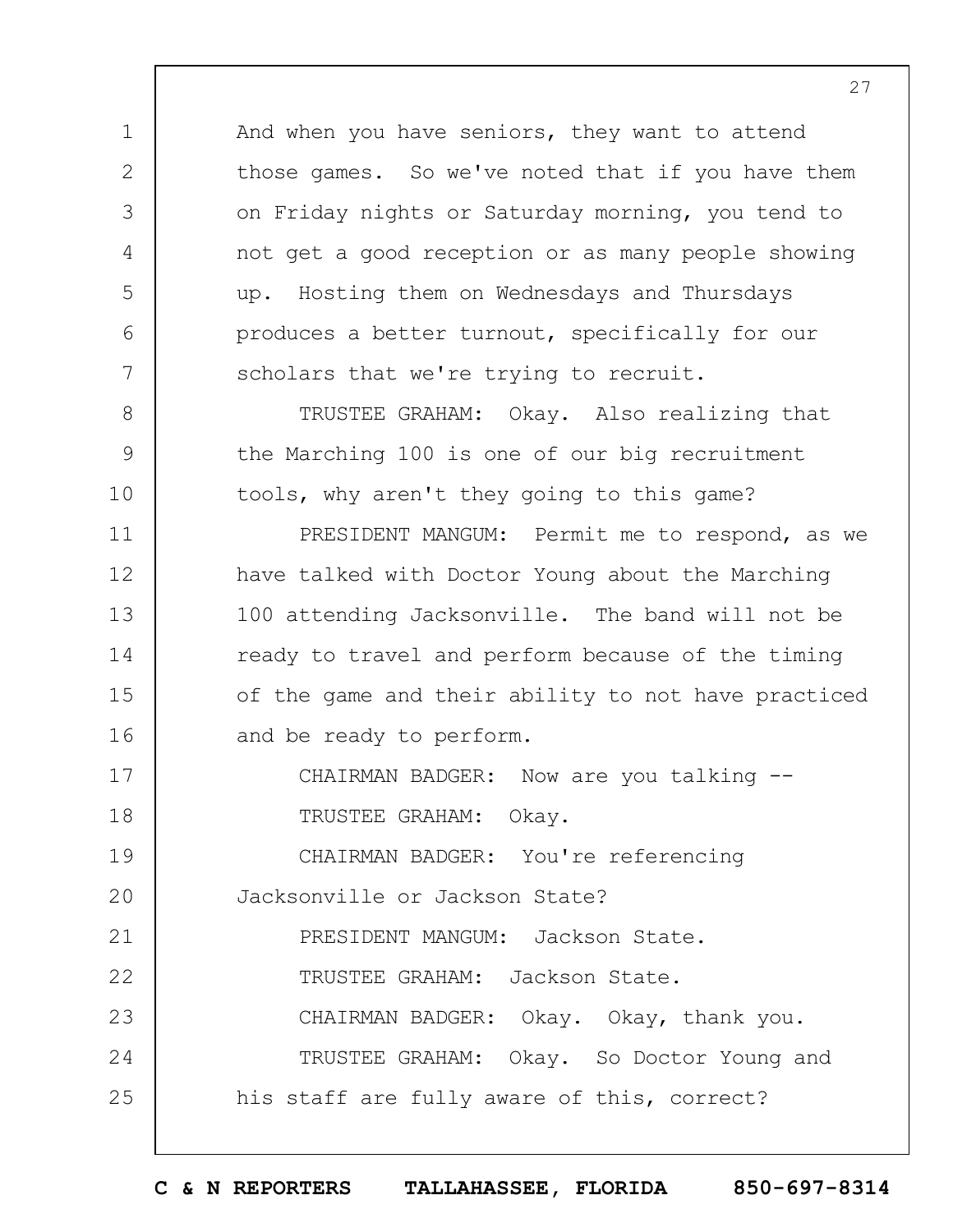PRESIDENT MANGUM: They made the decision with us.

TRUSTEE GRAHAM: Okay. Thank you.

1

2

3

4

5

6

7

8

9

10

11

12

And my last question is  $-$ - I know there was a cheerleading committee put together two weeks ago to do some research on their funding and their program. My question is: If the budget is voted on today, how do you all expect for the cheerleaders to be funded moving forward if they're not included up under athletics right now? What's the objective of the cheerleading committee?

13 14 15 PRESIDENT MANGUM: Budget Director Mathis is going to answer that question because she's been working with the cheerleading activity.

16 17 18 DIRECTOR MATHIS: The cheerleading committee, we met, but the funding I'm going to get from non-E&G; I can't take it from E&G.

19  $20$ 21 22 23 24 25 They will be traveling on two other recruitment trips with Doctor Hudson, and he will be taking care of their per diem and their travel and the hotel. I have a place for their  $-$ - the games, there are only two other games that the cheerleading coach will be taking them to outside of Tallahassee, and we've taken care of the travel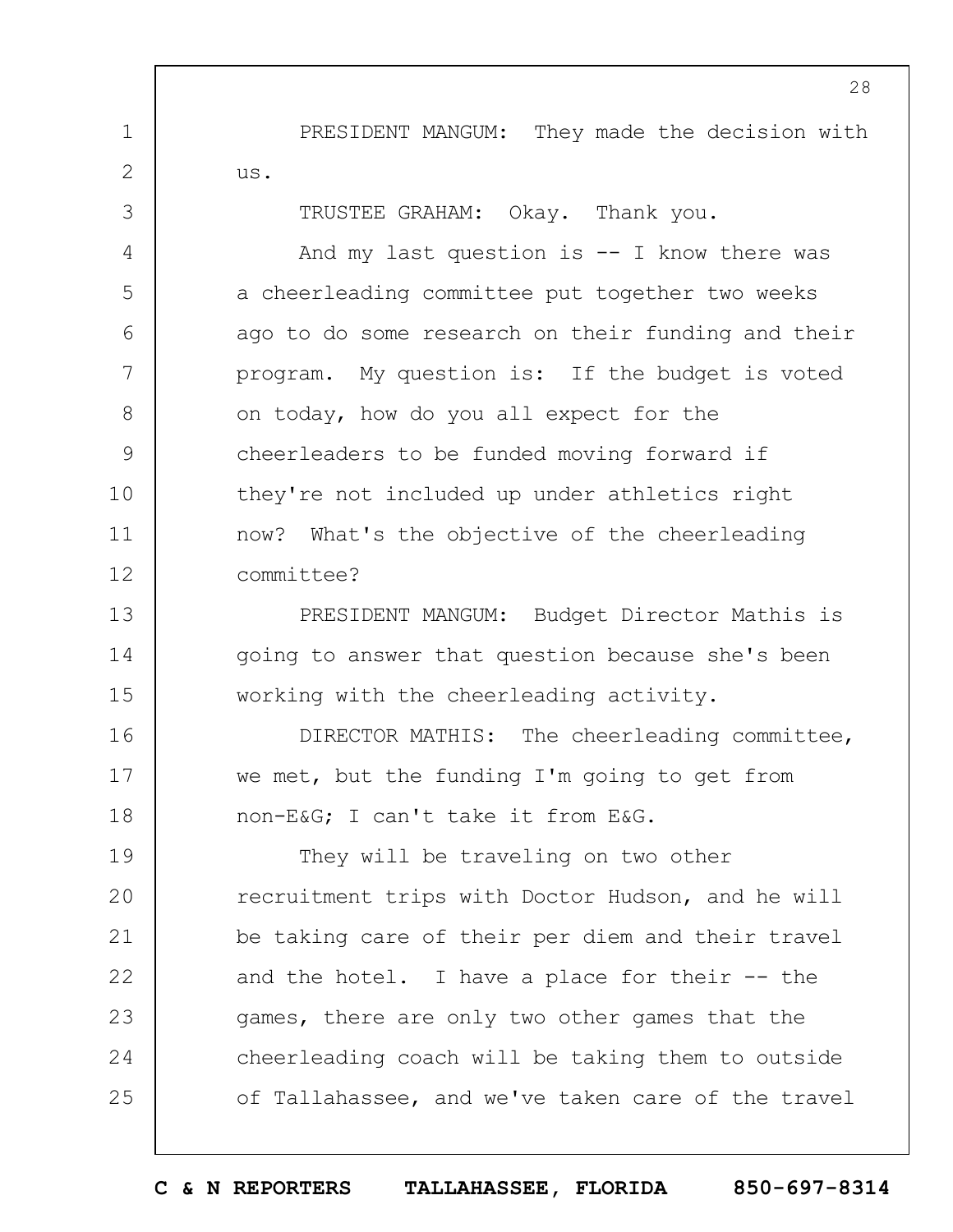|              | 29                                                  |
|--------------|-----------------------------------------------------|
| $\mathbf 1$  | and the per diem and the hotel for that, so         |
| $\mathbf{2}$ | everything is taken care of. I have also taken      |
| 3            | care of the coaching staff salaries, so there is no |
| 4            | problem.                                            |
| 5            | TRUSTEE GRAHAM: Okay. Thank you.                    |
| 6            | DIRECTOR MATHIS: You're welcome.                    |
| 7            | CHAIRMAN BADGER: Thank you.                         |
| 8            | Did I hear someone else?                            |
| 9            | (NO RESPONSE).                                      |
| 10           | CHAIRMAN BADGER: Hearing none, the motion is        |
| 11           | on the floor and the second for approval of the     |
| 12           | 2014/2015 operating budget and to authorize the     |
| 13           | President to forward the approved budget on to the  |
| 14           | Board of Governors.                                 |
| 15           | Those in favor of the motion, let it be known       |
| 16           | by the sign aye.                                    |
| 17           | (AFFIRMATIVE INDICATIONS).                          |
| 18           | CHAIRMAN BADGER: Opposed the same sign.             |
| 19           | (NO RESPONSE).                                      |
| 20           | CHAIRMAN BADGER: The motion passes. There           |
| 21           | being nothing else to come before this Board, I     |
| 22           | declare this meeting adjourned.                     |
| 23           | And, again, I'd like to thank all of you for        |
| 24           | taking the time out to come to this with us,        |
| 25           | especially so soon after the last one.              |
|              |                                                     |

 $\Gamma$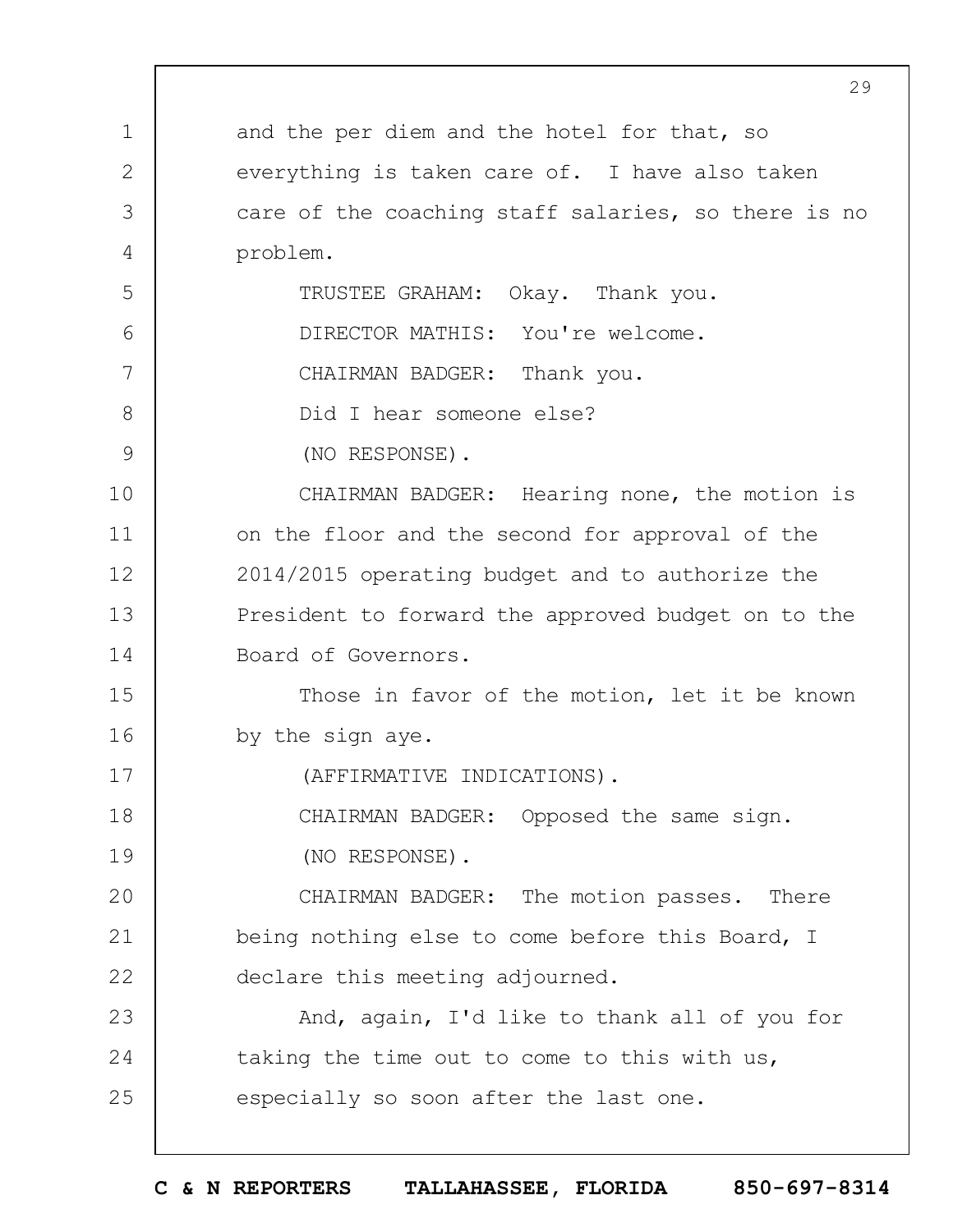|                  |                                          | $30$ |
|------------------|------------------------------------------|------|
| $\mathbf 1$      | Thank you, and have a wonderful week.    |      |
| $\overline{c}$   | (WHEREUPON, THE MEETING WAS ADJOURNED).  |      |
| $\mathfrak{Z}$   |                                          |      |
| $\overline{4}$   |                                          |      |
| 5                | $\star$<br>$\star$<br>$\star$<br>$\star$ |      |
| $\sqrt{6}$       |                                          |      |
| $\boldsymbol{7}$ |                                          |      |
| $\,8\,$          |                                          |      |
| $\mathcal{G}$    |                                          |      |
| $10$             |                                          |      |
| $11$             |                                          |      |
| $12$             |                                          |      |
| 13               |                                          |      |
| 14               |                                          |      |
| $15$             |                                          |      |
| 16               |                                          |      |
| $17$             |                                          |      |
| $1\,8$           |                                          |      |
| 19               |                                          |      |
| $20$             |                                          |      |
| $21\,$           |                                          |      |
| 22               |                                          |      |
| 23               |                                          |      |
| 24               |                                          |      |
| 25               |                                          |      |
|                  |                                          |      |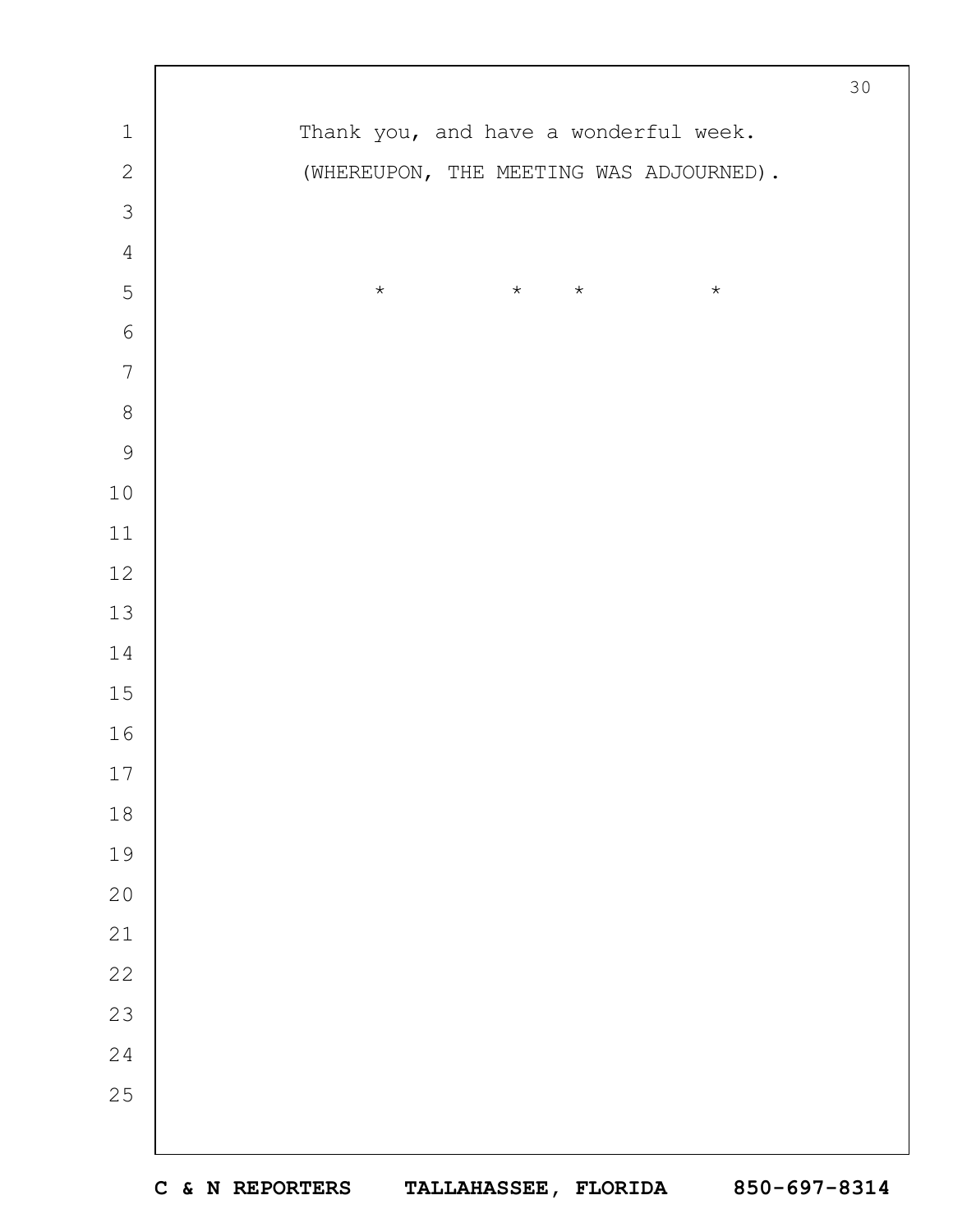|                | 31                                                                                                        |
|----------------|-----------------------------------------------------------------------------------------------------------|
| $\mathbf 1$    | CERTIFICATE                                                                                               |
| $\overline{2}$ |                                                                                                           |
| 3              | STATE OF FLORIDA                                                                                          |
| 4              | COUNTY OF LEON                                                                                            |
| 5              | I, NANCY S. METZKE, RPR, FPR, certify that I                                                              |
| 6              | was authorized to and did stenographically report the<br>foregoing tape recorded proceedings and that the |
| 7              | transcript is a true and complete record of said<br>recording.                                            |
| 8              | DATED this 21st day of August, 2014.                                                                      |
| $\mathcal{G}$  |                                                                                                           |
| 10             |                                                                                                           |
| 11             | NANCY S. METZKE, RPR, FPR                                                                                 |
| 12             | Court Reporter                                                                                            |
| 13             |                                                                                                           |
| 14             |                                                                                                           |
| 15             |                                                                                                           |
| 16             |                                                                                                           |
| 17             |                                                                                                           |
| 18             |                                                                                                           |
| 19             |                                                                                                           |
| 20             |                                                                                                           |
| 21             |                                                                                                           |
| 22             |                                                                                                           |
| 23             |                                                                                                           |
| 24             |                                                                                                           |
| 25             |                                                                                                           |
|                |                                                                                                           |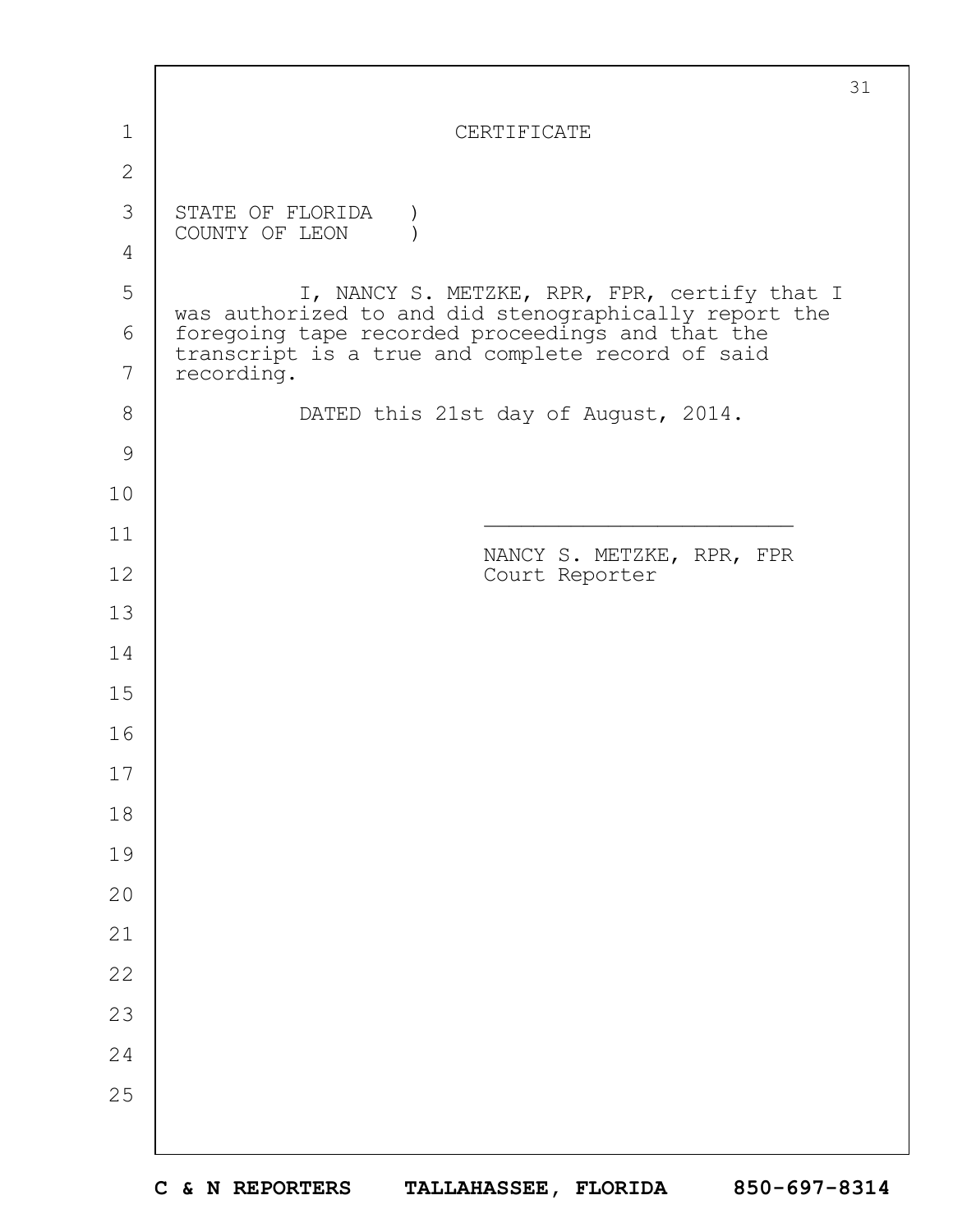|                                               |                                                   | 10:23, 17:11, 17:17,                                 | 17:9, 22:5, 27:25                                      | 10:17, 12:3                                                 |
|-----------------------------------------------|---------------------------------------------------|------------------------------------------------------|--------------------------------------------------------|-------------------------------------------------------------|
|                                               | A                                                 | 21:11                                                | aye [2] - 13:4, 29:16                                  | <b>Board's</b> [4] - 11:16,                                 |
| $'12$ [1] - 17:23                             | ABDI [14] - 2:25, 3:2,                            | <b>ALSTON</b> [7] - 1:8,                             |                                                        | 18:8, 22:9, 22:13                                           |
|                                               | 3:6, 3:8, 3:10, 3:12,                             | 3:3, 24:16, 24:18,                                   | В                                                      | <b>body</b> [1] - $7:21$                                    |
| 1                                             | 3:14, 3:16, 3:18, 3:20,                           | 24:20, 25:9, 26:9                                    |                                                        | <b>BOX</b> $[1]$ - 1:22                                     |
|                                               | 3:22, 3:24, 4:1, 4:5                              | <b>Alston</b> $[4]$ - $3:2$ ,                        | <b>BADGER</b> [53] - 1:7,                              | <b>Boyce</b> [1] - 3:6                                      |
| $1$ [1] - 17:21                               | ability [2] - 11:25,                              | 24:17, 24:18, 26:8                                   | 2:3, 2:9, 2:21, 3:1,                                   | <b>BOYCE</b> $[2] - 1:11$ ,                                 |
| 10 $[1] - 19:12$                              | 27:15                                             | amount [1] - 13:16                                   | 3:4, 4:7, 4:21, 5:23,<br>6:6, 12:6, 12:9, 12:13,       | 3:7                                                         |
| 100 [2] - 27:9, 27:13<br>$11$ [1] - 1:13      | able [8] - 5:15, 10:2,<br>10:24, 17:25, 19:15,    | announcing $[1] - 8:6$<br>annual [2] - 9:6, 23:8     | 12:19, 12:25, 13:3,                                    | <b>briefing</b> $[2] - 10:8$ ,<br>10:14                     |
| $15$ [1] - 19:12                              | 21:5, 21:13, 21:18                                | <b>answer</b> [3] - 13:18,                           | 13:7, 13:11, 15:5,                                     | <b>bring</b> $[5] - 11:16$ ,                                |
| 1st $[1] - 18:1$                              | absolutely [1] -                                  | 25:17, 28:14                                         | 16:3, 16:13, 16:15,                                    | 20:13, 20:14, 20:24,                                        |
|                                               | 18:19                                             | answered [4] - 9:22,                                 | 18:14, 18:17, 18:25,                                   | 22:12                                                       |
| $\boldsymbol{2}$                              | academic [1] - 23:24                              | 11:22, 17:9, 21:15                                   | 19:4, 20:8, 20:12,                                     | <b>bringing</b> $[1] - 22:9$                                |
|                                               | according $[1]$ - 14:12                           | answers [6] - 6:11,                                  | 20:16, 20:23, 21:6,<br>22:8, 22:15, 22:21,             | <b>budget</b> $[43] - 2:14$ ,                               |
| $20$ [1] - 19:11<br>$2013/14$ [1] - 5:9       | achieve [1] - 10:6                                | 6:17, 7:10, 9:5, 14:2,                               | 23:17, 23:19, 24:11,                                   | 2:18, 4:10, 4:15, 4:16,                                     |
| 2013/2014 [2] - 9:11,                         | action $[1] - 2:11$                               | 14:5<br>apologize [1] - 19:6                         | 24:14, 24:17, 24:19,                                   | 5:2, 5:7, 5:9, 5:12,<br>5:16, 5:17, 5:21, 5:25,             |
| 10:11                                         | actions [1] - 10:10<br>activities [1] - 25:25     | applied [1] - 14:25                                  | 25:7, 25:13, 25:20,                                    | 6:9, 6:11, 6:13, 7:2,                                       |
| $2014$ [6] - 1:13, 4:16,                      | activity [5] - 6:23,                              | appropriate [2] -                                    | 26:7, 26:10, 26:14,                                    | 7:5, 7:7, 8:12, 9:6,                                        |
| 7:5, 9:12, 14:9, 31:8                         | 9:7, 9:24, 21:9, 28:15                            | 12:22, 25:10                                         | 27:17, 27:19, 27:23,                                   | 11:1, 11:7, 11:10,                                          |
| $2014/15$ [1] - 5:9                           | <b>actual</b> $[3] - 6:24$ ,                      | <b>approval</b> $[6] - 4:14$ ,                       | 29:7, 29:10, 29:18,                                    | 11:18, 12:8, 12:17,                                         |
| 2014/2015 [5] - 2:14,                         | 17:18, 17:22                                      | 6:4, 7:8, 11:18, 12:8,                               | 29:20<br><b>Badger</b> [4] - 2:25,                     | 14:18, 17:11, 17:13,                                        |
| 2:17, 4:9, 4:15, 29:12                        | additional $[4] - 8:24$ ,                         | 29:11                                                | 3:4, 4:22, 25:11                                       | 17:15, 17:17, 17:18,                                        |
| <b>21st</b> [1] - $31:8$<br>22nd $[1] - 6:19$ | 9:5, 11:19, 17:24                                 | approve [7] - 2:13.                                  | <b>Bakker</b> [4] - 12:20,                             | 17:20, 17:22, 18:3,<br>22:25, 23:22, 24:4,                  |
| <b>2nd</b> [1] - $8:2$                        | address [2] - 5:16,<br>22:11                      | 11:1, 12:8, 17:15,<br>17:17, 18:2, 23:22             | 13:13, 14:19, 19:16                                    | 28:7, 28:13, 29:12,                                         |
|                                               | addressed [3] - 10:3,                             | <b>approved</b> $[7] - 4:16$ ,                       | <b>BAKKER</b> [4] - 14:21,                             | 29:13                                                       |
| 3                                             | 10:4, 13:8                                        | 11:20, 17:13, 17:20,                                 | 15:10, 15:13, 15:23                                    | <b>Budget</b> [8] - 5:20,                                   |
|                                               | adequately [1] -                                  | 17:22, 23:14, 29:13                                  | <b>balanced</b> [2] - 5:13,                            | 7:11, 10:12, 11:21,                                         |
| $30$ [1] - 19:11                              | 11:25                                             | approving [2] -                                      | 5:17<br><b>band</b> $[1] - 27:13$                      | 13:25, 14:9, 17:19,                                         |
| $3093$ [1] - 1:22                             | adjourned [1] -                                   | 17:10, 24:4                                          | <b>basic</b> $[2] - 7:23$ ,                            | 18:4                                                        |
| $31st$ [1] - 7:3<br>32315-3093 [1] - 1:22     | 29:22                                             | area [4] - 11:6,<br>19:17, 19:25, 26:1               | 19:25                                                  | <b>budgets</b> $[1] - 19:12$<br><b>building</b> [1] - 15:17 |
|                                               | ADJOURNED) [1] -<br>30:2                          | areas $[4] - 7:1, 24:1,$                             | <b>became</b> $[1] - 17:19$                            | <b>buildings</b> $[2] - 15:8$ ,                             |
| 4                                             | adjust $[1] - 24:6$                               | 25:23, 26:1                                          | becoming $[1] - 5.5$                                   | 15:14                                                       |
|                                               | adjusted [1] - 24:8                               | arise $[1] - 5:16$                                   | beginning $[1]$ - 5:14                                 | <b>built</b> $[1]$ - 23:1                                   |
| $4$ [1] - 4:16                                | adjustment $[1]$ - $7:8$                          | assigned $[1]$ - $9:24$                              | <b>behalf</b> $[1] - 11:8$                             | buy $[1] - 21:17$                                           |
| 4th [2] - 13:25, 14:9                         | administration [7] -                              | associated [3] -                                     | <b>BELINDA</b> $[1] - 1:8$                             | $BY$ <sub>[1]</sub> - 1:19                                  |
|                                               | 6:9, 10:19, 11:15,                                | 15:12, 15:13, 15:18                                  | <b>benefits</b> [3] - 9:21,<br>9:25, 21:13             |                                                             |
| 6                                             | 12:2, 18:10, 18:13,                               | AT $[2] - 1:14, 1:15$                                | <b>best</b> $[2] - 9:3, 15:20$                         | C                                                           |
| 697-8314 [1] - 1:23                           | 24:4                                              | athletic [1] - 10:23<br><b>athletics</b> [2] - 10:8, | <b>better</b> $[2] - 18:11$ ,                          | candnreporters.                                             |
| 697-8715 $[1]$ - 1:23                         | administration's [1]<br>- 11:8                    | 28:10                                                | 27:6                                                   | <b>com</b> [1] - 1:24                                       |
|                                               | <b>Affairs</b> [1] - 25:14                        | <b>Atlanta</b> [1] - 26:1                            | <b>big</b> $[1]$ - 27:9                                | cannot $[1] - 19:13$                                        |
| 7                                             | AFFIRMATIVE [1] -                                 | attached [1] - 14:6                                  | <b>bit</b> $[1] - 24:23$                               | capacity $[2] - 12:3$ ,                                     |
| 7th [2] - 8:2, 8:17                           | 29:17                                             | <b>attend</b> $[1] - 27:1$                           | <b>blueprint</b> $[1] - 24:24$                         | 14:24                                                       |
|                                               | afternoon [2] -                                   | attending [1] - 27:13                                | <b>Board</b> $[30] - 2:16$ ,<br>7:8, 7:17, 7:21, 7:23, | care $[4] - 28:21$ ,<br>28:25, 29:2, 29:3                   |
| 8                                             | 25:18, 25:20                                      | <b>attention</b> $[3] - 11:17$ ,                     | 8:21, 9:20, 10:14,                                     | <b>CEO</b> [1] - 23:23                                      |
|                                               | agenda [5] - 2:5,                                 | 22:9, 22:13                                          | 11:6, 16:7, 16:21,                                     | ceremony [1] - 26:19                                        |
| 800-bed [2] - 14:24,                          | 2:11, 4:13, 14:6, 14:9<br><b>ago</b> [4] - 10:23, | attributed $[2] - 9:21$ ,<br>9:25                    | 16:22, 17:7, 17:8,                                     | certainly [1] - 22:14                                       |
| 15:3                                          | 17:12, 17:13, 28:6                                | <b>August</b> [4] - 8:2,                             | 17:17, 18:5, 20:19,                                    | <b>CERTIFICATE [1] -</b>                                    |
| $850$ [2] - 1:23                              | agreement $[1] - 8:9$                             | 8:17, 31:8                                           | 22:1, 22:2, 22:5,                                      | 31:1                                                        |
| 9                                             | <b>ahead</b> $[3] - 4:9$ ,                        | <b>AUGUST</b> [1] - 1:13                             | 22:17, 23:4, 23:8,                                     | <b>certify</b> $[1] - 31:5$                                 |
|                                               | 16:16, 17:6                                       | <b>authorize</b> [1] - 29:12                         | 23:10, 23:11, 23:15,<br>25:19, 26:10, 29:14,           | CFO $[2] - 8:3, 23:23$                                      |
| <b>95</b> [1] - 23:2                          | air $[1]$ - 15:15                                 | authorized $[1]$ - 31:5                              | 29:21                                                  | <b>CHAIR</b> $[1] - 1:7$                                    |
|                                               | allow $[1] - 5:11$                                | <b>available</b> $[2] - 9:13$ ,                      | <b>BOARD</b> $[2] - 1:1, 1:4$                          | chair $[4] - 2:19$ ,<br>22:19, 23:18, 24:20                 |
|                                               | allowed $[1] - 7:17$                              | 11:24<br>aware [4] - 16:22,                          | <b>board</b> $[3] - 10:4$ ,                            | <b>Chair</b> [12] - 2:25, 3:4,                              |
|                                               | <b>almost</b> $[5] - 8:10$ ,                      |                                                      |                                                        |                                                             |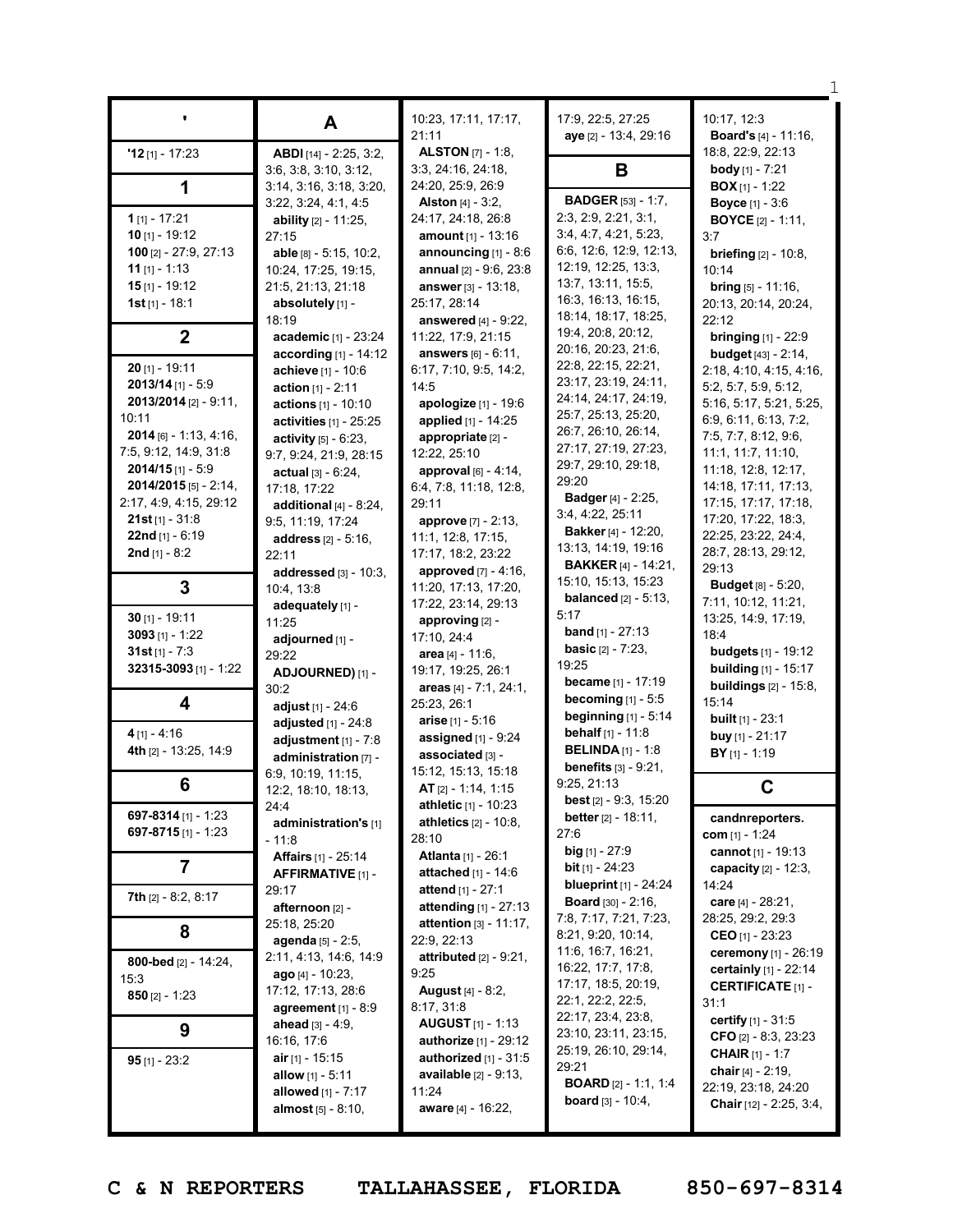|                                |                                                 |                                             |                                                             | 2                                        |
|--------------------------------|-------------------------------------------------|---------------------------------------------|-------------------------------------------------------------|------------------------------------------|
| 3:14, 4:6, 16:1, 16:2,         | comment [2] - 23:20,                            | <b>COUNTY</b> $[1] - 31:3$                  | 7:3, 7:14, 12:19, 13:9,                                     | especially [1] - 29:25                   |
| 16:14, 16:19, 19:9,            | 24:23                                           | couple [1] - 19:10                          | 13:13, 16:5, 16:20,                                         | <b>estimate</b> $[4] - 9:8$ ,            |
| 20:6, 26:12                    | comments [3] - 4:19,                            | course [4] - 25:1,                          | 17:5, 20:17, 20:25,                                         | 15:22, 19:18                             |
| Chairman [11] - 4:12,          | 4:24, 6:12                                      | 25:4, 25:5                                  | 22:10, 24:10, 27:12,                                        | evening [1] - 26:23                      |
| 4:22, 6:5, 10:13,              | Commerce [1] -                                  |                                             | 27:24, 28:20                                                |                                          |
| 12:11, 13:6, 18:5,             | 18:22                                           | <b>Court</b> $[1] - 31:12$                  | document $[3] - 8:8$ ,                                      | event [1] - 18:22                        |
| 18:15, 24:16, 25:11,           |                                                 | <b>COURT</b> $[1] - 1:19$                   | 14:8, 23:13                                                 | exact $[1] - 15:24$                      |
| 25:18                          | Committee [6] -                                 | create [1] - 11:19                          | documents $[1] - 7:16$                                      | excellence [3] - 8:15,                   |
| CHAIRMAN [53] -                | 7:13, 10:13, 11:21,<br>14:1, 14:10, 18:5        | Crestview $[1] - 7:6$<br>current [1] - 6:20 | dollars [3] - 21:9,                                         | 9:3, 10:6<br>exchange [1] - 11:14        |
| 2:3, 2:9, 2:21, 3:1,           | committee [7] - 2:16,                           |                                             | 21:10, 21:11                                                |                                          |
| 3:4, 4:7, 4:21, 5:23,          | 8:21, 10:17, 14:3,                              |                                             | done [3] - 2:13, 10:5,                                      | excuse [1] - 17:14<br>expand [1] - 26:3  |
| 6:6, 12:6, 12:9, 12:13,        | 28:5, 28:12, 28:16                              | D                                           | 12:5                                                        |                                          |
| 12:19, 12:25, 13:3,            | communicate [2] -                               | data [1] - 9:13                             | donor $[1] - 6:21$                                          | expanding $[3] - 25:1$ ,<br>25:21, 25:23 |
| 13:7, 13:11, 15:5,             | 7:17, 10:2                                      | <b>DATE</b> $[1] - 1:13$                    | dorm $[1] - 12:16$                                          | expect $[2] - 7:25$ ,                    |
| 16:3, 16:13, 16:15,            | communicating [1] -                             | date [3] - 6:24, 10:5,                      | dorms $[4] - 12:15$ ,                                       | 28:8                                     |
| 18:14, 18:17, 18:25,           | 18:12                                           | 24:9                                        | 12:17, 12:18, 15:2                                          | expected $[1]$ - 19:13                   |
| 19:4, 20:8, 20:12,             | communication [5] -                             | <b>DATED</b> [1] - 31:8                     | during [3] - 7:5, 8:20,                                     | expenditures [1] -                       |
| 20:16, 20:17, 20:23,           | 7:19, 7:22, 9:20,                               | deal [3] - 2:5, 2:10,                       | 12:22                                                       | 9:10                                     |
| 21:6, 22:8, 22:15,             | 10:18, 10:25                                    | 19:12                                       |                                                             | external [1] - 7:19                      |
| 22:21, 23:17, 23:19,           | communications [9]                              | decision $[1]$ - 28:1                       | Е                                                           |                                          |
| 24:11, 24:14, 24:17,           | $-8:8, 9:7, 9:10, 9:24,$                        | decisions $[2] - 5:15$ ,                    |                                                             | F                                        |
| 24:19, 25:7, 25:13,            | 19:13, 19:17, 19:19,                            | 11:12                                       | E&G $[2] - 28:18$                                           |                                          |
| 25:20, 26:7, 26:10,            | 21:9, 21:10                                     | declare [1] - 29:22                         | earliest [1] - 22:12                                        | facilities [1] - 14:18                   |
| 26:14, 27:17, 27:19,           | communications-                                 | declining [1] - 14:22                       | easily [1] - 21:15                                          | facility [1] - 14:17                     |
| 27:23, 29:7, 29:10,            | related [2] - 9:10, 9:24                        | deeper [1] - 24:10                          | easy [1] - 24:21                                            | fact [1] - 20:19                         |
| 29:18, 29:20                   | compared $[1] - 5:9$                            | deficit [1] - 10:9                          | echo [1] - 23:23                                            | failure [1] - 11:7                       |
| chairman [3] - 2:15,           | complete [1] - 31:6                             | defined [1] - 6:16                          | effective [1] - 5:5                                         | fall $[1] - 15:1$                        |
| 10:12, 17:19                   | concern [1] - 12:14                             | demand [2] - 9:15,                          | effectively [1] -                                           | false [1] - 16:8                         |
| chairperson [1] -              | concerns [1] - 10:25                            | 14:23                                       | 18:11                                                       | <b>FAMU</b> $[1] - 7:22$                 |
| 2:16                           | <b>CONCLUDED</b> [1] -                          | department [1] -                            | efficient $[1] - 5.5$                                       | far $[2] - 9:2, 15:1$                    |
| challenges $[1]$ - $6:25$      | 1:15                                            | 10:9                                        | efforts $[2] - 25:22$ ,                                     | favor $[2] - 13:4$ ,                     |
| Chamber [1] - 18:22            | conditioning [1] -                              | detailed [1] - 10:7                         | 25:24                                                       | 29:15                                    |
| change [1] - 19:7              | 15:16                                           | developed [1] -                             | either $[1] - 17:1$                                         | <b>FAX</b> [1] - 1:23                    |
| changes $[2] - 5:4,$           | <b>CONFERENCE</b> [1] -                         | 23:12                                       | email [9] - 8:5, 8:23,                                      | feasibility [1] - 15:19                  |
| 5.8                            | 1:16                                            | development [2] -                           | 9:1, 9:23, 16:7, 16:9,                                      | felt $[1] - 8:4$                         |
| cheerleaders [1] -<br>28:9     | confidence [1] - 18:6                           | 6:21, 15:16                                 | 16:20, 16:24, 18:18                                         | few [1] - 14:24                          |
| cheerleading [5] -             | connect [1] - 10:24                             | diem [2] - 28:21,                           | emails [2] - 17:2,                                          | fiduciary [1] - 12:4                     |
| 28:5, 28:11, 28:15,            | considered [1] - 19:5                           | 29:1                                        | 17:5                                                        | figure [1] - 15:22                       |
| 28:16, 28:24                   | contention [1] -                                | different [1] - 25:3                        | embarrassed [1] -                                           | final $[4]$ - 2:14, 4:14,                |
| choose [1] - 18:17             | 21:17                                           | direct [2] - 9:19, 21:3                     | 7:21                                                        | 7:8, 12:8                                |
| clarifying $[1]$ - 9:1         | continuation $[1]$ -                            | directed [2] - 22:24,                       | employee [1] - 10:15                                        | <b>finance</b> $[2] - 5:20$ ,            |
| cleanly [1] - 18:1             | 2:12                                            | 25:10                                       | employees [2] -                                             | 11:10                                    |
| clearly [2] - 16:25,           | continue [4] - 6:15,                            | directly [2] - 10:21,                       | 19:11, 21:10                                                | <b>Finance</b> [7] - 7:11,               |
| 23:21                          | 11:4, 20:24, 25:24                              | 13:24                                       | empty [1] - 15:8<br>end $[2] - 5:12, 5:18$                  | 10:13, 11:21, 14:1,                      |
| close $[3] - 20:13$ ,          | <b>control</b> $[1] - 8:5$<br>convenience [1] - | <b>Director</b> $[2] - 5:20$ ,              | engagement [2] -                                            | 14:10, 17:20, 18:4                       |
|                                |                                                 |                                             |                                                             | <b>finish</b> $[2] - 16:16$              |
|                                |                                                 | 28:13                                       |                                                             |                                          |
| 20:15, 20:24                   | 22:12                                           | <b>DIRECTOR</b> $[2]$ -                     | 6:21                                                        | <b>first</b> $[2] - 8:25, 17:16$         |
| closed $[2] - 12:15$ ,<br>15:3 | conversation [1] -                              | 28:16, 29:6                                 | engaging [1] - 18:23                                        | <b>fiscal</b> $[5] - 2:17, 4:15,$        |
| closing [5] - 12:17,           | 24:9                                            | director $[1]$ - 10:23                      | enrollment $[4]$ -                                          | 9:11, 10:11, 17:16                       |
| 14:17, 15:7, 15:14,            | copied [2] - 16:7,                              | discuss $[2] - 7:4, 8:3$                    | 14:22, 23:1, 23:3,                                          | five $[1]$ - 23:13                       |
| 19:10                          | 16:21                                           | discussion $[4]$ - $7:5$ ,                  | 23:12                                                       | five-year $[1]$ - 23:13                  |
| coach [1] - 28:24              | copy $[3] - 6:20, 14:7,$                        | 8:19, 12:22, 13:7                           | <b>ensure</b> $[1] - 8:13$<br><b>entertain</b> $[1] - 5:20$ | fix $[1] - 8:21$                         |
| coaching $[1] - 29:3$          | 16:24                                           | discussions [3] -                           |                                                             | flexibility $[1]$ - 5:15                 |
| colleagues [2] -               | correct [5] - 18:20,                            | 10:20, 10:21, 24:3                          | entertaining [1] -<br>4:25                                  | floor $[4] - 12:25$ ,                    |
| 11:18, 18:2                    | 25:8, 26:17, 26:19,<br>27:25                    | diversify [1] - 25:22                       | entire [2] - 18:23,                                         | 21:2, 24:15, 29:11                       |
| <b>coming</b> $[2] - 2:4$ ,    | cost $[5] - 15:7, 15:8,$                        | <b>DOCTOR</b> [5] - 25:18,                  | 22:9                                                        | <b>FLORIDA</b> $[4] - 1:1$ ,             |
| 23:5                           | 15:13, 15:17                                    | 25:21, 26:20, 26:22,<br>26:24               | entitled $[1] - 14.9$                                       | 1:17, 1:22, 31:3                         |
| <b>COMMENCED</b> [1] -         | costs $[2] - 15:11$ ,                           | <b>Doctor</b> $[20] - 4:18$ ,               | errors $[3] - 7:24, 8:7,$                                   | <b>Florida</b> $[2] - 2:5, 8:16$         |
| 1:14                           | 15:24                                           | 4:21, 5:23, 6:10, 6:19,                     | 8:10                                                        | flowing $[1] - 11:13$                    |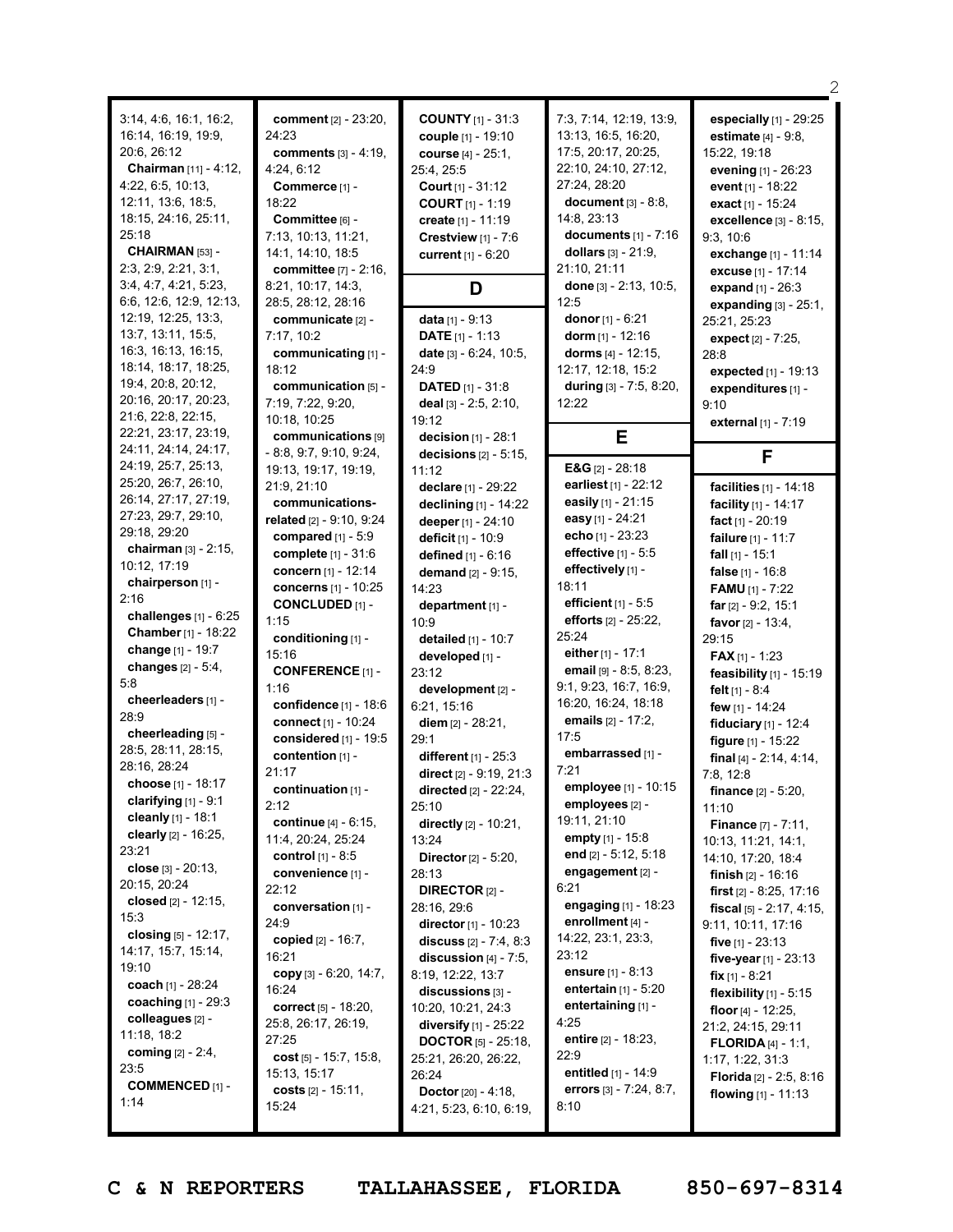|                                    |                                          |                                              |                                                   | З                                          |
|------------------------------------|------------------------------------------|----------------------------------------------|---------------------------------------------------|--------------------------------------------|
| follow $[3] - 2:12$ ,              | 8:7, 8:20                                | INDICATIONS)[1] -                            | 3:11, 13:2, 23:18,                                | McWilliams $[2] - 1:9$ ,                   |
| 7:18, 24:22                        | qrammatical [1] -                        | 29:17                                        | 23:20                                             | 3:12                                       |
| follow-up [1] - 2:12               | 7:24                                     | individual $[1]$ - $23:10$                   | Lawson's [1] - 24:23                              | <b>MCWILLIAMS [1] -</b>                    |
| football [1] - 26:25               | group [2] - 9:21, 10:1                   | individuals [1] -                            | leadership $[1] - 11:9$                           | 3:13                                       |
| foregoing $[1]$ - 31:6             | <b>guess</b> $[3] - 6:8$ ,               | 10:22                                        | learn $[1] - 24:5$                                | mean $[1] - 18:3$                          |
| forgot $[1] - 10:7$                | 24:24, 25:2                              | information [5] -                            | least $[3] - 19:11$ ,                             | meet $[1] - 5:11$                          |
| form $[2] - 9:23, 10:14$           |                                          | 11:14, 17:24, 18:3,                          | 19:12, 21:11                                      | <b>MEETING</b> [2] - 1:4,                  |
| forth $[1] - 21:12$                | н                                        | 19:22, 21:14                                 | $led$ [1] - 10:19                                 | 30:2                                       |
| forward $[9] - 6:3$ ,              |                                          | informed $[3] - 11:11$ ,                     | <b>LEE</b> $[1] - 1:17$                           | meeting [11] - 4:17.                       |
| 11:20, 17:6, 18:6,                 | half $[3] - 17:12$ ,                     | 11:12, 12:4                                  | legislature $[1] - 7:23$                          | 7:11, 8:21, 9:18, 14:1,                    |
| 18:10, 23:5, 25:2,                 | 17:18, 21:11                             | insisted [3] - 17:13,                        | <b>LEON</b> $[1]$ - 31:3                          | 14:3, 14:11, 14:14,                        |
| 28:9, 29:13                        | <b>hall</b> $[1]$ - 15:3                 | 17:14, 17:20                                 | level $[2] - 10:6, 10:18$                         | 19:3, 20:18, 29:22                         |
| <b>fourth</b> $[2] - 9:10$ ,       | <b>HALL</b> $[1] - 1:17$                 | <b>instant</b> $[1] - 9:14$                  | likely [2] - 7:18, 19:6                           | meeting's [1] - 14:9                       |
| 10:10                              | handle [2] - 19:11,                      | instead $[1] - 21:22$                        | line [2] - 19:16, 25:15                           | meetings [1] - 10:16                       |
| FPR $[3] - 1:19, 31:5,$            | 19:12                                    | interested [1] - 5:4                         | <b>list</b> $[3] - 7:10, 14:11,$                  | member [6] - 10:4,                         |
| 31:11                              | <b>hands</b> $[1] - 24:7$                | international [1] -                          | 14:12                                             | 16:6, 18:4, 22:1,                          |
| free $[1] - 11:13$                 | hear $[1] - 29.8$                        | 26:4                                         | <b>listed</b> $[1]$ - 13:21                       | 22:18, 26:11                               |
| free-flowing [1] -                 | heard [3] - 2:6, 12:9,                   | <b>introduce</b> [2] - 2:17,                 | <b>LOCATION</b> $[1]$ - 1:16                      | member's [1] - 22:3                        |
| 11:13                              | 16:23                                    | 4:9                                          | look $[1]$ - 15:19                                | <b>MEMBERS</b> [1] - 1:7                   |
| <b>Friday</b> [6] - 16:8,          | <b>hearing</b> $[4] - 6:2, 9:2,$         | introduces $[1] - 5:3$                       | <b>looking</b> $[6] - 5:6$ ,                      | members [6] - 7:12,                        |
| 16:21, 16:25, 18:19,               | 24:14, 29:10                             | introductory [1] -                           | 10:6, 11:9, 11:11,                                | 7:18, 11:5, 16:21,                         |
| 26:25, 27:3                        | <b>heating</b> $[1]$ - 15:15             | 4:19                                         | 25:22, 26:4                                       | 23:10, 25:19                               |
| frustration $[1] - 17:1$           | help [1] - 2:4                           | involved [1] - 9:19                          | <b>LUCAS</b> $[1] - 1:11$                         | met [1] - 28:17                            |
| FTE $[2] - 9:19, 9:23$             | herself [2] - 19:14,                     | irresponsible [3] -                          |                                                   | <b>METZKE</b> $[3] - 1:19$ ,               |
| FTEs [1] - 19:24                   | 21:19                                    | 6:14, 11:2, 11:4                             | M                                                 | 31:5, 31:11                                |
| <b>full</b> $[1]$ - 10:17          | hosting [1] - 27:5<br>hotel [2] - 28:22, | issue [1] - 11:24                            |                                                   | Miami [1] - 26:1                           |
| fully $[1]$ - 27:25                | 29:1                                     | <b>issues</b> [1] - 5:16                     | ma'am [3] - 20:4,<br>26:22, 26:24                 | microphone [1] -                           |
| fund $[1] - 8:13$                  | hour $[1] - 8:10$                        | item [3] - 2:11, 4:10                        |                                                   | 20:20                                      |
| funded [2] - 11:25,<br>28:9        | house [1] - 14:25                        |                                              | $madam$ [1] - 16:12<br>Madam [1] - 16:12          | $might[1] - 5:21$<br>million $[1] - 21:12$ |
| funding [3] - 11:23,               | <b>housing</b> $[4] - 14:16$ ,           | J                                            |                                                   |                                            |
|                                    |                                          |                                              |                                                   |                                            |
|                                    |                                          |                                              | mail $[1]$ - 18:24                                | millions $[4] - 10:1$ ,                    |
| 28:6, 28:17                        | 14:23, 15:1                              | Jackson [3] - 27:20,                         | maintain [1] - 15:15                              | 21:8, 21:9, 21:10                          |
| fundraising [3] -                  | Hudson [2] - 25:16,                      | 27:21, 27:22                                 | maintaining $[1]$ -                               | mind $[1]$ - 22:10                         |
| 6:23, 7:1, 24:1                    | 28:20                                    | Jacksonville [2] -                           | 5:17                                              | minimum $[1] - 6:16$                       |
| funds [1] - 11:24                  | <b>HUDSON</b> [5] - 25:18,               | 27:13, 27:20<br>job [2] - 18:11, 21:19       | maintenance [1] -                                 | minute $[3] - 16:13$ ,                     |
|                                    | 25:21, 26:20, 26:22,<br>26:24            |                                              | 6:22                                              | 16:15, 20:9                                |
| G                                  | hundred [2] - 19:10,                     | journey [1] - 20:24<br>July [6] - 6:19, 7:3, | majority [1] - 26:2                               | minutes $[1] - 14:12$                      |
| game [2] - 27:10,                  | 23:2                                     | 9:12, 10:11, 17:21,                          | management [2] -<br>23:4, 23:12                   | Mississippi [2] -<br>26:19, 26:20          |
| 27.15                              |                                          | 18.1                                         | Mangum [18] - 4:18,                               |                                            |
| games [3] - 27:2,                  |                                          | June [4] - 4:16, 7:5,                        | 4:21, 5:23, 6:10, 6:19,                           | model [1] - 24:25<br>mold $[1]$ - 15:17    |
| 28:23                              |                                          | 13:25, 14:9                                  | 7:3, 7:14, 12:19, 13:9,                           | moment [1] - 15:19                         |
| general [1] - 25:6                 | <b>idea</b> [1] - 10:1                   |                                              | 13:13, 16:5, 16:20,                               | <b>MONDAY</b> $[1] - 1:13$                 |
| given [1] - 19:7                   | <b>immediate</b> $[1] - 8:18$            | Κ                                            | 17:5, 20:17, 20:25,                               | money [2] - 15:9,                          |
| goal [1] - 5:17                    | <b>impact</b> [1] - 12:17                |                                              | 22:10, 22:25, 24:10                               | 19:24                                      |
| going-forth $[1]$ -                | <b>impacts</b> $[1] - 7:1$               | <b>KARL</b> [1] - 1:10                       | MANGUM [19] - 4:22,                               | Montgomery [13] -                          |
| 21:12                              | implementing [1] -                       | <b>keep</b> $[1] - 9:2$                      | 6:2, 13:17, 16:11,                                | 2:17, 3:14, 4:8, 4:11,                     |
| governance [1] -                   | 5:2                                      | <b>KELVIN</b> [1] - 1:10                     | 18:15, 18:18, 19:1,                               | 4:23, 12:6, 13:21,                         |
| 12:3                               | important $[1] - 5:2$                    | <b>KIMBERLY</b> [1] - 1:11                   | 19:5, 20:3, 20:5,                                 | 14:5, 16:2, 16:3,                          |
| governing $[1]$ - 7:20             | <b>improper</b> $[2] - 8:9$ ,            | <b>known</b> $[2] - 13:4$                    | 20:11, 22:14, 23:7,                               | 16:17, 20:12, 22:11                        |
| <b>Governors</b> [3] - 7:23,       | 8:20                                     | 29:15                                        | 25:11, 25:16, 27:11,                              | <b>MONTGOMERY</b> [23]                     |
| 23:9, 29:14                        | $IN [1] - 1:4$                           | <b>knows</b> [1] - 19:19                     | 27:21, 28:1, 28:13                                | $-1:9, 2:19, 3:15, 4:12,$                  |
| <b>Graham</b> $[5] - 2:8$ ,        | <b>inaudible</b> $[2] - 6:24$ ,          |                                              | $map_{[1]} - 26:2$                                | 6:5, 6:7, 12:7, 12:21,                     |
| 2:9, 3:8, 26:13, 26:14             | 7:17                                     | L                                            | <b>Marching</b> $[2] - 27:9$ ,                    | 13:5, 13:8, 16:2, 16:4,                    |
| <b>GRAHAM</b> [13] - 1:12,         | inaugural $[1]$ - 8:6                    | last $[5] - 9:15, 17:14,$                    | 27:12                                             | 16:12, 16:14, 16:18,                       |
| 2:7, 3:9, 26:12, 26:16,            | included $[3] - 14:13$ ,<br>14:18, 28:10 | 17:24, 28:4, 29:25                           | <b>material</b> $[1] - 14:13$                     | 19:9, 20:4, 20:6,                          |
| 26:21, 26:23, 27:8,                | including $[1]$ - 6:23                   | <b>Lawson</b> $[4] - 3:10$ ,                 | Mathis [1] - 28:13<br><b>MATHIS</b> $[2] - 28:16$ | 20:10, 20:14, 20:17,                       |
| 27:18, 27:22, 27:24,<br>28:3, 29:5 | <b>increase</b> $[2] - 26:4$ ,           | 23:18, 23:19, 24:11                          | 29:6                                              | 21:3, 21:7<br>Montgomery's [1] -           |
| grammar $[3] - 7:15$ ,             | 26:5                                     | <b>LAWSON</b> $[5] - 1:10$ ,                 | <b>matter</b> $[1] - 20:19$                       | 13:15                                      |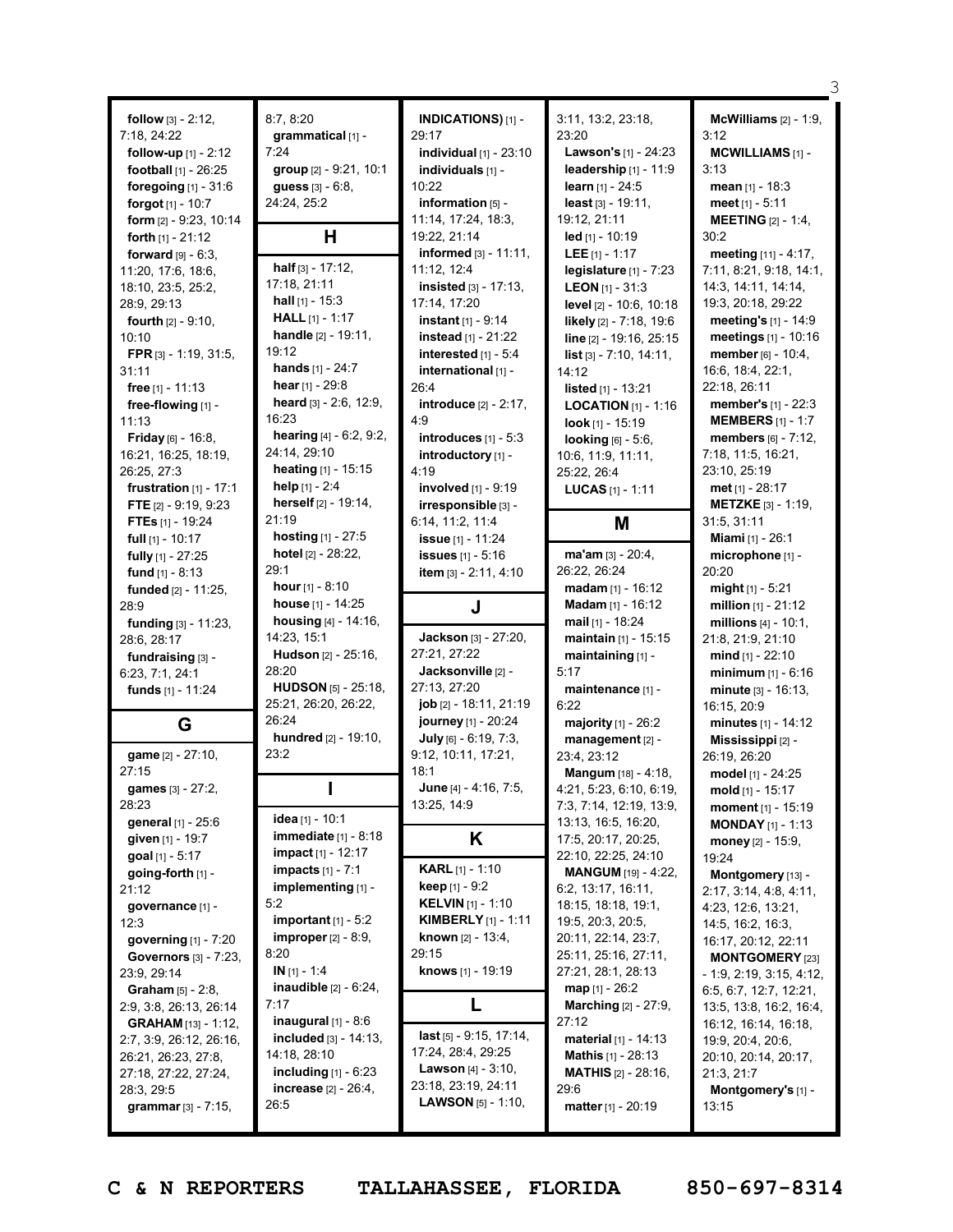|                                 |                                                             |                                 |                                | 4                                |
|---------------------------------|-------------------------------------------------------------|---------------------------------|--------------------------------|----------------------------------|
| month $[1] - 17:11$             | noted [1] - 27:2                                            | 12:24, 15:6, 15:11,             | 31:6                           | receipt $[2] - 8:24$ ,           |
| monthly $[1] - 6:22$            | nothing [1] - 29:21                                         | 15:21, 15:25                    | <b>process</b> $[1] - 23:21$   | 16:6                             |
| months [1] - 17:18              | notice [1] - 5:6                                            | <b>Persaud</b> $[4] - 3:18$ ,   | produce $[1] - 14:2$           | <b>received</b> $[2] - 6:11$ ,   |
| Moore [3] - 3:16,               | number $[1] - 6:10$                                         | 12:13, 13:8, 14:21              | produces $[1] - 27:6$          | 14:14                            |
|                                 |                                                             | Persaud's [1] - 13:19           |                                | <b>reception</b> $[2] - 26:19$ , |
| 22:20, 22:21                    | numbers [1] - 23:1                                          | person [3] - 8:11,              | program $[1] - 28:7$           | 27:4                             |
| <b>MOORE</b> $[5] - 1:11$ ,     | numerous [1] -                                              | 22:17, 25:14                    | progress [1] - 23:24           | recognized [3] -                 |
| 3:17, 22:19, 22:23,<br>23:16    | 13:16                                                       | phase [1] - 12:23               | projections [1] -<br>23:11     | 20:21, 22:22, 26:15              |
| morning [1] - 27:3              |                                                             | phone [2] - 10:22,              | prompt $[2] - 11:13$ ,         | record $[2] - 13:21$ ,           |
| most $[1] - 14:7$               | O                                                           | 21:16                           | 22:2                           | 31:6                             |
| motion $[8] - 12:10$ ,          | objective [1] - 28:11                                       | place [1] - 28:22               | <b>promptly</b> $[1]$ - 18:11  | <b>recorded</b> $[2] - 9:16$ ,   |
| 12:23, 12:25, 21:1,             | occupancy [1] -                                             | plan [5] - 10:9, 23:4,          | properly [1] - 20:21           | 31:6                             |
| 24:15, 29:10, 29:15,            | 14:16                                                       | 23:8, 23:13, 24:7               | <b>propose</b> $[1] - 6:3$     | recording $[1] - 31:7$           |
| 29:20                           | OF $[3] - 1:1, 31:3,$                                       | planned $[1] - 5:12$            | proposed $[1]$ - 5:22          | <b>recruit</b> $[1] - 27:7$      |
| motioned $[1]$ - 13:3           | 31:3                                                        | planning [1] - 23:13            | protocol [1] - 20:18           | recruitment [11] -               |
| move [3] - 6:3, 12:7,           | <b>OFFICE</b> [1] - 1:22                                    | played [1] - 10:22              | <b>provide</b> $[3] - 6:19$ ,  | 24:1, 24:22, 24:25,              |
| 23:21                           | official $[1] - 7:22$                                       | point [3] - 8:14, 9:4,          | 19:22, 21:5                    | 25:2, 25:6, 25:22,               |
| moving [3] - 18:6,              | one [9] - 2:11, 4:24,                                       | 20:7                            | provided [2] - 7:12,           | 25:23, 25:24, 26:18,             |
| 18:10, 28:9                     | 8:25, 9:6, 17:23,                                           | population $[1]$ - 26:5         | 23:8                           | 27:9, 28:20                      |
| MS [14] - 2:25, 3:2,            | 22:24, 26:17, 27:9,                                         | position [2] - 11:5,            | public [1] - 10:20             | reduction [2] - 10:9,            |
| 3:6, 3:8, 3:10, 3:12,           | 29:25                                                       | 11:12                           | pursuing $[1]$ - $9:3$         | 14:22                            |
| 3:14, 3:16, 3:18, 3:20,         | open [3] - 6:15,                                            | <b>POST</b> $[1]$ - 1:22        | $put$ [1] - 28:5               | referencing [1] -                |
| 3:22, 3:24, 4:1, 4:5            | 12:16, 21:1                                                 | posture [1] - 6:15              |                                | 27:19                            |
| muted $[1] - 4:4$               | opening [2] - 4:24,                                         | practiced [1] - 27:15           | putting [1] - 18:8             | reflective [1] - 8:15            |
| myriad [1] - 11:19              | 14:23                                                       | <b>preface</b> $[1] - 6:12$     |                                | refurbished [1] -                |
|                                 | operate [1] - 11:4                                          | preliminary [3] -               | Q                              | 12:15                            |
| N                               | operating [8] - 2:14,                                       | 2:13, 4:15, 7:7                 | quarter [3] - 9:11,            | refurbishing [1] -               |
|                                 | 2:18, 4:9, 4:14, 4:16,                                      | prepare [1] - 19:2              | 9:15, 10:10                    | 12:18                            |
| <b>NANCY</b> [3] - 1:19,        | 5:11, 6:20, 29:12                                           | prepared $[1] - 7:4$            | questions [36] -               | regard $[7] - 5:4$ ,             |
| 31:5, 31:11                     | operations [1] - 5:6                                        | presentation [1] -              | 4:25, 5:21, 5:24, 6:2,         | 10:25, 11:25, 13:20,             |
| nancy@metzke.                   | opposed [1] - 29:18                                         | 4:20                            | 6:10, 6:12, 6:16, 6:18,        | 14:15, 15:2, 18:18               |
| com $[1] - 1:23$                | order [3] - 2:20,                                           | <b>President</b> $[13] - 8:3$ , | 7:4, 7:10, 8:25, 9:6,          | regarding $[2] - 4:14$ ,         |
| <b>NARAYAN</b> [1] - 1:7        | 16:16, 20:8                                                 | 10:15, 14:19, 19:13,            | 11:5, 11:22, 12:1,             | 13:25                            |
| <b>nature</b> $[2] - 21:7$ ,    | outside [2] - 25:5,                                         | 19:21, 21:18, 22:24,            | 13:16, 13:20, 13:22,           | <b>related</b> $[5] - 6:8$ ,     |
| 21:20                           | 28:24                                                       | 25:8, 25:9, 25:12,              | 13:25, 14:2, 14:7,             | 6:11, 6:25, 9:10, 9:24           |
| <b>necessary</b> $[4] - 4:20$ , |                                                             | 25:13, 25:16, 29:13             | 14:11, 14:13, 16:6,            | relates [1] - 25:2               |
| 18:16, 20:19, 21:1              | P                                                           | PRESIDENT [23] -                | 16:23, 17:9, 18:12,            | renovations [1] -                |
| $need$ [9] - 6:13, 8:19,        |                                                             | 4:22, 6:2, 13:17,               | 19:8, 19:23, 20:1,             | 15:20                            |
| 13:23, 18:4, 18:7,              | part [2] - 23:7, 23:12                                      | 14:21, 15:10, 15:13,            | 21:8, 21:21, 21:22,            | <b>report</b> $[1] - 31:5$       |
| 20:23, 23:9, 23:22,             | particular $[3] - 5.7$ ,                                    | 15:23, 16:11, 18:15,            | 22:17, 26:17                   | REPORTER <sub>[1]</sub> -        |
| 24:8                            | 14:8, 19:25                                                 | 18:18, 19:1, 19:5,              | quick [1] - 26:17              | 1:19                             |
| needs $[5] - 5:11$ ,            | particularly [2] -                                          | 20:3, 20:5, 20:11,              | quorum [1] - 4:6               | <b>Reporter</b> [1] - 31:12      |
| 20:17, 20:21, 22:5,             | 11:6, 23:25                                                 | 22:14, 23:7, 25:11,             |                                | <b>REPORTERS</b> [1] -           |
| 23:25                           | pass [2] - 6:13, 22:1                                       | 25:16, 27:11, 27:21,            | R                              | 1:21                             |
| new $[4] - 10:19$ ,             | <b>passed</b> $[1] - 7:6$                                   | 28:1, 28:13                     |                                | request [6] - 4:14,              |
| 12:16, 14:17, 24:4              | passes [1] - 29:20                                          | <b>PRESIDENT'S [1] -</b>        | <b>RE</b> [1] - 1:4            | 9:17, 10:14, 13:15,              |
| $next[3] - 8:23$ ,              | <b>past</b> $[1] - 17:16$                                   | 1:16                            | <b>reaction</b> $[1] - 22:18$  | 21:14, 21:15                     |
| 11:21, 14:3                     | <b>patently</b> $[1] - 16:8$                                | <b>President's</b> $[1] - 8:6$  | read $[10] - 16:9$ ,           | requested $[1]$ - $9:5$          |
| night [1] - 26:25               | <b>pattern</b> $[1] - 7:19$                                 | prevent [1] - 15:16             | 16:11, 17:4, 18:20,            | requesting [1] -                 |
| <b>nights</b> $[1] - 27:3$      | people [6] - 10:2,                                          | primarily [1] - 15:15           | 18:24, 19:1, 20:3,             | 11:22                            |
| $NO$ [8] - 3:5, 3:21,           | 14:7, 19:11, 19:17,                                         | primary [1] - 15:17             | 20:5, 20:11                    | required $[1] - 21:19$           |
| 3:23, 3:25, 6:1, 24:13,         | 19:19, 27:4                                                 | problem $[9] - 8:1$ ,           | readily $[1] - 9:13$           | <b>requires</b> $[2] - 5:3$ ,    |
| 29:9, 29:19                     | per [2] - 28:21, 29:1                                       | 8:17, 8:21, 9:2, 11:23,         | reading $[1] - 17:2$           | 8:18                             |
| non $[1]$ - 28:18               | perform $[2] - 27:14$ ,                                     | 17:8, 22:4, 22:6, 29:4          | ready $[2] - 27:14$ ,<br>27:16 | <b>research</b> $[1] - 28:6$     |
| non-E&G $[1]$ - 28:18           | 27:16                                                       | problems $[3] - 7:14$ ,         | <b>realizing</b> $[1] - 27:8$  | residence $[1]$ - 15:3           |
| <b>none</b> $[2] - 24:14$ ,     | <b>period</b> $[1] - 6:16$                                  | 10:3, 11:20                     | really $[1]$ - 15:22           | residences $[1]$ - 15:4          |
| 29:10                           | permit [1] - 27:11                                          | procedures [1] -                | reason $[2] - 21:21$ ,         | resources $[1] - 5:10$           |
| nonresponsive [1] -             | <b>permitted</b> $[1] - 13:18$<br><b>PERSAUD</b> [9] - 1:7, | 6:20                            | 26:24                          | respond [9] - 11:8,              |
| 19:23                           |                                                             |                                 |                                |                                  |
|                                 |                                                             | <b>proceed</b> $[1] - 17:10$    |                                | 12:1, 18:16, 20:25,              |
| normally [1] - 25:14            | 3:19, 12:11, 12:14,                                         | proceedings [1] -               | reasonable $[1]$ - $9:17$      | 21:13, 21:18, 22:2,              |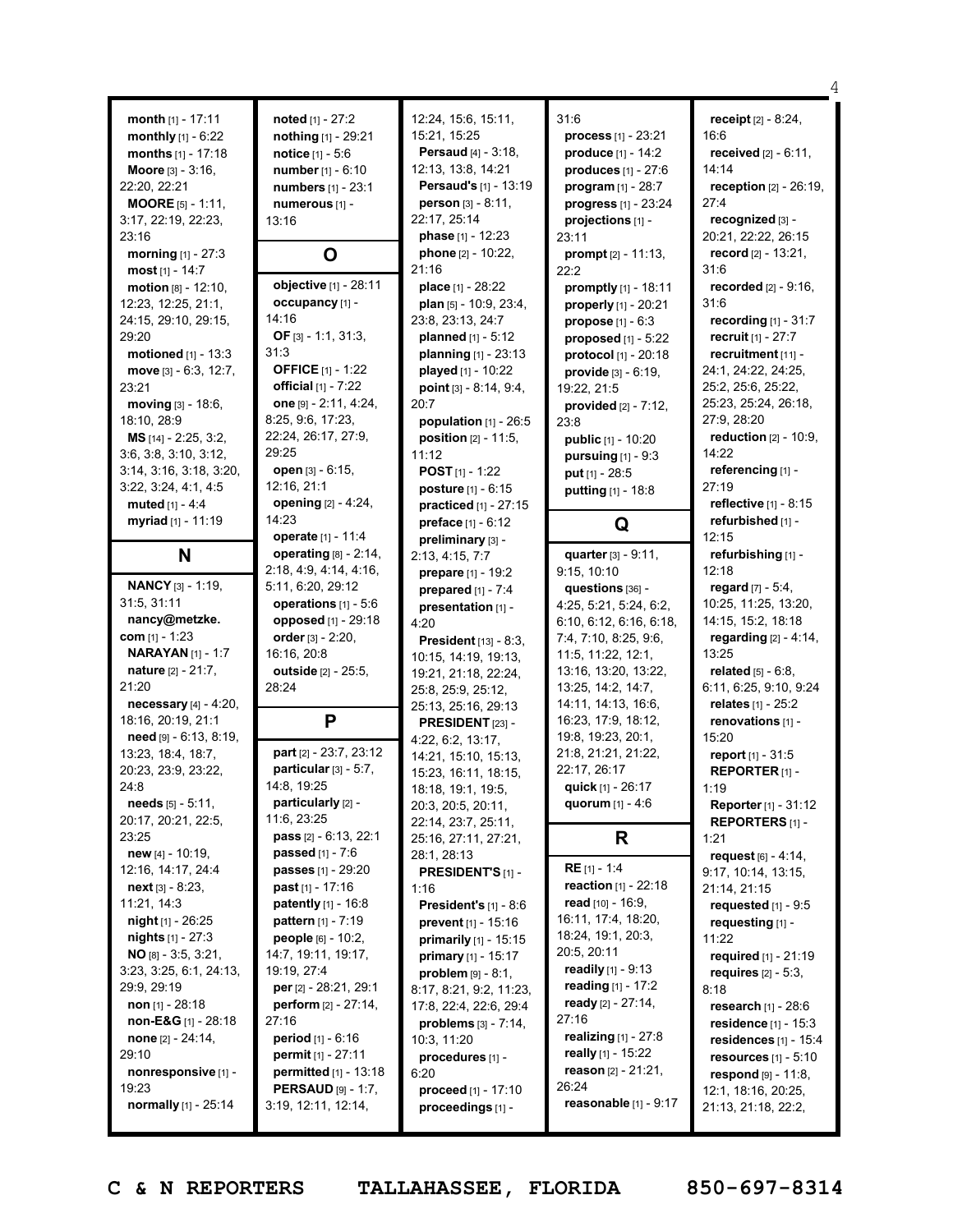| 25:10, 27:11<br>responded [4] -<br>9:17, 9:22, 20:1,<br>21:22<br>responding [1] -<br>17:2<br>response [12] - 8:22,<br>8:25, 12:20, 13:10,<br>13:14, 14:3, 16:5,<br>19:2, 21:4, 21:5, 22:2,<br>22:18                                                                                                                                                                                                                                                                                                                | serious [2] - 8:16,<br>8:17<br>several [3] - 5:3.<br>8:24,9:5<br><b>Shannon</b> [2] - 3:20,<br>4:3<br><b>SHANNON</b> [2] - 1:8,<br>4:3<br>shared [1] - 23:4<br>showcases [1] - 25:4                                                                                                                                                                                                                                                                                              | stenographically [1]<br>- 31:5<br>still [2] - 15:8, 16:24<br><b>stops</b> $[1] - 25:4$<br>student [1] - 23:3<br>Student [1] - 25:14<br>students [3] - 14:25,<br>26:3, 26:5<br>study [1] - 15:19<br>subject [3] - 7:7, 8:9,                                                                                                                                                                                                                                                                                             | travel [3] - 27:14,<br>28:21, 28:25<br>traveling [1] - 28:19<br>trips $[1] - 28:20$<br>true [2] - 16:9, 31:6<br><b>TRUSTEE</b> [60] - 1:7,<br>2:7, 2:19, 3:3, 3:7,<br>3:9, 3:11, 3:13, 3:15,<br>3:17, 3:19, 4:2, 4:3,<br>4:12, 6:5, 6:7, 12:7,<br>12:11, 12:14, 12:21,                                                                                                                                                                       | <b>UNIVERSITY</b> [1] -<br>1:1<br>unless [1] - 16:9<br>unresponsive [1] -<br>19:6<br>up [5] - 2:12, 15:4,<br>24:22, 27:5, 28:10<br>upcoming [1] - 8:20<br>urge [2] - 11:17, 18:2<br>V                                                                                                                                                                                                                           |
|--------------------------------------------------------------------------------------------------------------------------------------------------------------------------------------------------------------------------------------------------------------------------------------------------------------------------------------------------------------------------------------------------------------------------------------------------------------------------------------------------------------------|----------------------------------------------------------------------------------------------------------------------------------------------------------------------------------------------------------------------------------------------------------------------------------------------------------------------------------------------------------------------------------------------------------------------------------------------------------------------------------|------------------------------------------------------------------------------------------------------------------------------------------------------------------------------------------------------------------------------------------------------------------------------------------------------------------------------------------------------------------------------------------------------------------------------------------------------------------------------------------------------------------------|----------------------------------------------------------------------------------------------------------------------------------------------------------------------------------------------------------------------------------------------------------------------------------------------------------------------------------------------------------------------------------------------------------------------------------------------|-----------------------------------------------------------------------------------------------------------------------------------------------------------------------------------------------------------------------------------------------------------------------------------------------------------------------------------------------------------------------------------------------------------------|
| RESPONSE) [8] -                                                                                                                                                                                                                                                                                                                                                                                                                                                                                                    | showing [1] - 27:4<br>sign [3] - 13:4,                                                                                                                                                                                                                                                                                                                                                                                                                                           | 17:24<br>submit [1] - 23:14                                                                                                                                                                                                                                                                                                                                                                                                                                                                                            | 12:24, 13:2, 13:5,                                                                                                                                                                                                                                                                                                                                                                                                                           |                                                                                                                                                                                                                                                                                                                                                                                                                 |
| 3:5, 3:21, 3:23, 3:25,<br>6:1, 24:13, 29:9,<br>29:19<br>responses [5] -<br>13:15, 13:24, 14:10,<br>14:12, 22:13                                                                                                                                                                                                                                                                                                                                                                                                    | 29:16, 29:18<br>silence [1] - 20:20<br>simple [5] - 19:23,<br>21:14, 22:24, 23:5<br>slack [1] - 15:4<br>small [1] - 26:18                                                                                                                                                                                                                                                                                                                                                        | successful [1] -<br>25:25<br>suffice [1] - 9:8<br>summary [2] - 7:12,<br>10:9                                                                                                                                                                                                                                                                                                                                                                                                                                          | 13:8, 15:6, 15:11,<br>15:21, 15:25, 16:2,<br>16:4, 16:12, 16:14,<br>16:18, 19:9, 20:4,<br>20:6, 20:10, 20:14,<br>21:3, 21:7, 22:19,                                                                                                                                                                                                                                                                                                          | variances $[1] - 5:7$<br><b>various</b> [1] - 13:20<br><b>verb</b> $[1] - 8:9$<br>verbal [1] - 10:8<br><b>VICE</b> [4] - 14:21,<br>15:10, 15:13, 15:23                                                                                                                                                                                                                                                          |
| responsibility [2] -                                                                                                                                                                                                                                                                                                                                                                                                                                                                                               | <b>snapshot</b> $[1] - 6:23$                                                                                                                                                                                                                                                                                                                                                                                                                                                     | Т                                                                                                                                                                                                                                                                                                                                                                                                                                                                                                                      | 22:23, 23:16, 23:18,                                                                                                                                                                                                                                                                                                                                                                                                                         | <b>vice</b> $[1] - 2:15$                                                                                                                                                                                                                                                                                                                                                                                        |
| 11:10, 12:4<br>responsible [1] -<br>10:22<br>result $[1]$ - 10:10<br>resulted [1] - 14:22<br>retrogress $[1]$ - 2:23<br>revisions $[1]$ - 23:25<br><b>ringing</b> $[1] - 2:22$<br>role [1] - 11:9                                                                                                                                                                                                                                                                                                                  | <b>SOLOMON</b> [1] - 1:7<br>solution $[2] - 8:1$ ,<br>8:18<br>solved [1] - 22:7<br>someone [3] - 2:6,<br>13:14, 29:8<br>somewhere [2] -<br>9:14, 9:16<br>soon $[2] - 2:4$ , 29:25                                                                                                                                                                                                                                                                                                | table [1] - 13:6<br>$tag [1] - 10:23$<br>TALLAHASSEE [2] -<br>1:17, 1:22<br>Tallahassee [1] -<br>28:25<br><b>tape</b> $[1] - 31:6$<br><b>ten</b> $[1] - 8:10$                                                                                                                                                                                                                                                                                                                                                          | 23:20, 24:16, 24:18,<br>24:20, 25:9, 26:9,<br>26:12, 26:16, 26:21,<br>26:23, 27:8, 27:18,<br>27:22, 27:24, 28:3,<br>29:5<br><b>Trustee</b> [38] - 2:7,<br>2:9, 2:16, 3:2, 3:6,<br>3:8, 3:10, 3:12, 3:16,                                                                                                                                                                                                                                     | Vice $[7] - 3:14$ ,<br>10:13, 14:19, 18:5,<br>25:12, 25:13, 25:16<br>vote [3] - 11:1,<br>11:17, 11:18<br>voted [1] - 28:7<br>VP [3] - 5:19, 8:8,<br>19:18                                                                                                                                                                                                                                                       |
| roll [4] - 2:20, 2:22,<br>2:24                                                                                                                                                                                                                                                                                                                                                                                                                                                                                     | <b>sooner</b> $[1] - 14:5$                                                                                                                                                                                                                                                                                                                                                                                                                                                       | tend $[1] - 27:3$<br><b>tenure</b> [1] - 24:10                                                                                                                                                                                                                                                                                                                                                                                                                                                                         | 3:18, 3:20, 3:22, 3:24,<br>4:1, 4:3, 4:8, 4:11,                                                                                                                                                                                                                                                                                                                                                                                              | W                                                                                                                                                                                                                                                                                                                                                                                                               |
| ROOM [1] - 1:16<br>RPR [3] - 1:19, 31:5,<br>31:11<br><b>RUFUS</b> $[1]$ - 1:9                                                                                                                                                                                                                                                                                                                                                                                                                                      | sorry [3] - 4:4, 13:11,<br>13:12<br>speaking [2] - 18:22,<br>20:20<br><b>specific</b> $[1] - 10:3$                                                                                                                                                                                                                                                                                                                                                                               | <b>THE</b> $[1] - 30:2$<br><b>Thursday</b> [2] - 26:23,<br>26:25<br>Thursdays [1] - 27:5                                                                                                                                                                                                                                                                                                                                                                                                                               | 4:23, 12:6, 12:13,<br>13:8, 13:15, 13:19,<br>13:21, 14:5, 14:21,<br>16:17, 20:12, 22:11,<br>22:19, 22:21, 23:19,                                                                                                                                                                                                                                                                                                                             | walking [1] - 8:10<br>Warren [1] - 3:24<br><b>WAS</b> $[1]$ - 30:2<br>Wednesdays [1] -<br>27:5                                                                                                                                                                                                                                                                                                                  |
| S                                                                                                                                                                                                                                                                                                                                                                                                                                                                                                                  | specifically [3] -<br>13:22, 22:6, 27:6                                                                                                                                                                                                                                                                                                                                                                                                                                          | tied [2] - 22:25, 24:7<br>ties $[1]$ - 8:12                                                                                                                                                                                                                                                                                                                                                                                                                                                                            | 24:11, 24:17, 24:23,                                                                                                                                                                                                                                                                                                                                                                                                                         | week [3] - 7:25,                                                                                                                                                                                                                                                                                                                                                                                                |
| salaries [1] - 29:3<br>salary [3] - 9:21,<br>9:25, 21:12<br><b>satisfy</b> $[1] - 26:8$<br><b>Saturday</b> [1] - 27:3<br>saw $[1] - 26:2$<br>schedule [1] - 18:21<br>scheduled [1] -<br>10:16<br>scholars [1] - 27:7<br><b>scope</b> $[1] - 10:12$<br>second $[4] - 13:1$ ,<br>13:2, 24:15, 29:11<br><b>seconded</b> $[1] - 13:3$<br>see [2] - 13:23, 14:10<br><b>SEM</b> [1] - 23:3<br>semblance $[1] - 6:8$<br>seniors [1] - 27:1<br>sense [1] - 17:21<br><b>sent</b> $[7] - 8:23, 16:7,$<br>16:20, 16:25, 17:5, | spelling [4] - 7:15,<br>7:24, 8:7, 8:20<br>spend [2] - 19:24,<br>21:8<br>spending [1] - 10:1<br>spent [1] - 8:10<br><b>SPURGEON</b> [1] - 1:9<br><b>staff</b> $[12] - 4:19, 4:25,$<br>13:14, 19:14, 19:25,<br>21:11, 21:15, 21:20,<br>21:25, 22:1, 27:25,<br>29:3<br>stakeholders [1] -<br>7:20<br><b>start</b> $[2] - 17:15$ ,<br>17:22<br><b>started</b> [1] - 17:11<br><b>STATE</b> $[1]$ - 31:3<br><b>State</b> $[3] - 27:20$ ,<br>27:21, 27:22<br><b>state</b> $[2] - 25:5$ | <b>TIME</b> $[1]$ - 1:14<br><b>timetable</b> $[1] - 19:7$<br>timing $[1] - 27:14$<br>title [1] - 14:8<br>today [8] - 2:10,<br>6:14, 7:9, 11:2, 14:14,<br>19:3, 23:22, 28:8<br>today's $[1] - 4:13$<br>together [1] - 28:5<br><b>TONETTE</b> $[1] - 1:12$<br>tools $[1] - 27:10$<br><b>TOREY</b> [1] - 1:8<br>total $[4] - 9.6, 9.9,$<br>9:21, 9:25<br>town $[1]$ - 18:21<br><b>tradition</b> $[1] - 14:1$<br>TRANSCRIBED [1] -<br>1:19<br>transcript $[1]$ - 31:6<br><b>transfer</b> $[1] - 26:5$<br>transmitted [1] - | 26:8, 26:12, 26:14<br>Trustees [2] - 7:21,<br>9:20<br><b>trustees</b> $[1] - 4:13$<br><b>TRUSTEES</b> $[1]$ - 1:1<br>truth $[1]$ - 17:7<br>trying $[1] - 27:7$<br>turn [1] - 14:18<br><b>Turnbull</b> $[1]$ - 3:22<br>turnout [1] - 27:6<br>two [7] - 4:24, 17:14,<br>17:18, 26:17, 28:5,<br>28:19, 28:23<br>type [1] - 10:20<br>U<br>unacceptable [1] -<br>9:4<br>under $[2] - 8:5, 28:10$<br>unit $[1]$ - 15:16<br>University $[5]$ - 2:5, | 10:23, 30:1<br>weekend [1] - 18:24<br>weeks [1] - 28:5<br>weeks' [1] - 14:24<br>welcome [2] - 24:9,<br>29:6<br><b>WHEREUPON</b> $[1]$ -<br>30:2<br><b>White [1] - 4:1</b><br><b>WHITE</b> $[2] - 1:10, 4:2$<br>whole $[2] - 21:17$ ,<br>23:11<br>women's [1] - 15:2<br>wonderful [1] - 30:1<br>wondering [1] -<br>12:16<br>writing [1] - 13:23<br>written [2] - 6:22,<br>10:8<br><b>wrote</b> $[1] - 8:17$<br>Υ |
| 18:19, 19:8<br>separately $[1]$ - 9:11                                                                                                                                                                                                                                                                                                                                                                                                                                                                             | statement $[2] - 9:1$ ,<br>16:8                                                                                                                                                                                                                                                                                                                                                                                                                                                  | 8:14<br>transparent [1] -                                                                                                                                                                                                                                                                                                                                                                                                                                                                                              | 10:15, 15:8, 18:23,<br>19:10                                                                                                                                                                                                                                                                                                                                                                                                                 | year [19] - 2:17, 4:15,                                                                                                                                                                                                                                                                                                                                                                                         |
|                                                                                                                                                                                                                                                                                                                                                                                                                                                                                                                    | staying [1] - 25:1                                                                                                                                                                                                                                                                                                                                                                                                                                                               | 11:14                                                                                                                                                                                                                                                                                                                                                                                                                                                                                                                  |                                                                                                                                                                                                                                                                                                                                                                                                                                              |                                                                                                                                                                                                                                                                                                                                                                                                                 |